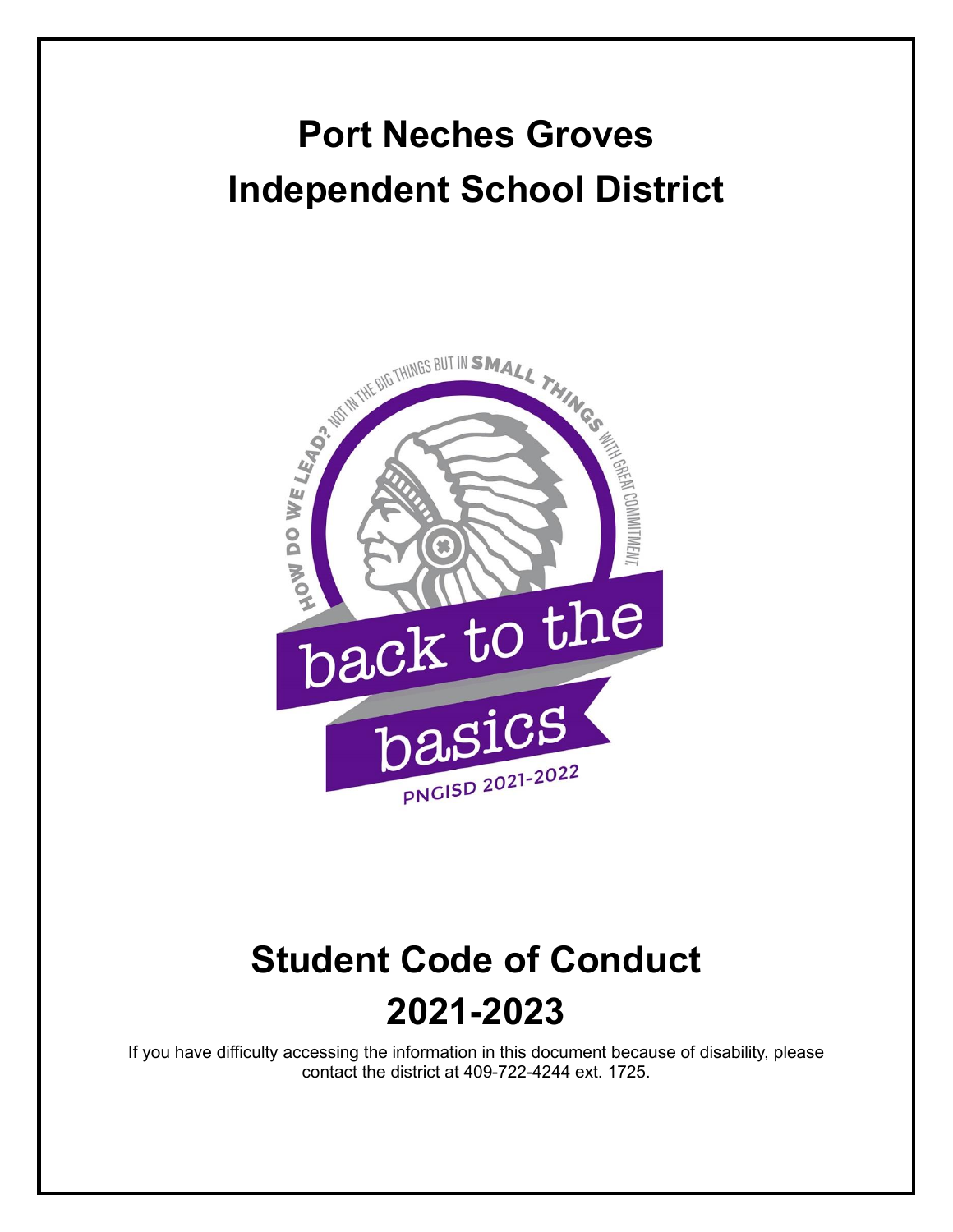## Table of Contents

Port Neches Groves ISD Student Code of ConductError! Bookmark not defined.

| $Purpose. 110000. 111111. 11111. 11111. 11111. 11111. 11111. 11111. 11111. 11111. 11111. 11111. 11111. 11111. 11111. 11111. 11111. 11111. 11111. 11111. 11111. 11111. 11111. 11111. 11111. 11111. 11111. 11111. 11111. 11111. 1111$ |  |
|-------------------------------------------------------------------------------------------------------------------------------------------------------------------------------------------------------------------------------------|--|
|                                                                                                                                                                                                                                     |  |
|                                                                                                                                                                                                                                     |  |
|                                                                                                                                                                                                                                     |  |
|                                                                                                                                                                                                                                     |  |
|                                                                                                                                                                                                                                     |  |
|                                                                                                                                                                                                                                     |  |
|                                                                                                                                                                                                                                     |  |
|                                                                                                                                                                                                                                     |  |
|                                                                                                                                                                                                                                     |  |
|                                                                                                                                                                                                                                     |  |
|                                                                                                                                                                                                                                     |  |
|                                                                                                                                                                                                                                     |  |
|                                                                                                                                                                                                                                     |  |
|                                                                                                                                                                                                                                     |  |
|                                                                                                                                                                                                                                     |  |
|                                                                                                                                                                                                                                     |  |
|                                                                                                                                                                                                                                     |  |
|                                                                                                                                                                                                                                     |  |
|                                                                                                                                                                                                                                     |  |
|                                                                                                                                                                                                                                     |  |
|                                                                                                                                                                                                                                     |  |
|                                                                                                                                                                                                                                     |  |
| $\textcolor{red}{\textbf{Techniques}}\textcolor{blue}{\textbf{quesum}}\textcolor{blue}{\textbf{10}}\textcolor{red}{\textbf{11}}$                                                                                                    |  |
|                                                                                                                                                                                                                                     |  |
|                                                                                                                                                                                                                                     |  |
|                                                                                                                                                                                                                                     |  |
|                                                                                                                                                                                                                                     |  |
|                                                                                                                                                                                                                                     |  |
|                                                                                                                                                                                                                                     |  |
|                                                                                                                                                                                                                                     |  |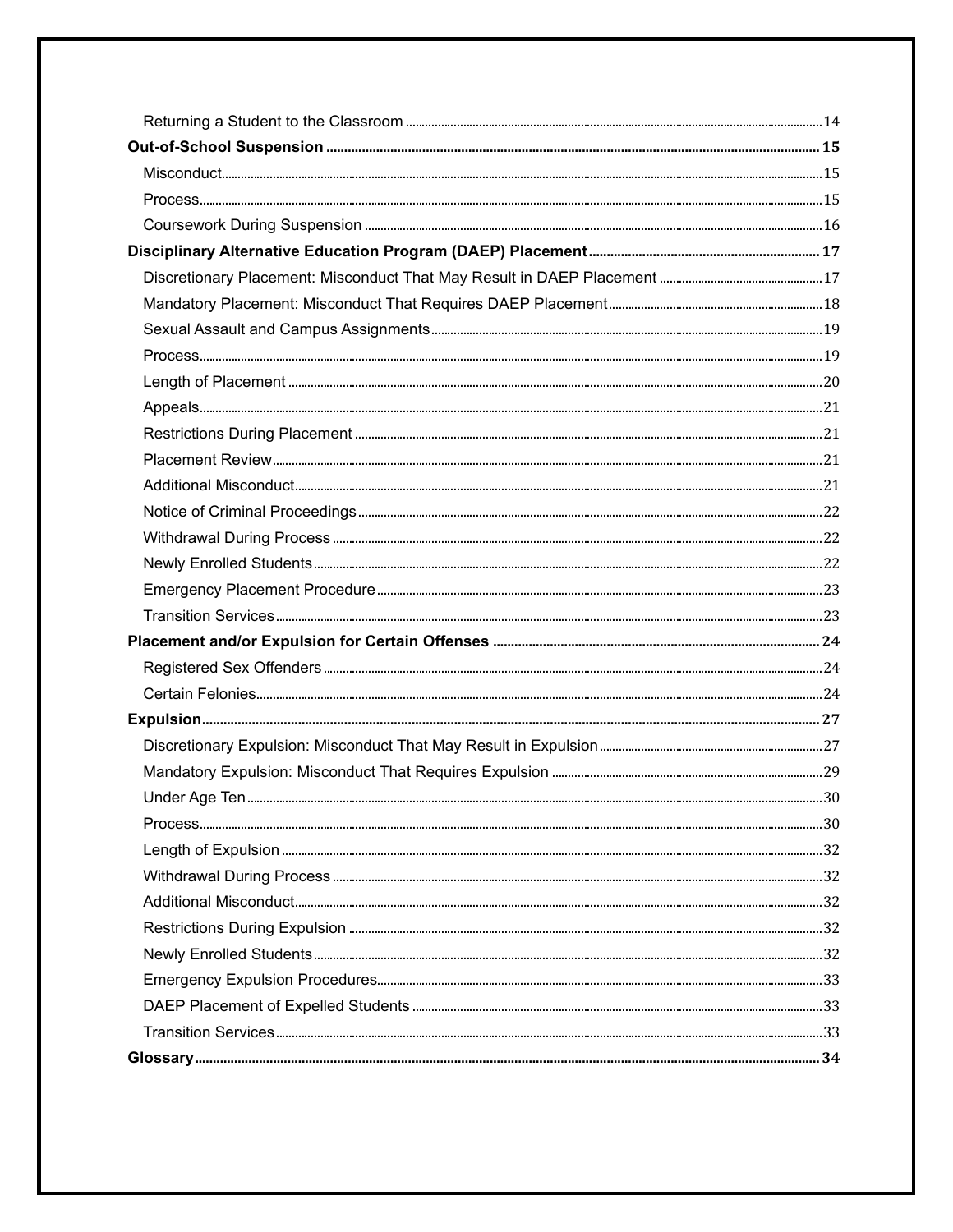# <span id="page-3-0"></span>**Student Code of Conduct**

# <span id="page-3-1"></span>**Accessibility**

If you have difficulty accessing the information in this document because of disability, please contact Julie Gauthier – Deputy Superintendent. 409-722-4244 ext. 1725.

## <span id="page-3-2"></span>**Purpose**

The Student Code of Conduct ("Code"), as required by Chapter 37 of the Texas Education Code, provides methods and options for managing student behavior, preventing and intervening in student discipline problems, and imposing discipline.

The law requires the district to define misconduct that may—or must—result in a range of specific disciplinary consequences, including removal from a regular classroom or campus, outof-school suspension, placement in a disciplinary alternative education program (DAEP), placement in a juvenile justice alternative education program (JJAEP), or expulsion from school.

This Student Code of Conduct has been adopted by the Port Neches Groves ISD board of trustees and developed with the advice of the district-level planning and decision-making committee. It provides information to parents and students regarding standards of conduct, consequences of misconduct, and procedures for administering discipline. This Code remains in effect during summer school and at all school-related events and activities outside the school year until the board adopts an updated version for the next school year.

In accordance with state law, the Code shall be posted at each school campus or shall be available for review at the campus principal's office. Additionally, the Code shall be available at the campus behavior coordinator's office and posted on the district's website. Parents shall be notified of any conduct violation that may result in a student being suspended, placed in a DAEP or JJAEP, expelled, or taken into custody by a law enforcement officer under Chapter 37 of the Education Code.

Because the Student Code of Conduct is adopted by the district's board of trustees, it has the force of policy. In the event of a conflict between the Code and the Student Handbook, the Code shall prevail.

**Please note:** The discipline of students with disabilities who are eligible for services under federal law (Individuals with Disabilities Education Act and Section 504 of the Rehabilitation Act of 1973) is subject to the provisions of those laws.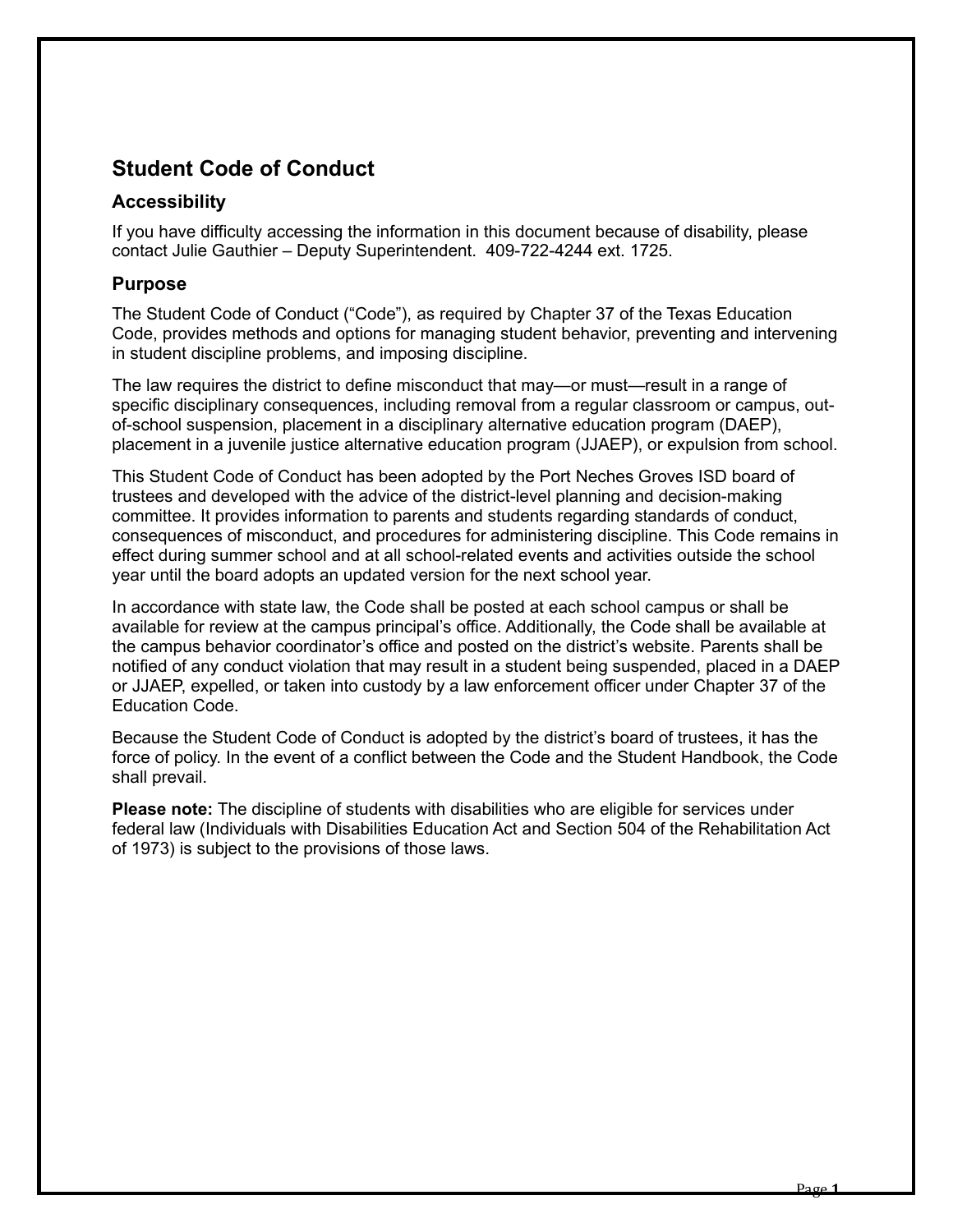# *Port Neches Groves ISD*

# <span id="page-4-0"></span>**School District Authority and Jurisdiction**

School rules and the district's authority to administer discipline apply whenever the interest of the district is involved, on or off school grounds, in conjunction with or independent of classes and school-sponsored activities.

The district has disciplinary authority over a student:

- 1. During the regular school day;
- 2. While the student is traveling on district transportation;
- 3. During lunch periods in which a student is allowed to leave campus;
- 4. At any school-related activity, regardless of time or location;
- 5. For any school-related misconduct, regardless of time or location;
- 6. When retaliation against a school employee, board member, or volunteer occurs or is threatened, regardless of time or location;
- 7. When a student engages in cyberbullying, as defined by Education Code 37.0832;
- 8. When criminal mischief is committed on or off school property or at a school-related event;
- 9. For certain offenses committed within 300 feet of school property as measured from any point on the school's real property boundary line;
- 10. For certain offenses committed while on school property or while attending a schoolsponsored or school-related activity of another district in Texas;
- 11. When the student commits a felony, as provided by Education Code 37.006 or 37.0081; and
- 12. When the student is required to register as a sex offender.

# <span id="page-4-1"></span>**Campus Behavior Coordinator**

As required by law, a person at each campus must be designated to serve as the campus behavior coordinator. The designated person may be the principal or any other campus administrator selected by the principal. The campus behavior coordinator is primarily responsible for maintaining student discipline. The district shall post on its website and in the Student Handbook, for each campus, the email address and telephone number of the person serving as campus behavior coordinator.

# <span id="page-4-2"></span>**Threat Assessment and Safe and Supportive School Team**

The campus behavior coordinator or other appropriate administrator will work closely with the campus threat assessment safe and supportive school team to implement the district's threat assessment policy and procedures, as required by law, and shall take appropriate disciplinary action in accordance with the Code.

# <span id="page-4-3"></span>**Searches**

District officials may conduct searches of students, their belongings, and their vehicles in accordance with state and federal law and district policy. Searches of students shall be conducted in a reasonable and nondiscriminatory manner. Refer to the district's policies at FNF(LEGAL) and FNF(LOCAL) for more information regarding investigations and searches.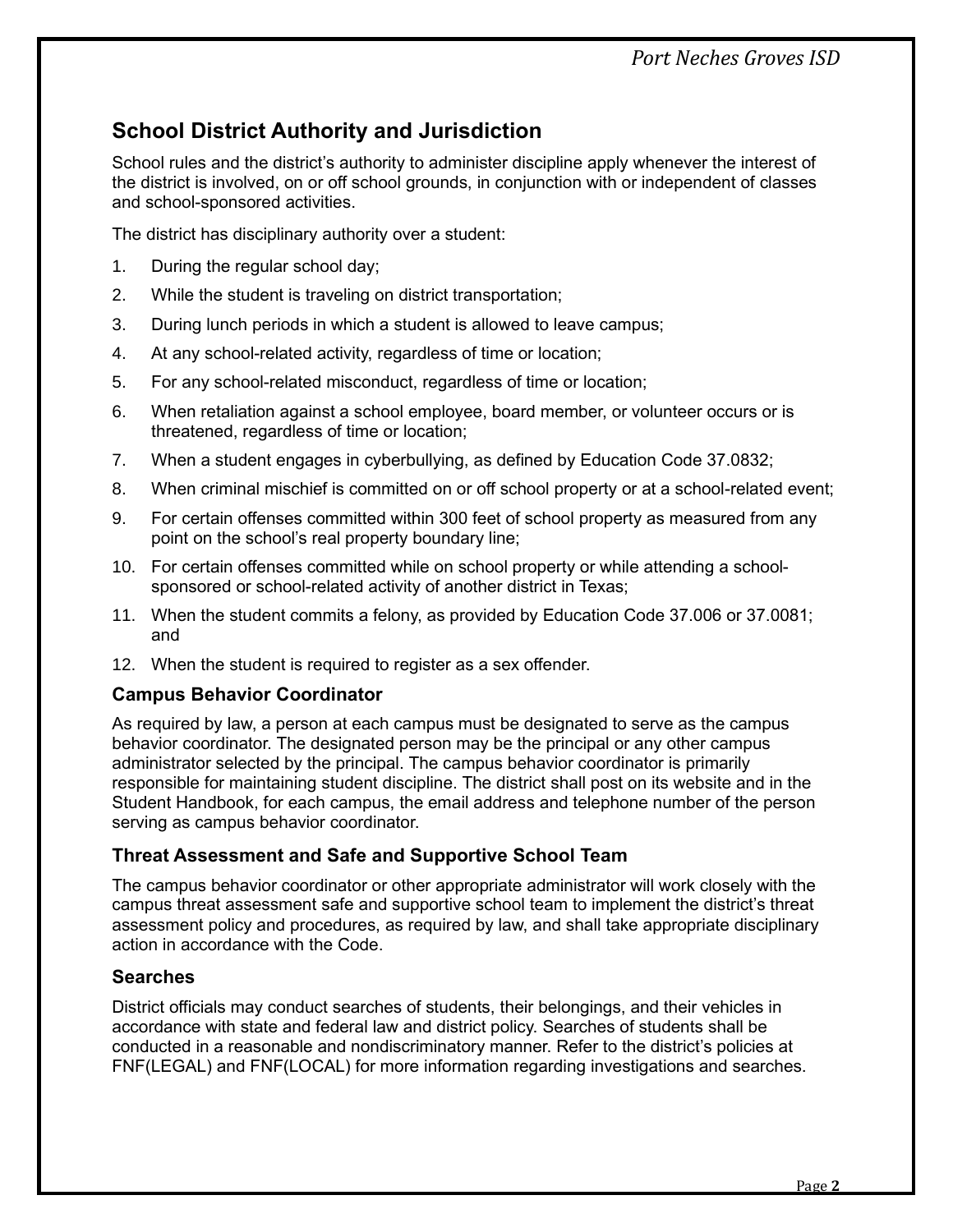The district has the right to search a vehicle driven to school by a student and parked on school property whenever there is reasonable suspicion to believe it contains articles or materials prohibited by the district.

Desks, lockers, district-provided technology, and similar items are the property of the district and are provided for student use as a matter of convenience. District property is subject to search or inspection at any time without notice.

# <span id="page-5-0"></span>**Reporting Crimes**

The principal *or* campus behavior coordinator and other school administrators as appropriate shall report crimes as required by law and shall call local law enforcement when an administrator suspects that a crime has been committed on campus.

# <span id="page-5-1"></span>**Security Personnel**

To ensure the security and protection of students, staff, and property, the board employs police officers, school resource officers (SROs), a school marshal, *and/or* security personnel. In accordance with law, the board has coordinated with the campus behavior coordinator and other district employees to ensure appropriate law enforcement duties are assigned to security staff. The law enforcement duties of district peace officers are listed in policy CKE(LOCAL).

# <span id="page-5-2"></span>**"Parent" Defined**

Throughout the Code of Conduct and related discipline policies, the term "parent" includes a parent, legal guardian, or other person having lawful control of the child.

# <span id="page-5-3"></span>**Participating in Graduation Activities**

The district has the right to limit a student's participation in graduation activities for violating the district's Code.

Participation might include a speaking role, as established by district policy and procedures.

Students eligible to give the opening and closing remarks at graduation shall be notified by the campus principal. Notwithstanding any other eligibility requirements, in order to be considered eligible, a student shall not have engaged in any misconduct that resulted in an out-of-school suspension, removal to a DAEP, or expulsion during the semester immediately preceding graduation.

The valedictorian and salutatorian may also have speaking roles at graduation. No student shall be eligible to have such a speaking role if he or she engaged in any misconduct that resulted in an out-of-school suspension, removal to a DAEP, or expulsion during the semester immediately preceding graduation.

# <span id="page-5-4"></span>**Unauthorized Persons**

In accordance with Education Code 37.105, a school administrator, school resource officer (SRO), or district police officer shall have the authority to refuse entry to or eject a person from district property if the person refuses to leave peaceably on request and:

- 1. The person poses a substantial risk of harm to any person; or
- 2. The person behaves in a manner that is inappropriate for a school setting and persists in the behavior after being given a verbal warning that the behavior is inappropriate and may result in refusal of entry or ejection.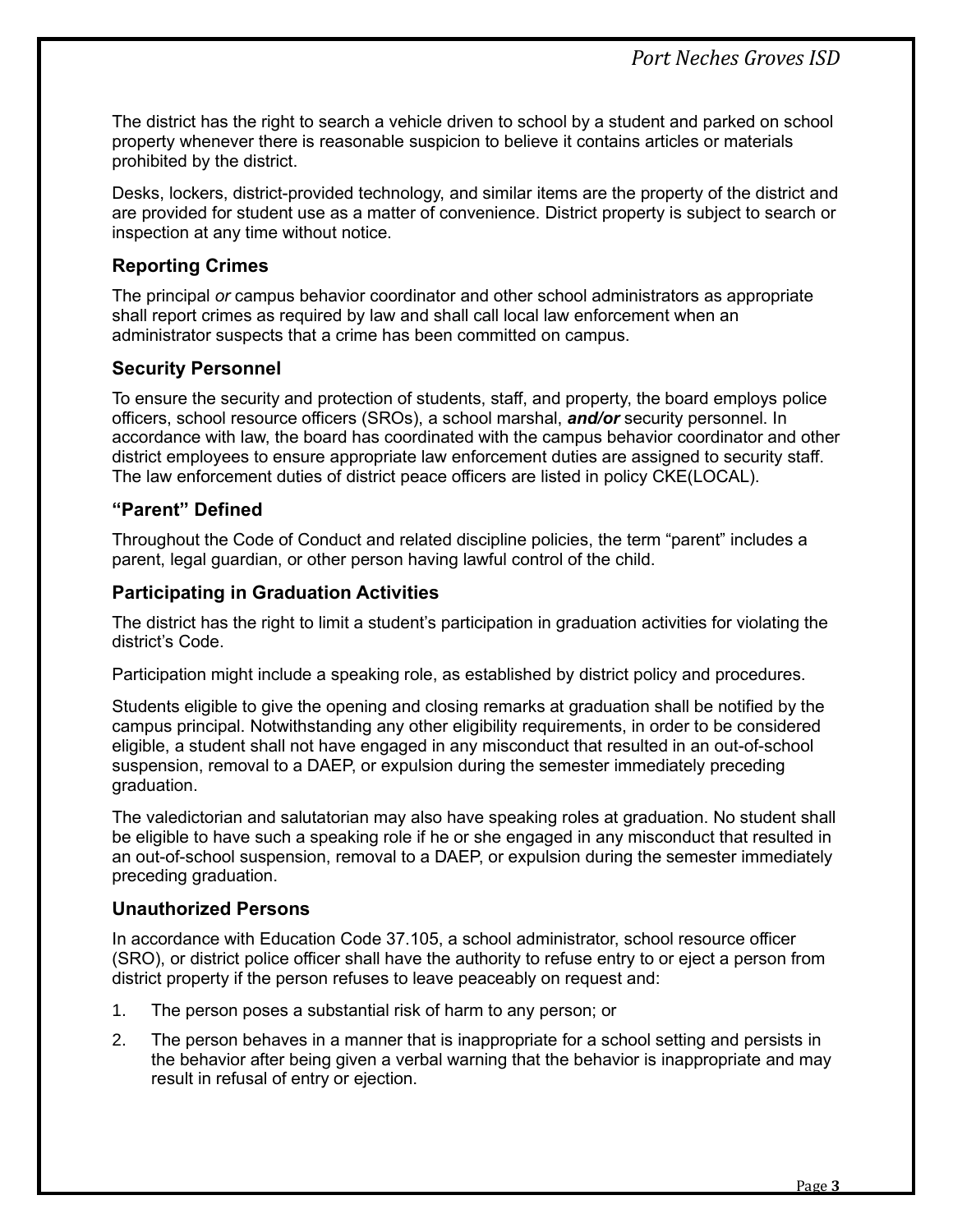Appeals regarding refusal of entry or ejection from district property may be filed in accordance with policies FNG(LOCAL) or GF(LOCAL), as appropriate. However, the timelines for the district's grievance procedures shall be adjusted as necessary to permit the person to address the board in person within 90 calendar days, unless the complaint is resolved before a board hearing.

See **DAEP—Restrictions During Placement** on page [21](#page-23-1) for information regarding a student assigned to DAEP at the time of graduation.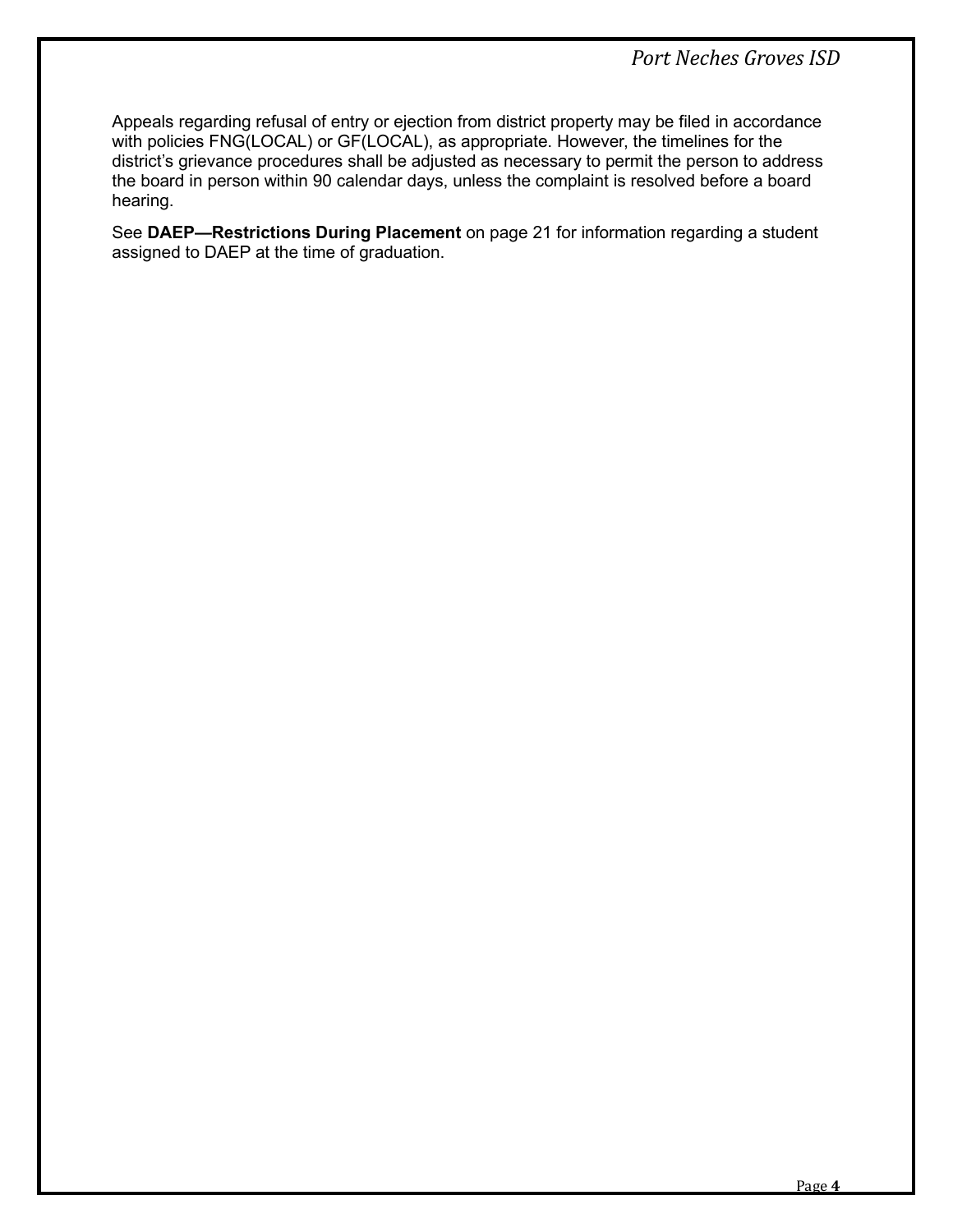# *Port Neches Groves ISD*

# <span id="page-7-0"></span>**Standards for Student Conduct**

Each student is expected to:

- Demonstrate courtesy, even when others do not.
- Behave in a responsible manner.
- Exercise self-discipline.
- Attend all classes regularly and on time.
- Bring appropriate materials and assignments to class.
- Meet district and campus standards of grooming and dress.
- Obey all campus and classroom rules.
- Respect the rights and privileges of students, teachers, and other district staff and volunteers.
- Respect the property of others, including district property and facilities.
- Cooperate with and assist the school staff in maintaining safety, order, and discipline.
- Adhere to the requirements of the Student Code of Conduct.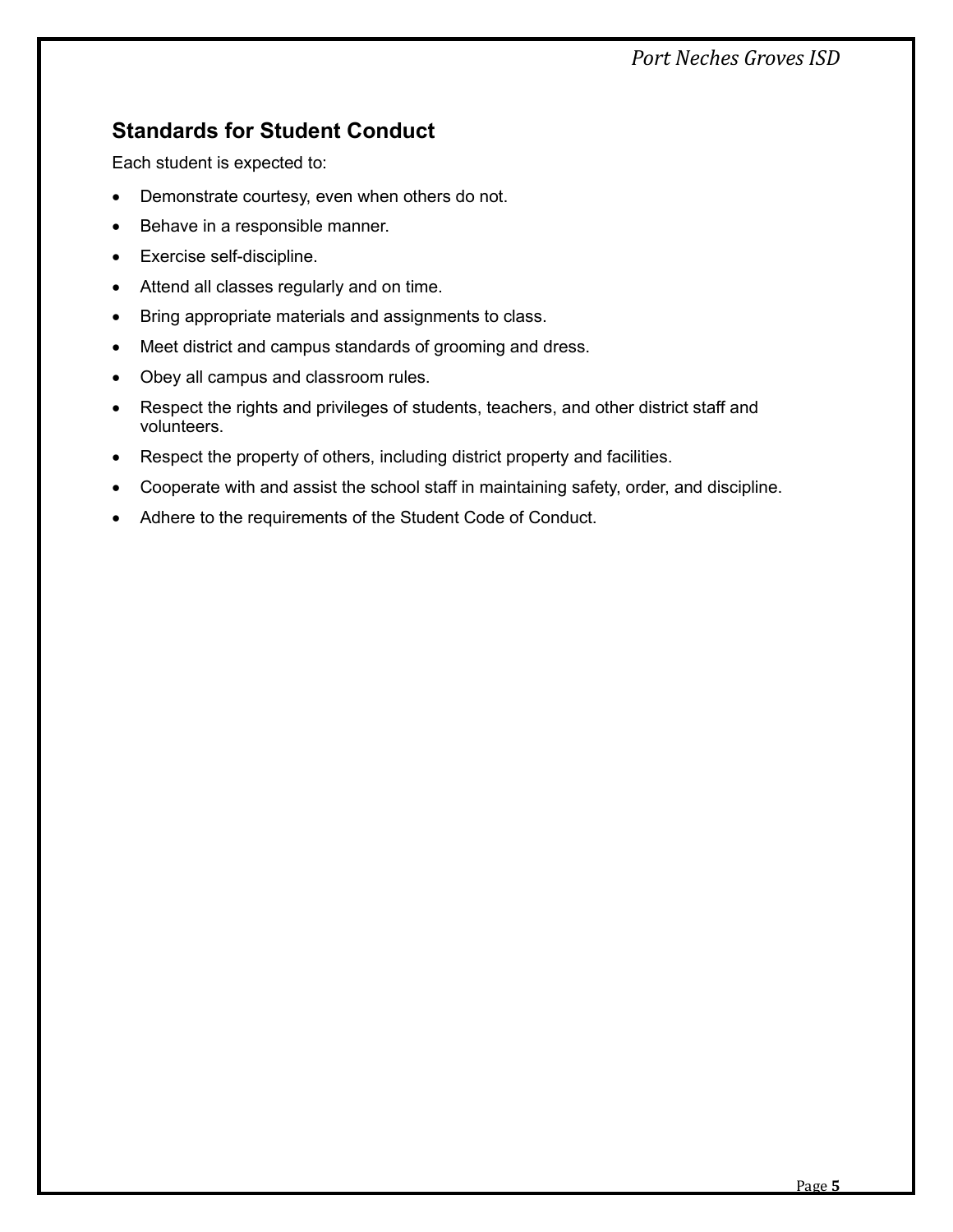# <span id="page-8-0"></span>**General Conduct Violations**

The categories of conduct below are prohibited at school, in vehicles owned or operated by the district, and at all school-related activities, but the list does not include the most severe offenses. In the subsequent sections on **Out-of-School Suspension** on page [15,](#page-17-0) **DAEP Placement** on page [16,](#page-18-1) **Placement and/or Expulsion for Certain Offenses** on page [24](#page-26-0)**,** and **Expulsion** on page [27,](#page-29-0) those offenses that require or permit specific consequences are listed. Any offense, however, may be severe enough to result in **Removal from the Regular Educational Setting** as detailed on page [14.](#page-16-0)

# <span id="page-8-1"></span>**Disregard for Authority**

Students shall not:

- Fail to comply with directives given by school personnel.
- Leave school grounds or school-sponsored events without permission.
- Disobey rules for conduct in district vehicles.
- Refuse to accept discipline or consequence assigned by a teacher or principal.

# <span id="page-8-2"></span>**Mistreatment of Others**

Students shall not:

- Use profanity or vulgar language or make obscene gestures.
- Fight or scuffle. (For assault, see **DAEP—Placement and/or Expulsion for Certain Offenses** on page [24.](#page-26-0))
- Threaten a district student, employee, or volunteer, including off school property if the conduct causes a substantial disruption to the educational environment.
- Engage in bullying, cyberbullying, harassment, or making hit lists. (See **glossary** for all four terms.)
- Release or threaten to release intimate visual material of a minor or a student who is 18 years of age or older without the student's consent.
- Engage in sexual or gender-based harassment or sexual abuse, whether by word, gesture, or any other conduct directed toward another person, including a district student, employee, board member, or volunteer.
- Engage in conduct that constitutes dating violence. (See **glossary**.)
- Engage in inappropriate or indecent exposure of private body parts.
- Participate in hazing. (See **glossary**.)
- Coerce an individual to act through the use or threat of force.
- Commit extortion or blackmail.
- Engage in inappropriate verbal, physical, or sexual conduct directed toward another person, including a district student, employee, or volunteer.
- Record the voice or image of another without the prior consent of the individual being recorded or in any way that disrupts the educational environment or invades the privacy of others.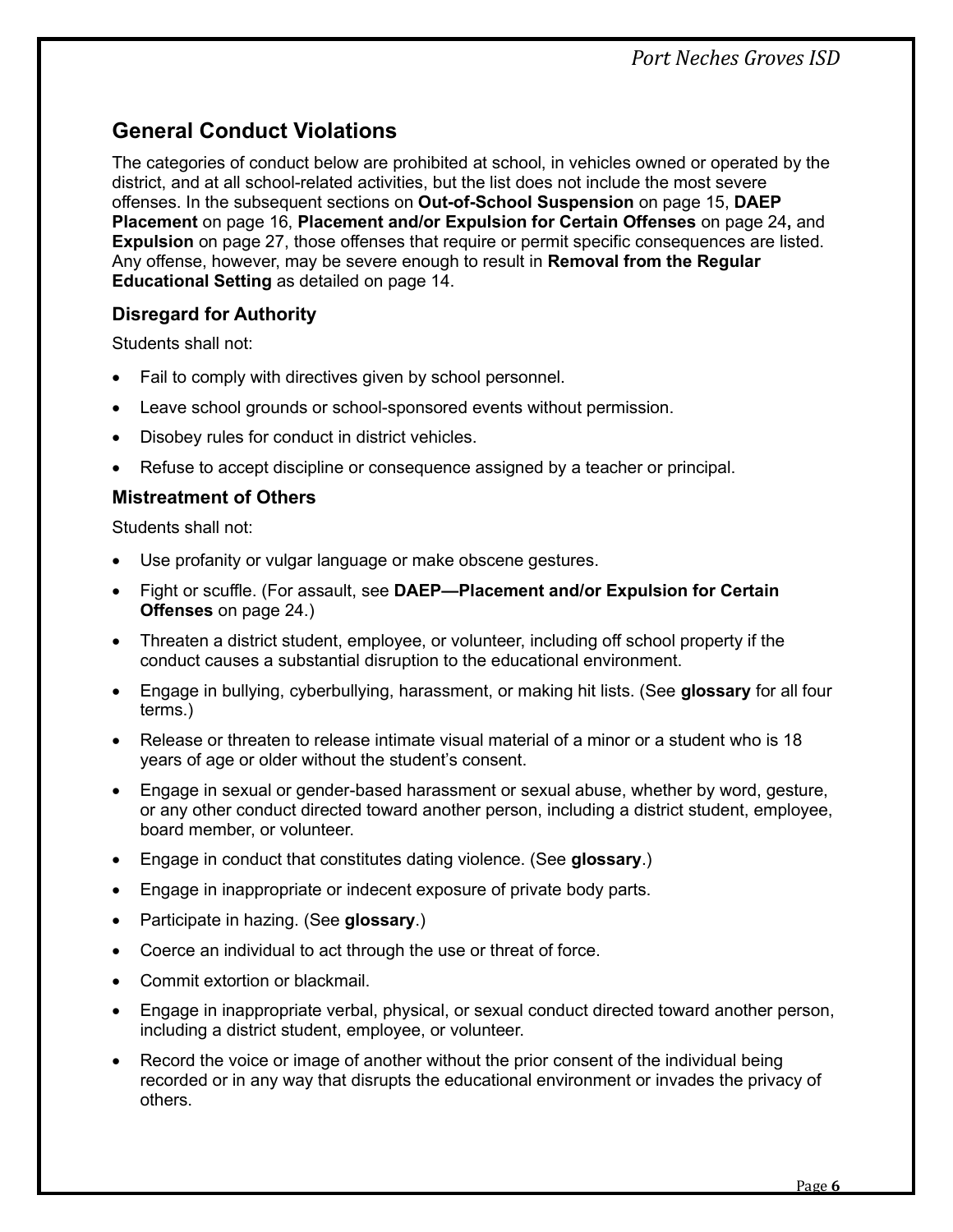# <span id="page-9-0"></span>**Property Offenses**

Students shall not:

- Damage or vandalize property owned by others. (For felony criminal mischief, see **DAEP— Placement and/or Expulsion for Certain Offenses** on page [24.](#page-26-0))
- Deface or damage school property, including textbooks, technology and electronic resources, lockers, furniture, and other equipment, with graffiti or by other means.
- Steal from students, staff, or the school.
- Commit or assist in a robbery or theft, even if it does not constitute a felony according to the Penal Code. (For felony robbery, aggravated robbery, and theft, see **DAEP— Placement and/or Expulsion for Certain Offenses** on page [24.](#page-26-0))
- Enter, without authorization, district facilities that are not open for operations.

## <span id="page-9-1"></span>**Possession of Prohibited Items**

Students shall not possess or use:

- Fireworks of any kind, smoke or stink bombs, or any other pyrotechnic device;
- A razor, box cutter, chain, or any other object used in a way that threatens or inflicts bodily injury to another person;
- A "look-alike" weapon that is intended to be used as a weapon or could reasonably be perceived as a weapon;
- An air gun or BB gun;
- Ammunition;
- A hand instrument designed to cut or stab another by being thrown;
- A firearm silencer or suppressor;
- \*A location-restricted knife:
- \*A club;
- \*A firearm;
- A stun gun;
- Knuckles;
- A pocketknife or any other small knife;
- Mace or pepper spray;
- Pornographic material;
- Tobacco products, cigarettes, e-cigarettes, and any component, part, or accessory for an ecigarette device;
- Matches or a lighter;
- A laser pointer, unless it is for an approved use; or
- Any articles not generally considered to be weapons, including school supplies, when the principal or designee determines that a danger exists.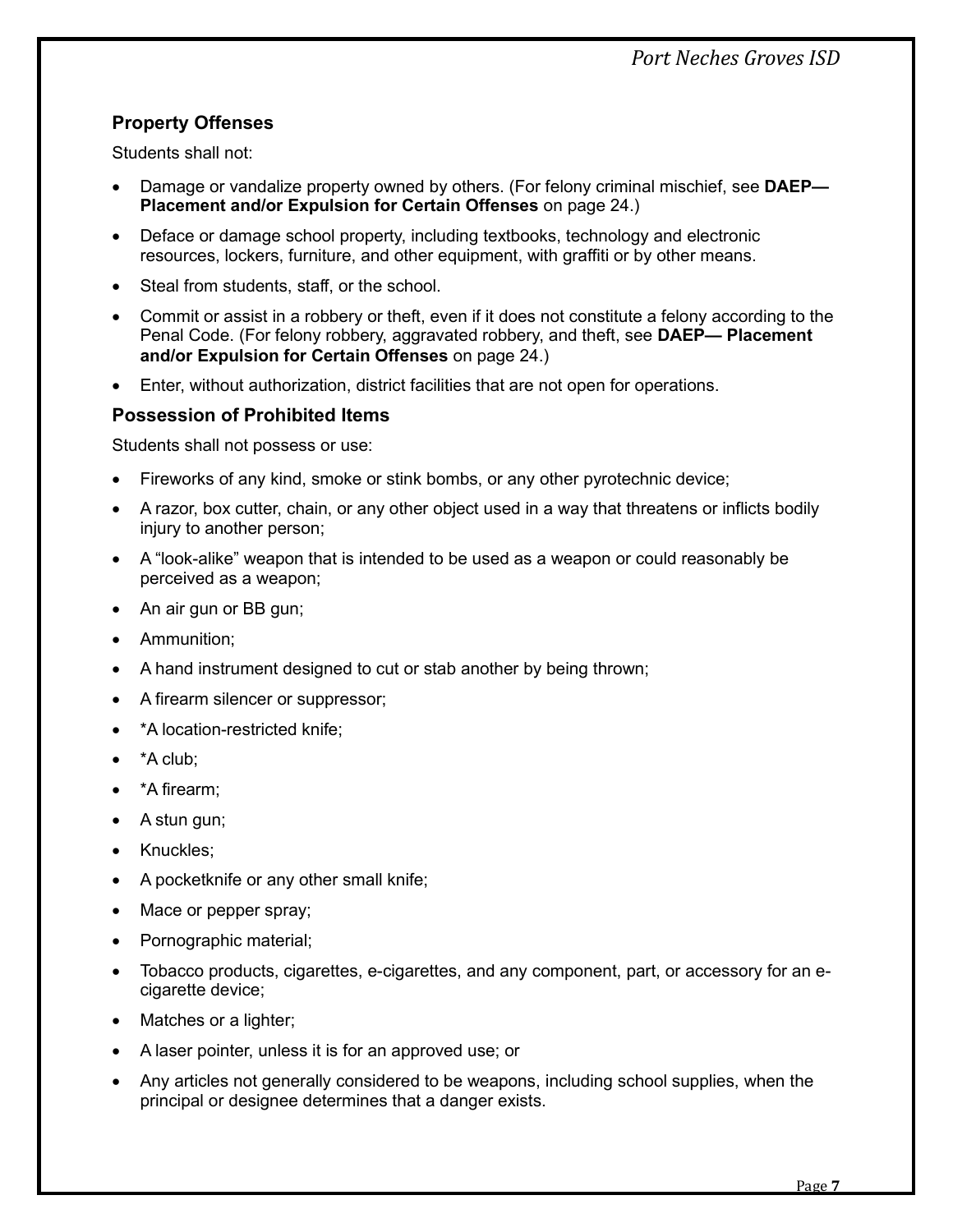\*For weapons and firearms, see **DAEP—Placement and/or Expulsion for Certain Offenses**  on page [24.](#page-26-0) In many circumstances, possession of these items is punishable by mandatory expulsion under federal or state law.

## <span id="page-10-0"></span>**Possession of Telecommunications or Other Electronic Devices**

Students shall not:

• Use a telecommunications device, including a cell phone, or other electronic device in violation of district and campus rules.

## <span id="page-10-1"></span>**Illegal, Prescription, and Over-the-Counter Drugs**

Students shall not:

- Possess, use, give, or sell alcohol or an illegal drug. (Also see **DAEP Placement** on page [16](#page-18-1) and **Expulsion** on page [27](#page-29-0) for mandatory and permissive consequences under state law.)
- Possess or sell seeds or pieces of marijuana in less than a usable amount.
- Possess, use, give, or sell paraphernalia related to any prohibited substance. (See **glossary** for "paraphernalia.")
- Possess, use, abuse, or sell look-alike drugs or attempt to pass items off as drugs or contraband.
- Abuse the student's own prescription drug, give a prescription drug to another student, or possess or be under the influence of another person's prescription drug on school property or at a school-related event. (See **glossary** for "abuse.")
- Abuse over-the-counter drugs. (See **glossary** for "abuse.")
- Be under the influence of prescription or over-the-counter drugs that cause impairment to body or mind. (See **glossary** for "under the influence.")
- Have or take prescription drugs or over-the-counter drugs at school other than as provided by district policy.

#### <span id="page-10-2"></span>**Misuse of Technology Resources and the Internet**

Students shall not:

- Violate policies, rules, or agreements signed by the student or the student's parent regarding the use of technology resources.
- Attempt to access or circumvent passwords or other security-related information of the district, students, or employees or upload or create computer viruses, including off school property if the conduct causes a substantial disruption to the educational environment.
- Attempt to alter, destroy, or disable district technology resources including, but not limited to, computers and related equipment, district data, the data of others, or other networks connected to the district's system, including off school property if the conduct causes a substantial disruption to the educational environment.
- Use the internet or other electronic communications to threaten or harass district students, employees, board members, or volunteers, including off school property if the conduct causes a substantial disruption to the educational environment or infringes on the rights of another student at school.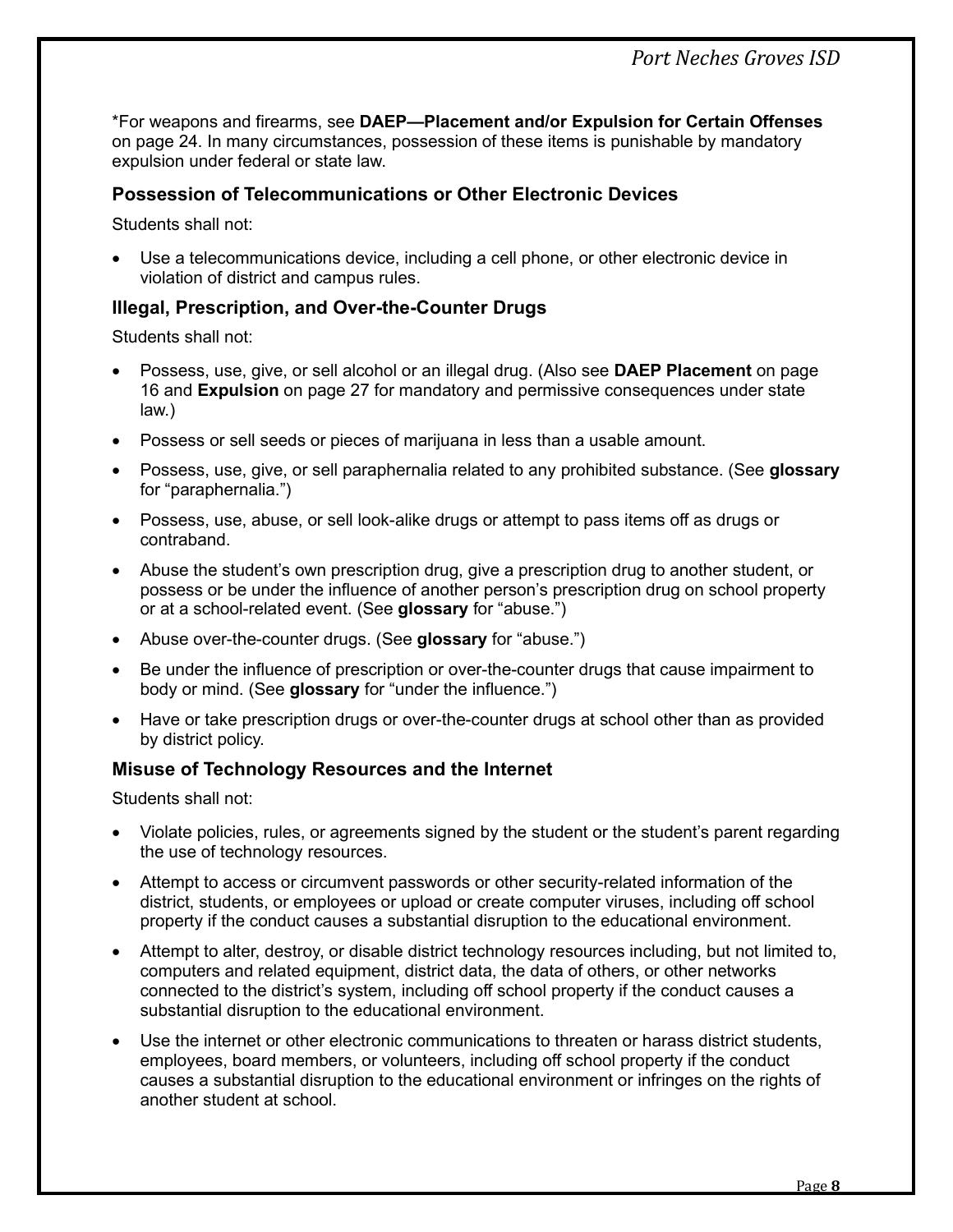- Send, post, deliver, or possess electronic messages that are abusive, obscene, sexually oriented, threatening, harassing, damaging to another's reputation, or illegal, including cyberbullying and "sexting," either on or off school property, if the conduct causes a substantial disruption to the educational environment or infringes on the rights of another student at school.
- Use the internet or other electronic communication to engage in or encourage illegal behavior or threaten school safety, including off school property if the conduct causes a substantial disruption to the educational environment or infringes on the rights of another student at school.

# <span id="page-11-0"></span>**Safety Transgressions**

Students shall not:

- Possess published or electronic material that is designed to promote or encourage illegal behavior or that could threaten school safety.
- Engage in verbal (oral or written) exchanges that threaten the safety of another student, a school employee, or school property.
- Make false accusations or perpetrate hoaxes regarding school safety.
- Engage in any conduct that school officials might reasonably believe will substantially disrupt the school program or incite violence.
- Throw objects that can cause bodily injury or property damage.
- Discharge a fire extinguisher without valid cause.

#### <span id="page-11-1"></span>**Miscellaneous Offenses**

Students shall not:

- Violate dress and grooming standards as communicated in the Student Handbook.
- Engage in academic dishonesty, which includes cheating or copying the work of another student, plagiarism, and unauthorized communication between students during an examination.
- Gamble.
- Falsify records, passes, or other school-related documents.
- Engage in actions or demonstrations that substantially disrupt or materially interfere with school activities.
- Repeatedly violate other communicated campus or classroom standards of conduct.

The district may impose campus or classroom rules in addition to those found in the Code. These rules may be posted in classrooms or given to the student and may or may not constitute violations of the Code.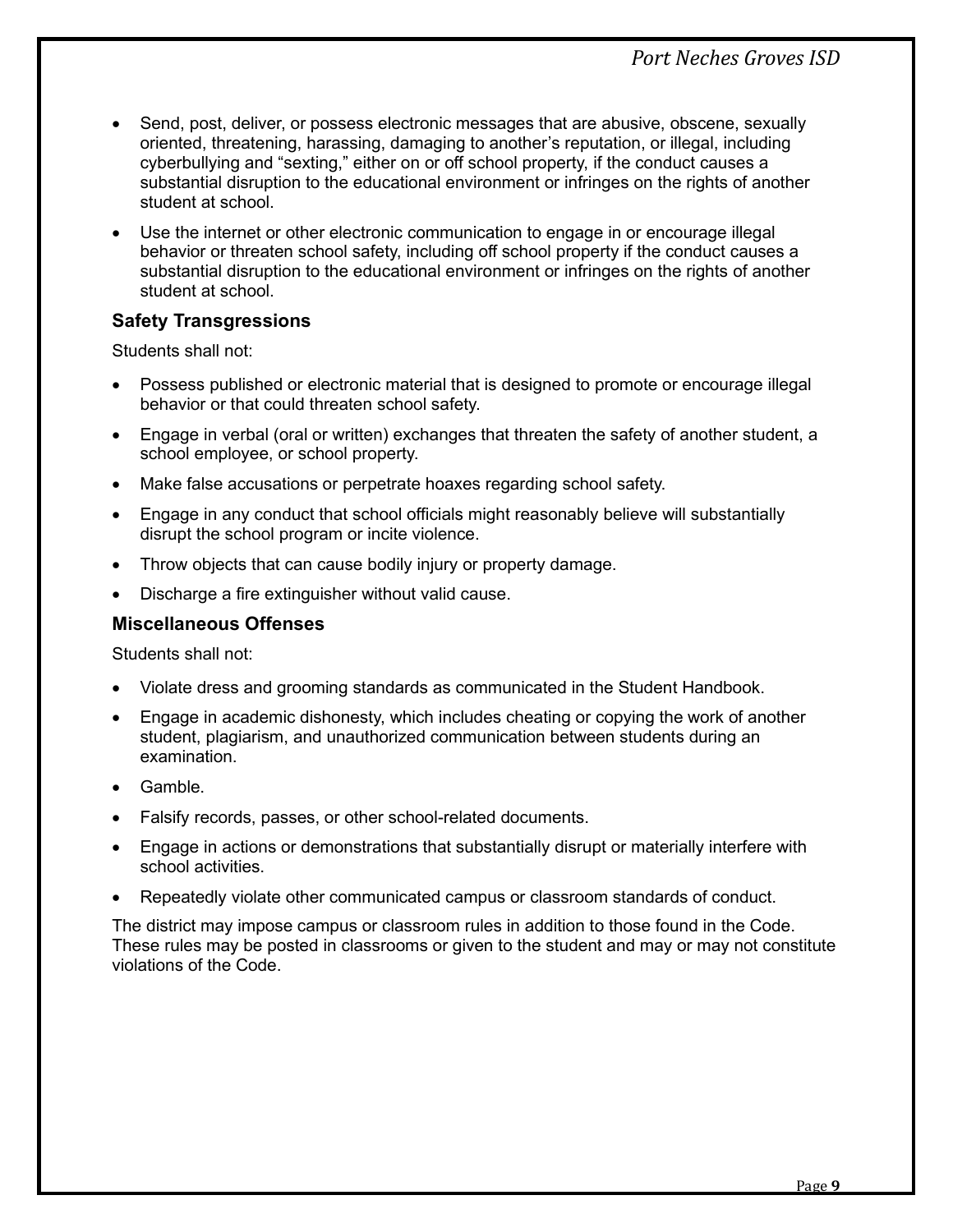# <span id="page-12-0"></span>**Discipline Management Techniques**

Discipline shall be designed to improve conduct and encourage students to be responsible members of the school community. Disciplinary action shall draw on the professional judgment of teachers and administrators and on a range of discipline management techniques, including restorative practices. Discipline shall be based on the seriousness of the offense, the student's age and grade level, the frequency of misbehavior, the student's attitude, the effect of the misconduct on the school environment, and statutory requirements.

# <span id="page-12-1"></span>**Students with Disabilities**

The discipline of students with disabilities is subject to applicable state and federal law in addition to the Student Code of Conduct. In the event of any conflict, the district shall comply with federal law. For more information regarding discipline of students with disabilities, see policy FOF(LEGAL).

In accordance with the Education Code, a student who receives special education services may not be disciplined for conduct meeting the definition of bullying, cyberbullying, harassment, or making hit lists (see **glossary**) until an ARD committee meeting has been held to review the conduct.

In deciding whether to order suspension, DAEP placement, or expulsion, regardless of whether the action is mandatory or discretionary, the district shall take into consideration a disability that substantially impairs the student's capacity to appreciate the wrongfulness of the student's conduct.

# <span id="page-12-2"></span>**Techniques**

The following discipline management techniques may be used alone, in combination, or as part of progressive interventions for behavior prohibited by the Student Code of Conduct or by campus or classroom rules:

- Verbal correction, oral or written.
- Cooling-off time or a brief "time-out" period, in accordance with law.
- Seating changes within the classroom or vehicles owned or operated by the district.
- Temporary confiscation of items that disrupt the educational process.
- Rewards or demerits.
- Behavioral contracts.
- Counseling by teachers, school counselors, or administrative personnel.
- Parent-teacher conferences.
- Behavior coaching.
- Anger management classes.
- Mediation (victim-offender).
- Classroom circles.
- Family group conferencing.
- Grade reductions for cheating, plagiarism, and as otherwise permitted by policy.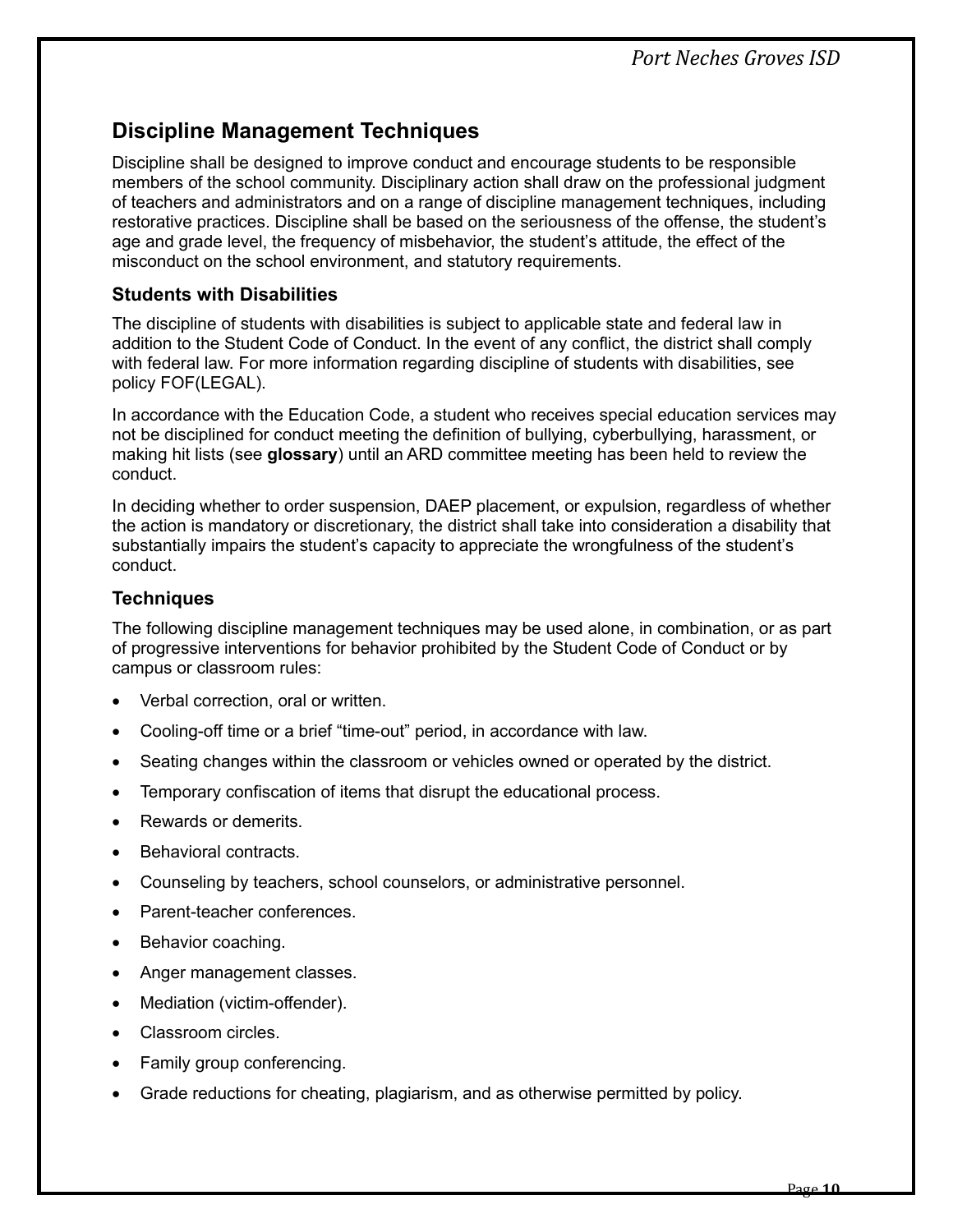# *Port Neches Groves ISD*

- Detention, including outside regular school hours.
- Sending the student to the office, another assigned area, or to in-school suspension.
- Assignment of school duties, such as cleaning or picking up litter.
- Withdrawal of privileges, such as participation in extracurricular activities, eligibility for seeking and holding honorary offices, or membership in school-sponsored clubs and organizations.
- Penalties identified in student organizations' extracurricular standards of behavior.
- Restriction or revocation of district transportation privileges.
- School-assessed and school-administered probation.
- Corporal punishment, unless the student's parent or guardian has provided a signed statement prohibiting its use.
- Out-of-school suspension, as specified in **Out-of-School Suspension** on page [15.](#page-17-0)
- Placement in a DAEP, as specified in **DAEP** on page [16.](#page-18-1)
- Expulsion and/or placement in an alternative educational setting, as specified in **Placement and/or Expulsion for Certain Offenses** on page [24.](#page-26-0)
- Expulsion, as specified in **Expulsion** on page [27.](#page-29-0)
- Referral to an outside agency or legal authority for criminal prosecution in addition to disciplinary measures imposed by the district.
- Other strategies and consequences as determined by school officials.

#### <span id="page-13-0"></span>**Prohibited Aversive Techniques**

Aversive techniques are prohibited for use with students and are defined as techniques or interventions intended to reduce the reoccurrence of a behavior by intentionally inflicting significant physical or emotional discomfort or pain. Aversive techniques include:

- Using techniques designed or likely to cause physical pain, other than corporal punishment as permitted by district policy. [See policy FO(LOCAL).]
- Using techniques designed or likely to cause physical pain by electric shock or any procedure involving pressure points or joint locks.
- Directed release of noxious, toxic, or unpleasant spray, mist, or substance near a student's face.
- Denying adequate sleep, air, food, water, shelter, bedding, physical comfort, supervision, or access to a restroom facility.
- Ridiculing or demeaning a student in a manner that adversely affects or endangers the learning or mental health of the student or constitutes verbal abuse.
- Employing a device, material, or object that immobilizes all four of a student's extremities, including prone or supine floor restraint.
- Impairing the student's breathing, including applying pressure to the student's torso or neck or placing something in, on, or over the student's mouth or nose or covering the student's face.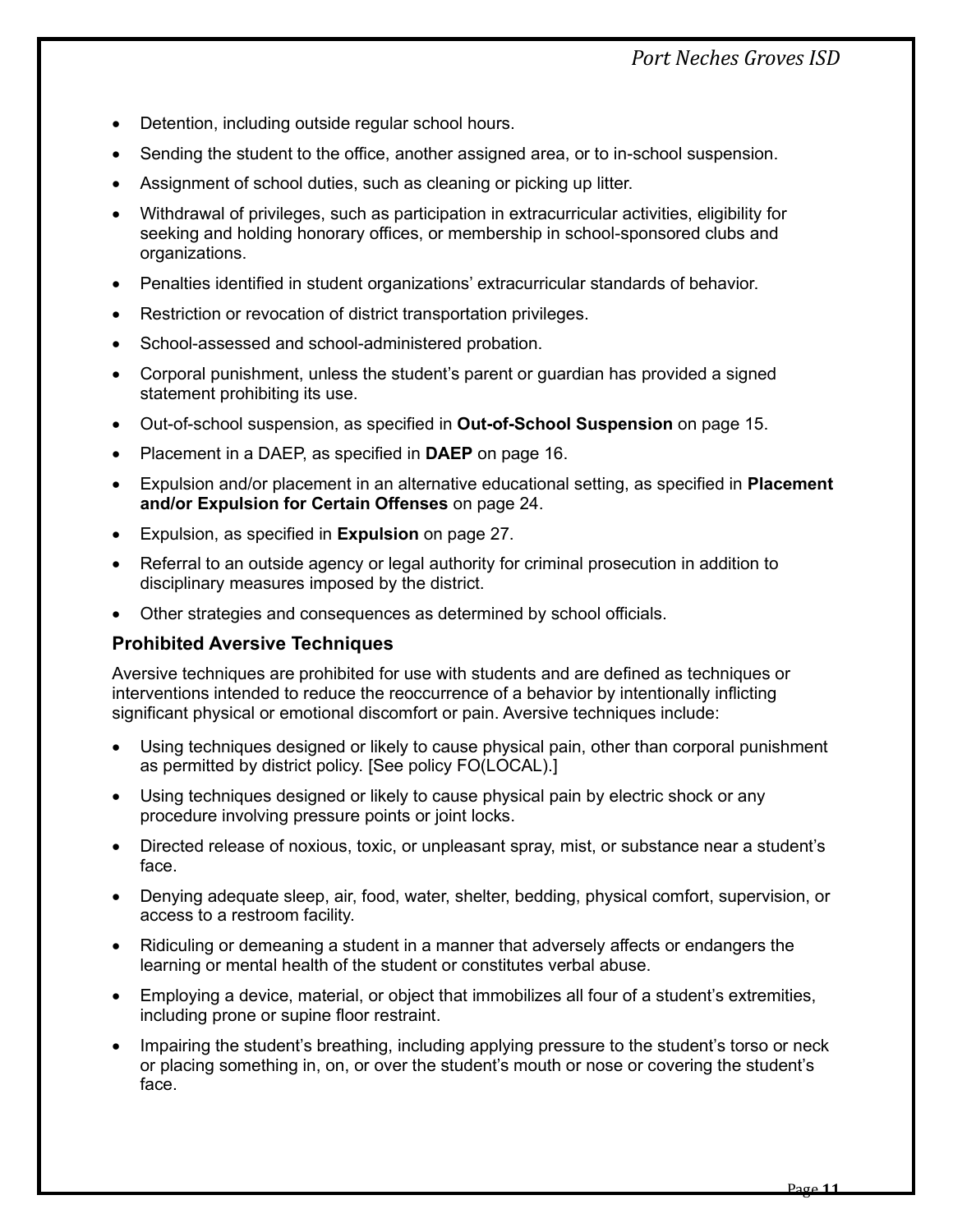- Restricting the student's circulation.
- Securing the student to a stationary object while the student is standing or sitting.
- Inhibiting, reducing, or hindering the student's ability to communicate.
- Using chemical restraints.
- Using time-out in a manner that prevents the student from being able to be involved in and progress appropriately in the required curriculum or any applicable individualized education program (IEP) goals, including isolating the student using physical barriers.
- Depriving the student of one or more of the student's senses, unless the technique does not cause the student discomfort or complies with the student's IEP or behavior intervention plan (BIP).

#### <span id="page-14-0"></span>**Notification**

The campus behavior coordinator shall promptly notify a student's parent by phone or in person of any violation that may result in in-school or out-of-school suspension, placement in a DAEP, placement in a JJAEP, or expulsion. The campus behavior coordinator shall also notify a student's parent if the student is taken into custody by a law enforcement officer under the disciplinary provisions of the Education Code.

A good-faith effort shall be made to provide written notice of the disciplinary action to the student, on the day the action was taken, for delivery to the student's parent. If the parent has not been reached by telephone or in person by 5:00 p.m. of the first business day after the day the disciplinary action was taken, the campus behavior coordinator shall send written notification by U.S. Mail. If the campus behavior coordinator is not able to provide notice to the parent, the principal or designee shall provide the notice.

Before the principal or appropriate administrator assigns a student under age 18 to detention outside regular school hours, notice shall be given to the student's parent to inform him or her of the reason for the detention and permit arrangements for necessary transportation.

#### <span id="page-14-1"></span>**Appeals**

Questions from parents regarding disciplinary measures should be addressed to the teacher, campus administration, or campus behavior coordinator, as appropriate. Appeals or complaints regarding the use of specific discipline management techniques should be addressed in accordance with policy FNG(LOCAL). A copy of the policy may be obtained from the principal's office, the campus behavior coordinator's office, or the central administration office.

The district shall not delay a disciplinary consequence while a student or parent pursues a grievance. In the instance of a student who is accused of conduct that meets the definition of sexual harassment as defined by Title IX, the district will comply with applicable federal law, including the Title IX formal complaint process. See policies FFH(LEGAL) and (LOCAL).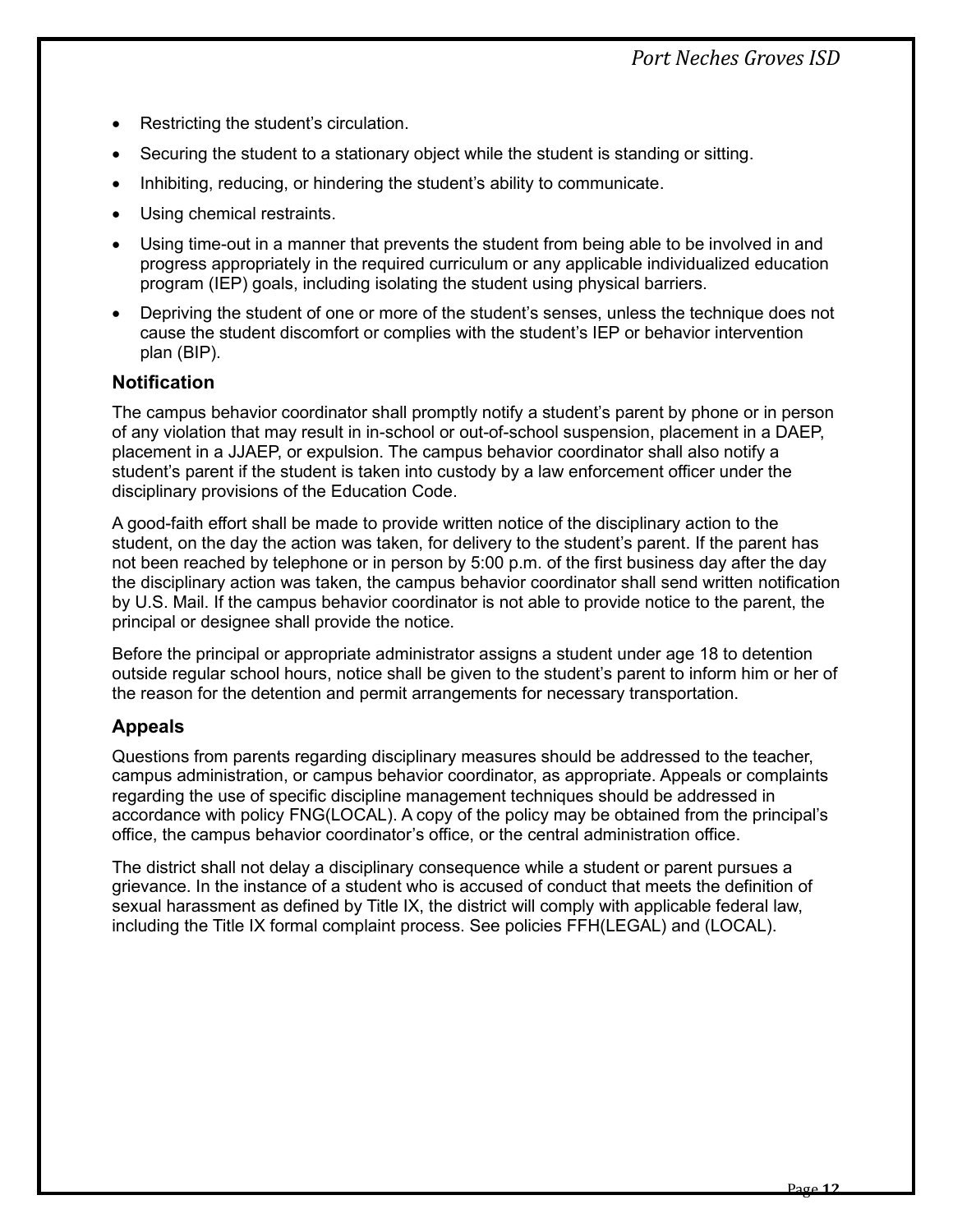# <span id="page-15-0"></span>**Removal from the School Bus**

A bus driver may refer a student to the principal's office or the campus behavior coordinator's office to maintain effective discipline on the bus. The principal or campus behavior coordinator must employ additional discipline management techniques, as appropriate, which can include restricting or revoking a student's bus riding privileges.

To transport students safely, the vehicle operator must focus on driving and not be distracted by student misbehavior. Therefore, when appropriate disciplinary management techniques fail to improve student behavior or when specific misconduct warrants immediate removal, the principal or the campus behavior coordinator may restrict or revoke a student's transportation privileges, in accordance with law.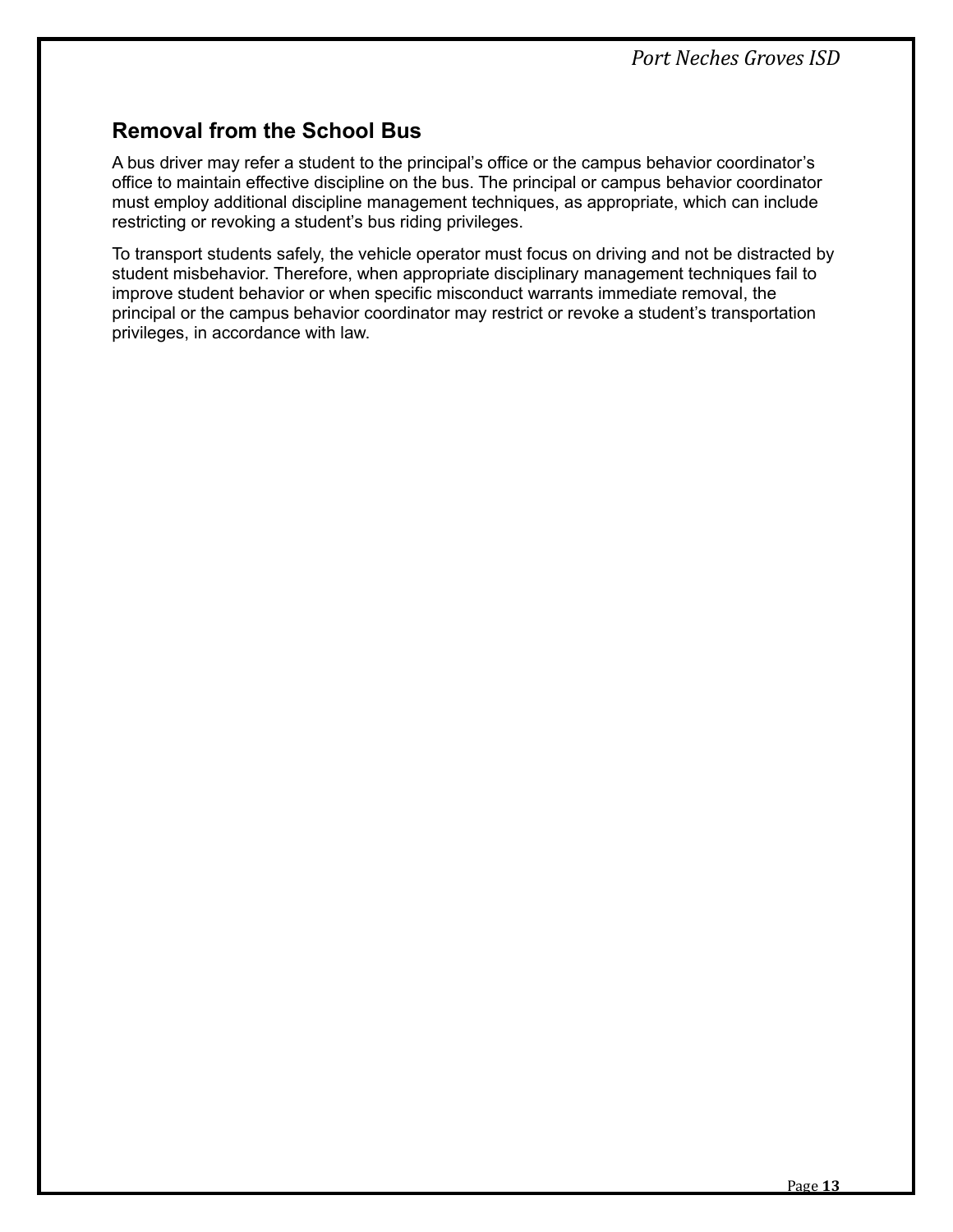# <span id="page-16-0"></span>**Removal from the Regular Educational Setting**

In addition to other discipline management techniques, misconduct may result in removal from the regular educational setting in the form of a routine referral or a formal removal.

# <span id="page-16-1"></span>**Routine Referral**

A routine referral occurs when a teacher sends a student to the campus behavior coordinator's office as a discipline management technique. The campus behavior coordinator shall employ alternative discipline management techniques, including progressive interventions. A teacher or administrator may remove a student from class for behavior that violates this Code to maintain effective discipline in the classroom.

# <span id="page-16-2"></span>**Formal Removal**

A teacher may initiate a formal removal from class if:

- 1. A student's behavior has been documented by the teacher as repeatedly interfering with the teacher's ability to teach the class or with other students' ability to learn; or
- 2. The behavior is so unruly, disruptive, or abusive that the teacher cannot teach, and the students in the classroom cannot learn.

Within three school days of the formal removal, the campus behavior coordinator or appropriate administrator shall schedule a conference with the student's parent, the student, the teacher who removed the student from class, and any other appropriate administrator.

At the conference, the campus behavior coordinator or appropriate administrator shall inform the student of the alleged misconduct and the proposed consequences. The student shall have an opportunity to respond to the allegations.

When a student is removed from the regular classroom by a teacher and a conference is pending, the campus behavior coordinator or other administrator may place the student in:

- Another appropriate classroom.
- In-school suspension.
- Out-of-school suspension.
- DAEP.

A teacher or administrator must remove a student from class if the student engages in behavior that under the Education Code requires or permits the student to be placed in a DAEP or expelled. When removing for those reasons, the procedures in the subsequent sections on DAEP or expulsion shall be followed.

# <span id="page-16-3"></span>**Returning a Student to the Classroom**

A student who has been formally removed from class by a teacher for conduct against the teacher containing the elements of assault, aggravated assault, sexual assault, or aggravated sexual assault may not be returned to the teacher's class without the teacher's consent.

A student who has been formally removed by a teacher for any other conduct may be returned to the teacher's class without the teacher's consent if the placement review committee determines that the teacher's class is the best or only alternative available.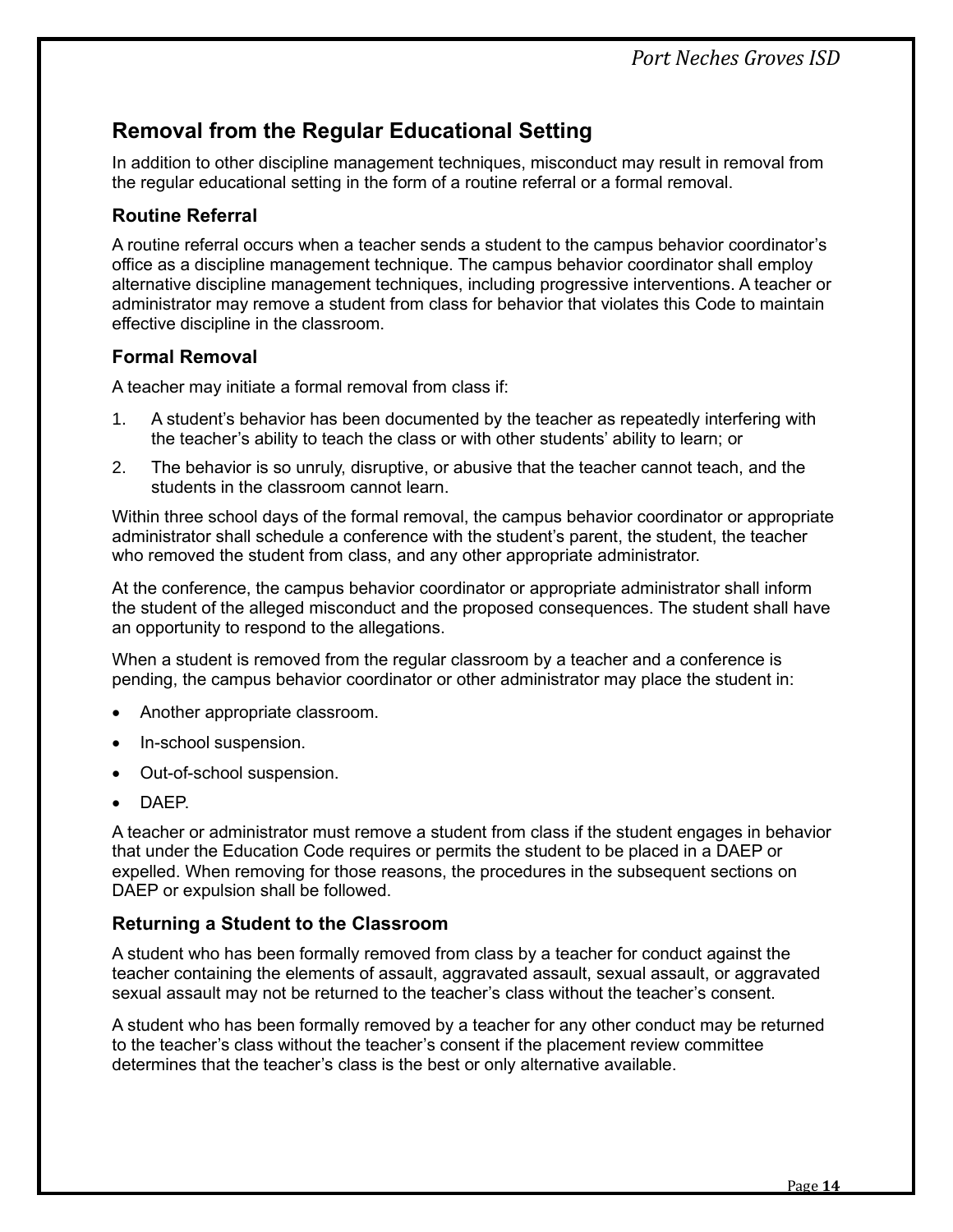# <span id="page-17-0"></span>**Out-of-School Suspension**

# <span id="page-17-1"></span>**Misconduct**

Students may be suspended for behavior listed in the Code as a general conduct violation, DAEP offense, or expellable offense.

The district shall not use out-of-school suspension for students in grade 2 or below unless the conduct meets the requirements established in law.

A student below grade 3 or a student who is homeless shall not be placed in out-of-school suspension unless, while on school property or while attending a school-sponsored or schoolrelated activity on or off school property, the student engages in:

- Conduct that contains the elements of a weapons offense, as provided in Penal Code sections 46.02 or 46.05;
- Conduct that contains the elements of assault, sexual assault, aggravated assault, or aggravated sexual assault, as provided by the Penal Code; or
- Selling, giving, or delivering to another person or possessing, using, or being under the influence of any amount of marijuana, an alcoholic beverage, or a controlled substance or dangerous drug as defined by federal or state law.

The district shall use a positive behavior program as a disciplinary alternative for students below grade 3 who commit general conduct violations instead of suspension or placement in a DAEP. The program shall meet the requirements of law.

# <span id="page-17-2"></span>**Process**

State law allows a student to be suspended for no more than three school days per behavior violation, with no limit on the number of times a student may be suspended in a semester or school year.

Before being suspended a student shall have an informal conference with the campus behavior coordinator or appropriate administrator, who shall inform the student of the alleged misconduct and give the student an opportunity to respond to the allegation before the administrator makes a decision.

The campus behavior coordinator shall determine the number of days of a student's suspension, not to exceed three school days.

In deciding whether to order out-of-school suspension, the campus behavior coordinator shall take into consideration:

- 1. Self-defense (see **glossary**),
- 2. Intent or lack of intent at the time the student engaged in the conduct,
- 3. The student's disciplinary history,
- 4. A disability that substantially impairs the student's capacity to appreciate the wrongfulness of the student's conduct,
- 5. A student's status in the conservatorship of the Department of Family and Protective Services (foster care), or
- 6. A student's status as homeless.0.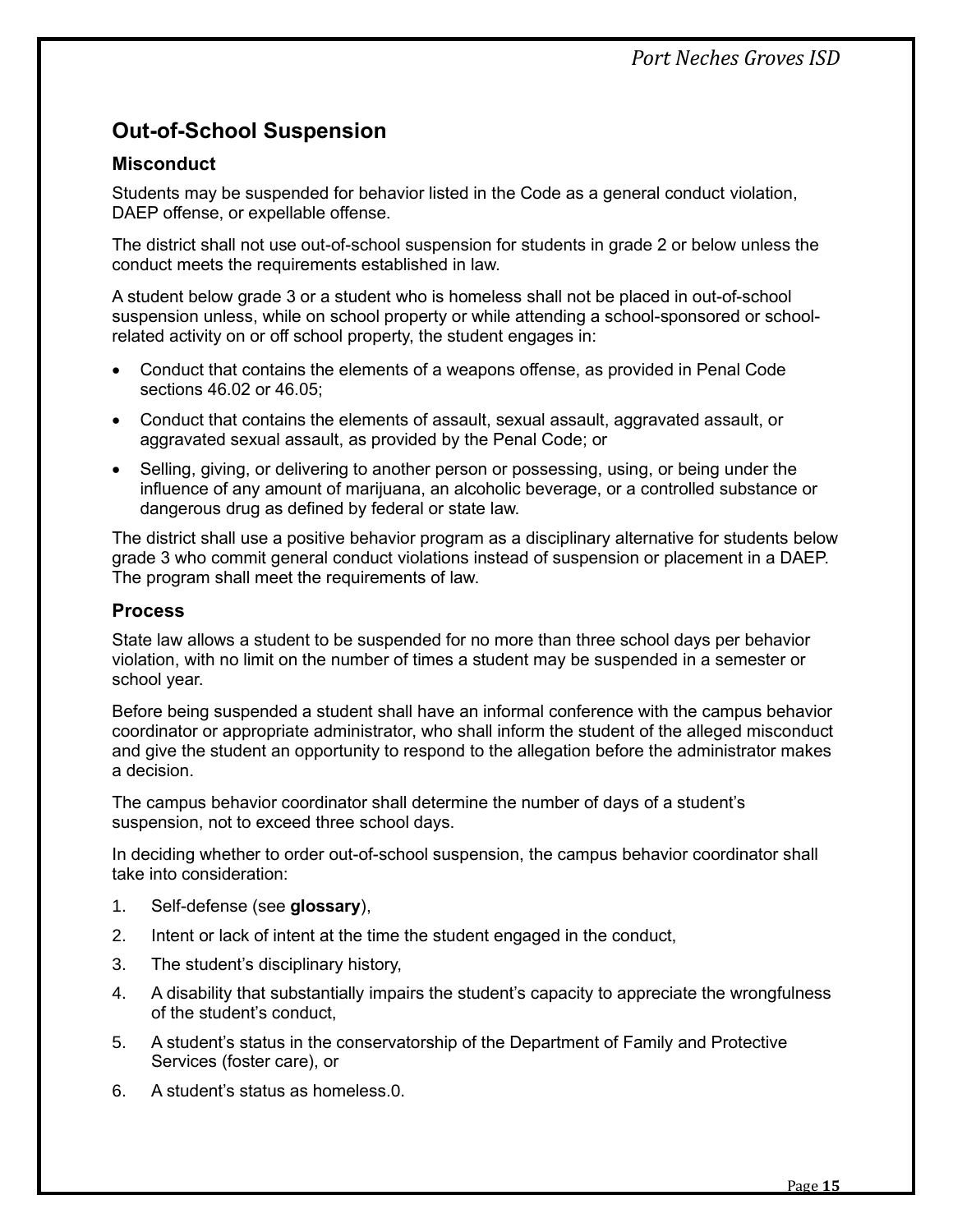The appropriate administrator shall determine any restrictions on participation in schoolsponsored or school-related extracurricular and cocurricular activities.

## <span id="page-18-0"></span>**Coursework During Suspension**

The district shall ensure a student receives access to coursework for foundation curriculum courses while the student is placed in in-school or out-of-school suspension, including at least one method of receiving this coursework that doesn't require the use of the internet.

<span id="page-18-1"></span>A student removed from the regular classroom to in-school suspension or another setting, other than a DAEP, will have an opportunity before the beginning of the next school year to complete each course the student was enrolled in at the time of removal. The district may provide the opportunity by any method available, including a correspondence course, another distance learning option, or summer school. The district will not charge the student for any method of completion provided by the district.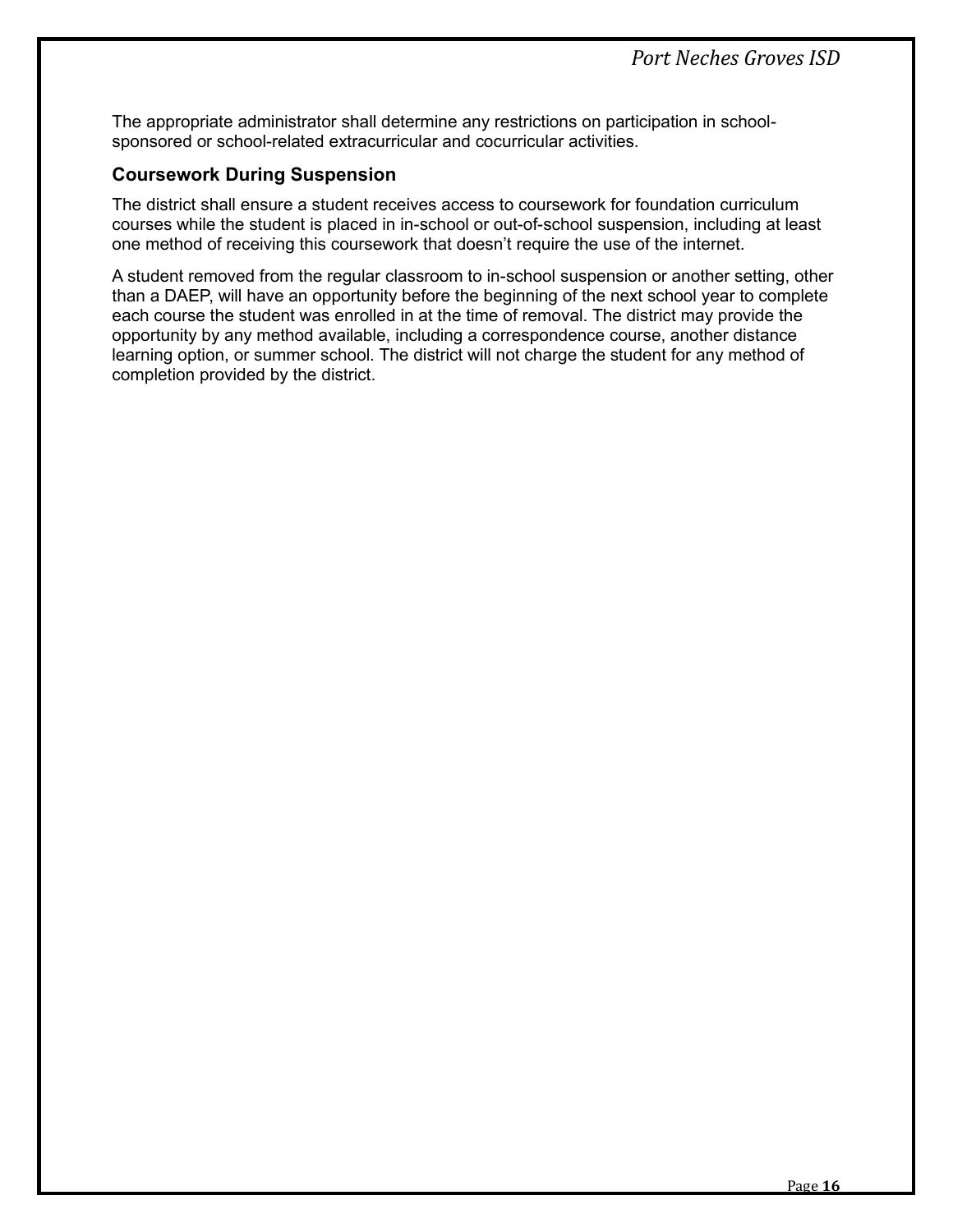*Port Neches Groves ISD*

# <span id="page-19-0"></span>**Disciplinary Alternative Education Program (DAEP) Placement**

The DAEP shall be provided in a setting other than the student's regular classroom. An elementary school student may not be placed in a DAEP with a student who is not an elementary school student.

For purposes of DAEP, elementary classification shall be kindergarten–grade 5 and secondary classification shall be grades 6–12.

Summer programs provided by the district shall serve students assigned to a DAEP separately from those students who are not assigned to the program.

A student who is expelled for an offense that otherwise would have resulted in a DAEP placement does not have to be placed in a DAEP in addition to the expulsion.

In deciding whether to place a student in a DAEP, regardless of whether the action is mandatory or discretionary, the campus behavior coordinator shall take into consideration:

- 1. Self-defense (see **glossary**),
- 2. Intent or lack of intent at the time the student engaged in the conduct,
- 3. The student's disciplinary history,
- 4. A disability that substantially impairs the student's capacity to appreciate the wrongfulness of the student's conduct,
- 5. A student's status in the conservatorship of the Department of Family and Protective Services (foster care), or
- 6. A student's status as homeless.

# <span id="page-19-1"></span>**Discretionary Placement: Misconduct That May Result in DAEP Placement**

A student may be placed in a DAEP for behaviors prohibited in the General Conduct Violations section of this Code.

#### **Misconduct Identified in State Law**

In accordance with state law, a student **may** be placed in a DAEP for any of the following offenses:

- Engaging in bullying that encourages a student to commit or attempt to commit suicide.
- Inciting violence against a student through group bullying.
- Releasing or threatening to release intimate visual material of a minor or of a student who is 18 years of age or older without the student's consent.
- Involvement in a public school fraternity, sorority, or secret society, or gang including participating as a member or pledge, or soliciting another person to become a pledge or member of a public school fraternity, sorority, secret society, or gang. (See **glossary**.)
- Involvement in criminal street gang activity. (See **glossary**.)
- Criminal mischief, not punishable as a felony.

OR

• Any criminal mischief, including a felony.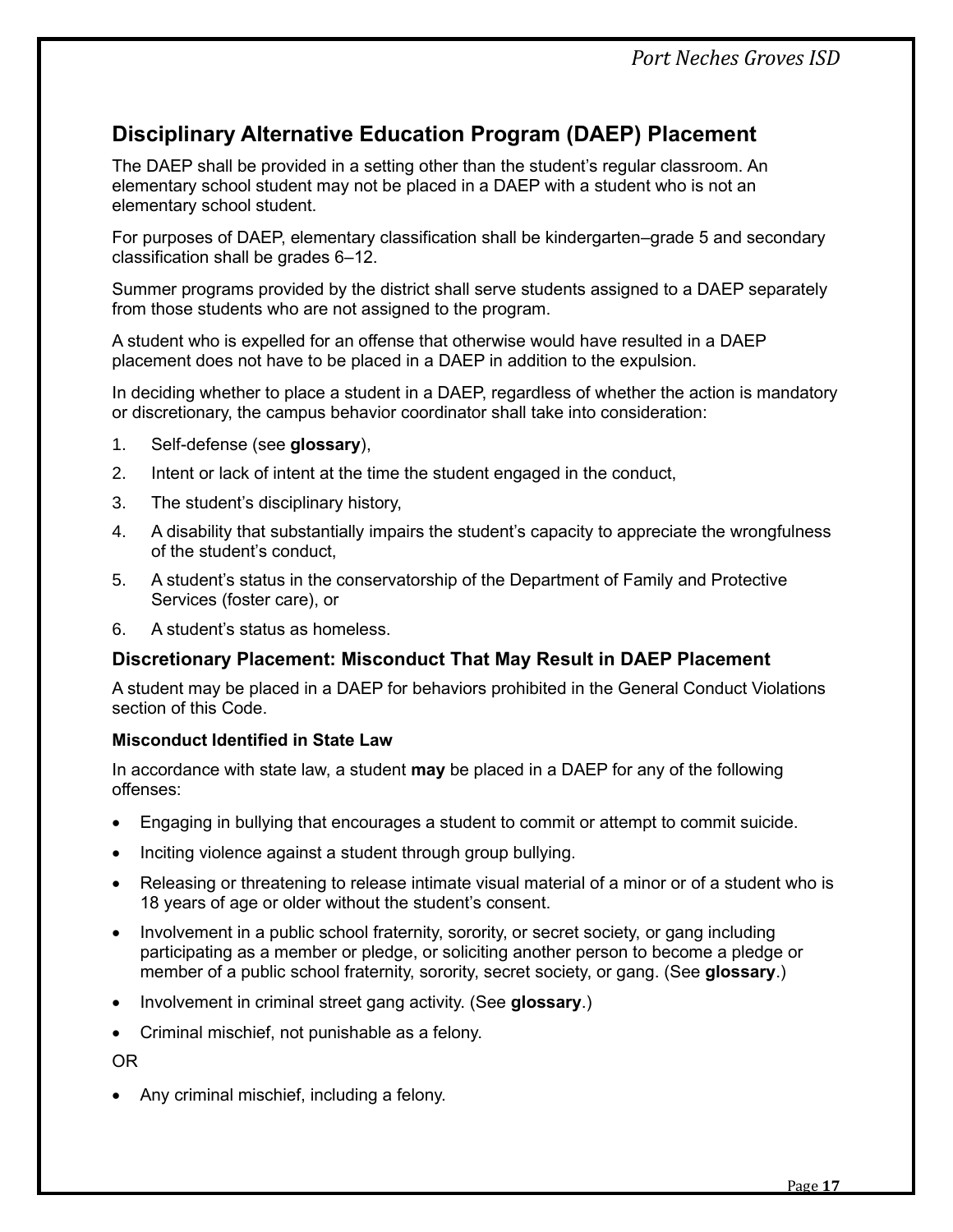- Assault (no bodily injury) with threat of imminent bodily injury.
- Assault by offensive or provocative physical contact.

In accordance with state law, a student **may** be placed in a DAEP if the superintendent or the superintendent's designee has reasonable belief (see **glossary**) that the student engaged in conduct punishable as a felony, other than aggravated robbery or those listed as offenses in Title 5 (see **glossary**) of the Penal Code, that occurs off school property and not at a schoolsponsored or school-related event, if the student's presence in the regular classroom threatens the safety of other students or teachers or will be detrimental to the educational process.

The campus behavior coordinator **may** place a student in a DAEP for off-campus conduct for which DAEP placement is required by state law if the administrator does not have knowledge of the conduct before the first anniversary of the date the conduct occurred.

## <span id="page-20-0"></span>**Mandatory Placement: Misconduct That Requires DAEP Placement**

A student **must** be placed in a DAEP if the student:

- Engages in conduct relating to a false alarm or report (including a bomb threat) or a terroristic threat involving a public school. (See **glossary**.)
- Commits the following offenses on school property, within 300 feet of school property as measured from any point on the school's real property boundary line, or while attending a school-sponsored or school-related activity on or off school property:
	- Engages in conduct punishable as a felony.
	- Commits an assault (see **glossary**) under Penal Code 22.01(a)(1).
	- Sells, gives, or delivers to another person or possesses, uses, or is under the influence of marijuana, a controlled substance, or a dangerous drug in an amount not constituting a felony offense. A student with a valid prescription for low-THC cannabis as authorized by Chapter 487 of the Health and Safety Code does not violate this provision. (Schoolrelated felony drug offenses are addressed in **Expulsion** on page [27.](#page-29-0)) (See **glossary** for "under the influence" "controlled substance," and "dangerous drug.")
	- Sells, gives, or delivers to another person an alcoholic beverage; commits a serious act or offense while under the influence of alcohol; or possesses, uses, or is under the influence of alcohol, if the conduct is not punishable as a felony offense. (School-related felony alcohol offenses are addressed in **Expulsion** on page [27.](#page-29-0))
	- Behaves in a manner that contains the elements of an offense relating to abusable volatile chemicals.
	- Behaves in a manner that contains the elements of the offense of public lewdness or indecent exposure. (See **glossary**.)
	- Engages in conduct that contains the elements of an offense of harassment against an employee under Penal Code 42.07(a)(1), (2), (3), or (7).
- Engages in expellable conduct and is between six and nine years of age.
- Commits a federal firearms violation and is younger than six years of age.
- Engages in conduct that contains the elements of the offense of retaliation against any school employee or volunteer on or off school property. (Committing retaliation in combination with another expellable offense is addressed in **Expulsion** on page [27.](#page-29-0))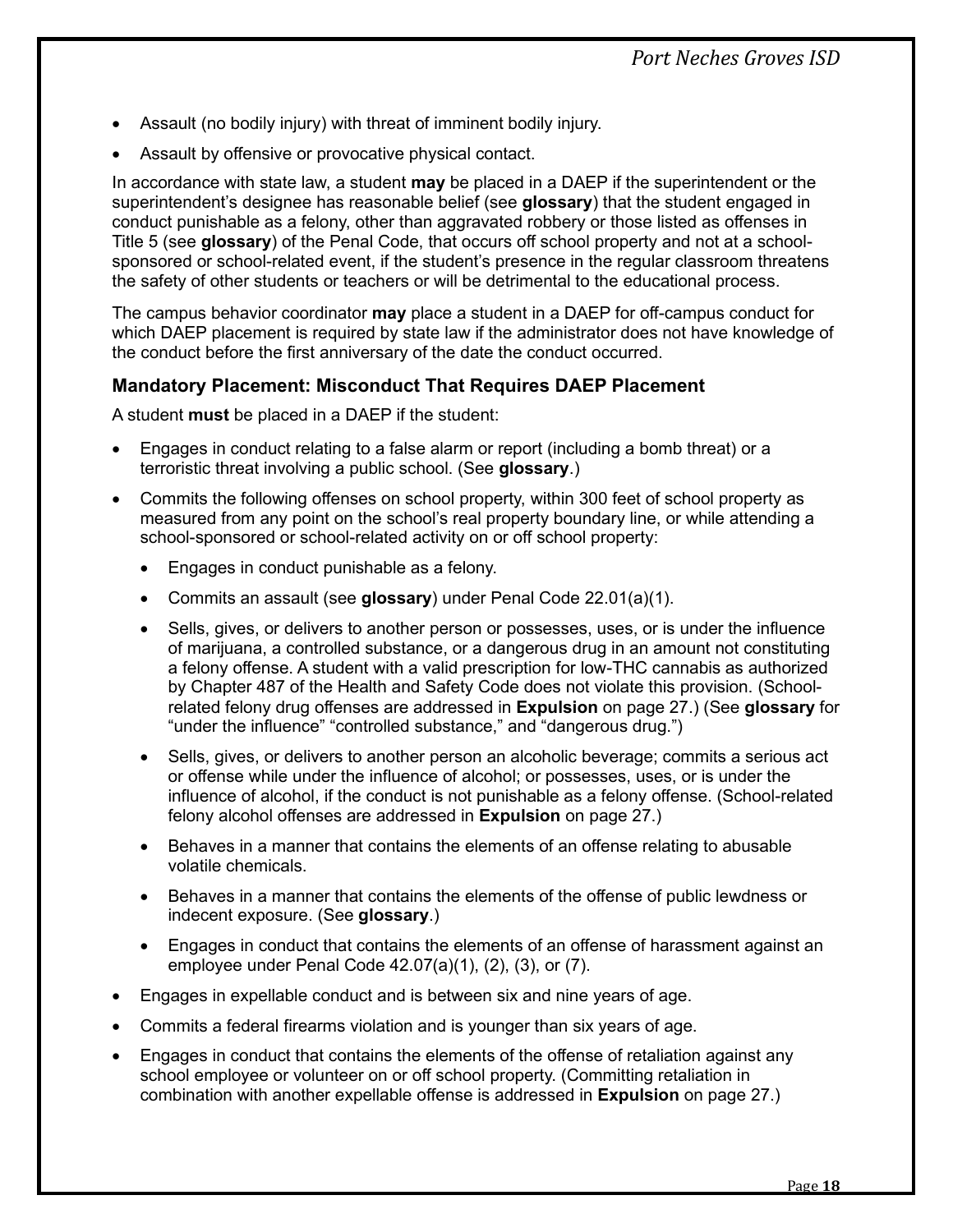- Engages in conduct punishable as aggravated robbery or a felony listed under Title 5 (see **glossary**) of the Penal Code when the conduct occurs off school property and not at a school-sponsored or school-related event and:
- 1. The student receives deferred prosecution (see **glossary**),
- 2. A court or jury finds that the student has engaged in delinquent conduct (see **glossary**), or
- 3. The superintendent or designee has a reasonable belief (see **glossary**) that the student engaged in the conduct.

# <span id="page-21-0"></span>**Sexual Assault and Campus Assignments**

A student shall be transferred to another campus if:

- The student has been convicted of continuous sexual abuse of a young child or disabled individual or convicted of or placed on deferred adjudication for sexual assault or aggravated sexual assault against another student on the same campus; and
- The victim's parent or another person with the authority to act on behalf of the victim requests that the board transfer the offending student to another campus.

If there is no other campus in the district serving the grade level of the offending student, the offending student shall be transferred to a DAEP.

## <span id="page-21-1"></span>**Process**

Removals to a DAEP shall be made by the campus behavior coordinator.

#### **Conference**

When a student is removed from class for a DAEP offense, the campus behavior coordinator or appropriate administrator shall schedule a conference within three school days with the student's parent, the student, and, in the case of a teacher removal, the teacher.

At the conference, the campus behavior coordinator or appropriate administrator shall provide the student:

- Information, orally or in writing, of the reasons for the removal;
- An explanation of the basis for the removal; and
- An opportunity to respond to the reasons for the removal.

Following valid attempts to require attendance, the district may hold the conference and make a placement decision regardless of whether the student or the student's parents attend the conference.

#### **Consideration of Mitigating Factors**

In deciding whether to place a student in a DAEP, regardless of whether the action is mandatory or discretionary, the campus behavior coordinator shall take into consideration:

- 1. Self-defense (see **glossary**),
- 2. Intent or lack of intent at the time the student engaged in the conduct,
- 3. The student's disciplinary history,
- 4. A disability that substantially impairs the student's capacity to appreciate the wrongfulness of the student's conduct,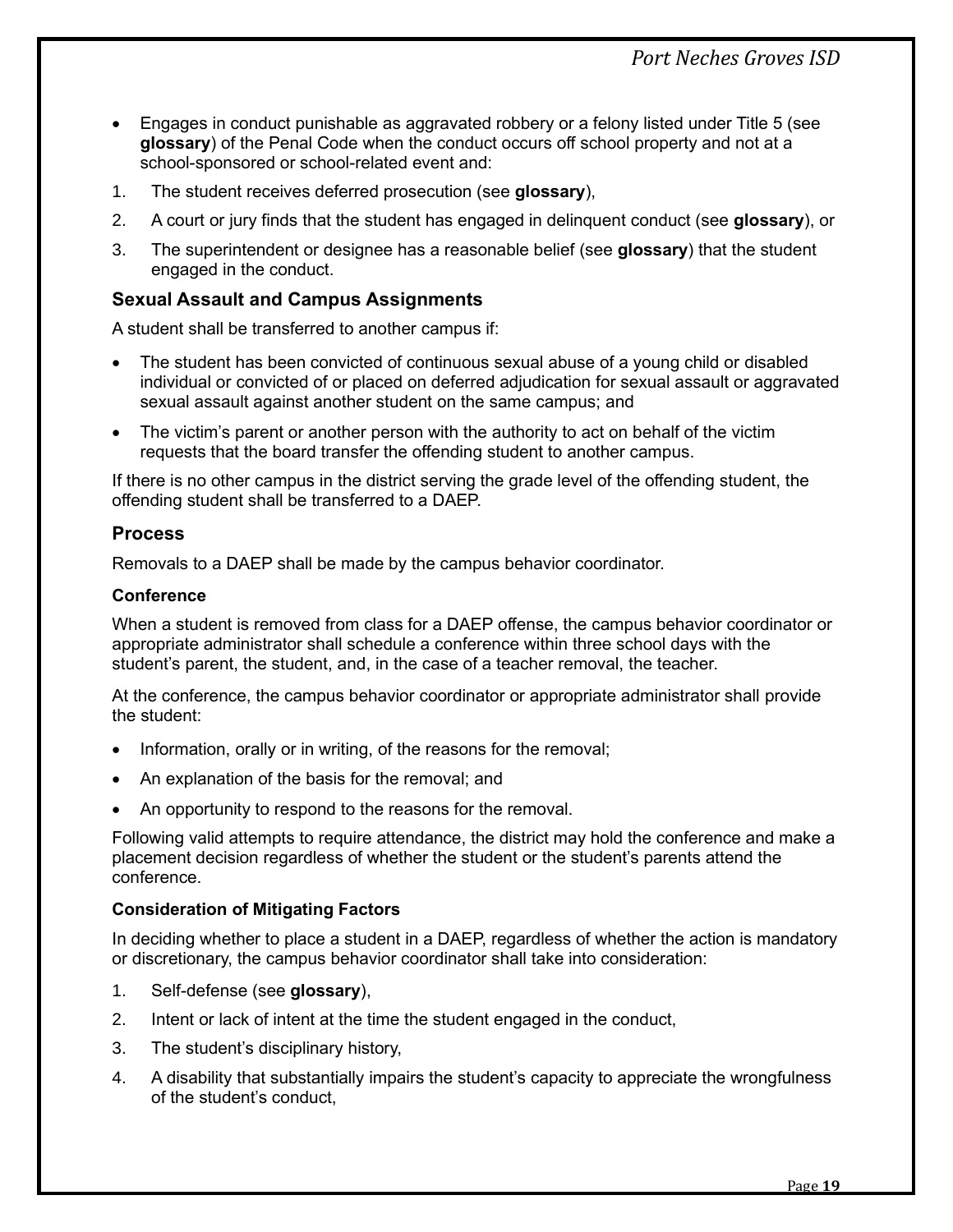- 5. A student's status in the conservatorship of the Department of Family and Protective Services (foster care), or
- 6. A student's status as homeless.

#### **Placement Order**

After the conference, if the student is placed in a DAEP, the campus behavior coordinator shall write a placement order. A copy of the DAEP placement order shall be sent to the student and the student's parent.

Not later than the second business day after the conference, the board's designee shall deliver to the juvenile court a copy of the placement order and all information required by Section 52.04 of the Family Code.

If the student is placed in a DAEP and the length of placement is inconsistent with the guidelines included in this Code, the placement order shall give notice of the inconsistency.

#### **Coursework Notice**

The parent or guardian of a student placed in DAEP shall be given written notice of the student's opportunity to complete, at no cost to the student, a foundation curriculum course in which the student was enrolled at the time of removal and which is required for graduation. The notice shall include information regarding all methods available for completing the coursework.

#### <span id="page-22-0"></span>**Length of Placement**

The campus behavior coordinator shall determine the duration of a student's placement in a **DAFP** 

The duration of a student's placement shall be determined case by case based on the seriousness of the offense, the student's age and grade level, the frequency of misconduct, the student's attitude, and statutory requirements.

The maximum period of DAEP placement shall be one calendar year, except as provided below.

Unless otherwise specified in the placement order, days absent from a DAEP shall not count toward fulfilling the total number of days required in a student's DAEP placement order.

The district shall administer the required pre- and post-assessments for students assigned to DAEP for a period of 90 days or longer in accordance with established district administrative procedures for administering other diagnostic or benchmark assessments.

#### **Exceeds One Year**

Placement in a DAEP may exceed one year when a review by the district determines that the student is a threat to the safety of other students or to district employees.

The statutory limitations on the length of a DAEP placement do not apply to a placement resulting from the board's decision to place a student who engaged in the sexual assault of another student so that the students are not assigned to the same campus.

#### **Exceeds School Year**

Students who are in a DAEP placement at the end of one school year may be required to continue that placement at the start of the next school year to complete the assigned term of placement.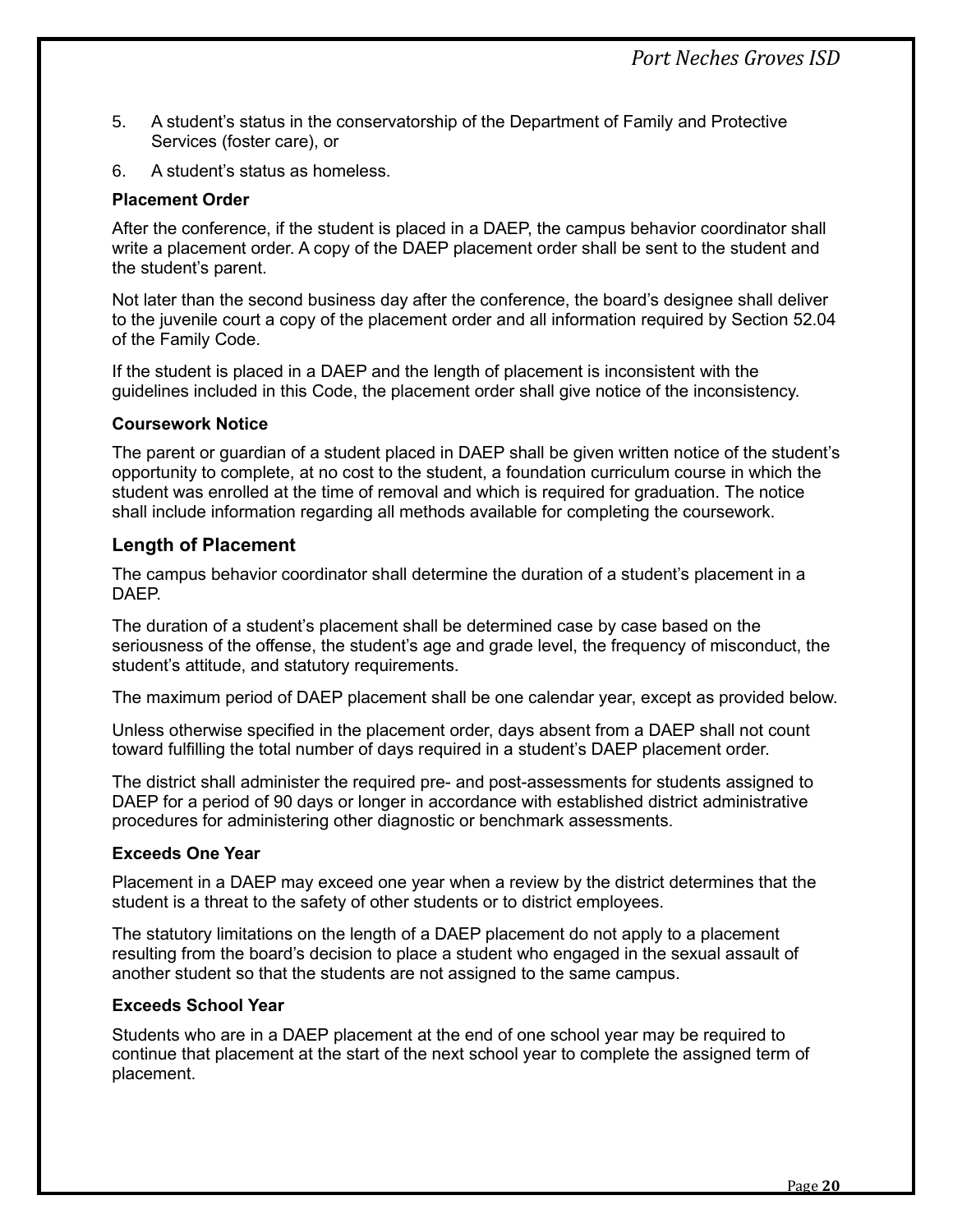For placement in a DAEP to extend beyond the end of the school year, the campus behavior coordinator or the board's designee must determine that:

- 1. The student's presence in the regular classroom or campus presents a danger of physical harm to the student or others, or
- 2. The student has engaged in serious or persistent misbehavior (see **glossary**) that violates the district's Code.

#### **Exceeds 60 Days**

For placement in a DAEP to extend beyond 60 days or the end of the next grading period, whichever is sooner, a student's parent shall be given notice and the opportunity to participate in a proceeding before the board or the board's designee.

# <span id="page-23-0"></span>**Appeals**

Questions from parents regarding disciplinary measures should be addressed to the campus administration.

Student or parent appeals regarding a student's placement in a DAEP should be addressed in accordance with policy FNG(LOCAL). A copy of this policy may be obtained from the principal's office, the campus behavior coordinator's office, the central administration office, or at www.pngisd.org.

Appeals shall begin at Level One with the campus principal.

The district shall not delay disciplinary consequences pending the outcome of an appeal. The decision to place a student in a DAEP cannot be appealed beyond the board.

#### <span id="page-23-1"></span>**Restrictions During Placement**

State law prohibits a student placed in a DAEP for reasons specified in state law from attending or participating in school-sponsored or school-related extracurricular activities.

The district shall provide transportation to students in a DAEP.

For seniors who are eligible to graduate and are assigned to a DAEP at the time of graduation, the last day of placement in the program shall be the last instructional day, and the student shall be allowed to participate in the graduation ceremony and related graduation activities unless otherwise specified in the DAEP placement order.

#### <span id="page-23-2"></span>**Placement Review**

A student placed in a DAEP shall be provided a review of his or her status, including academic status, by the campus behavior coordinator or the board's designee at intervals not to exceed 120 days. In the case of a high school student, the student's progress toward graduation and the student's graduation plan shall also be reviewed. At the review, the student or the student's parent shall be given the opportunity to present arguments for the student's return to the regular classroom or campus. The student may not be returned to the classroom of a teacher who removed the student without that teacher's consent.

#### <span id="page-23-3"></span>**Additional Misconduct**

If during the term of placement in a DAEP the student engages in additional misconduct for which placement in a DAEP or expulsion is required or permitted, additional proceedings may be conducted, and the campus behavior coordinator may enter an additional disciplinary order as a result of those proceedings.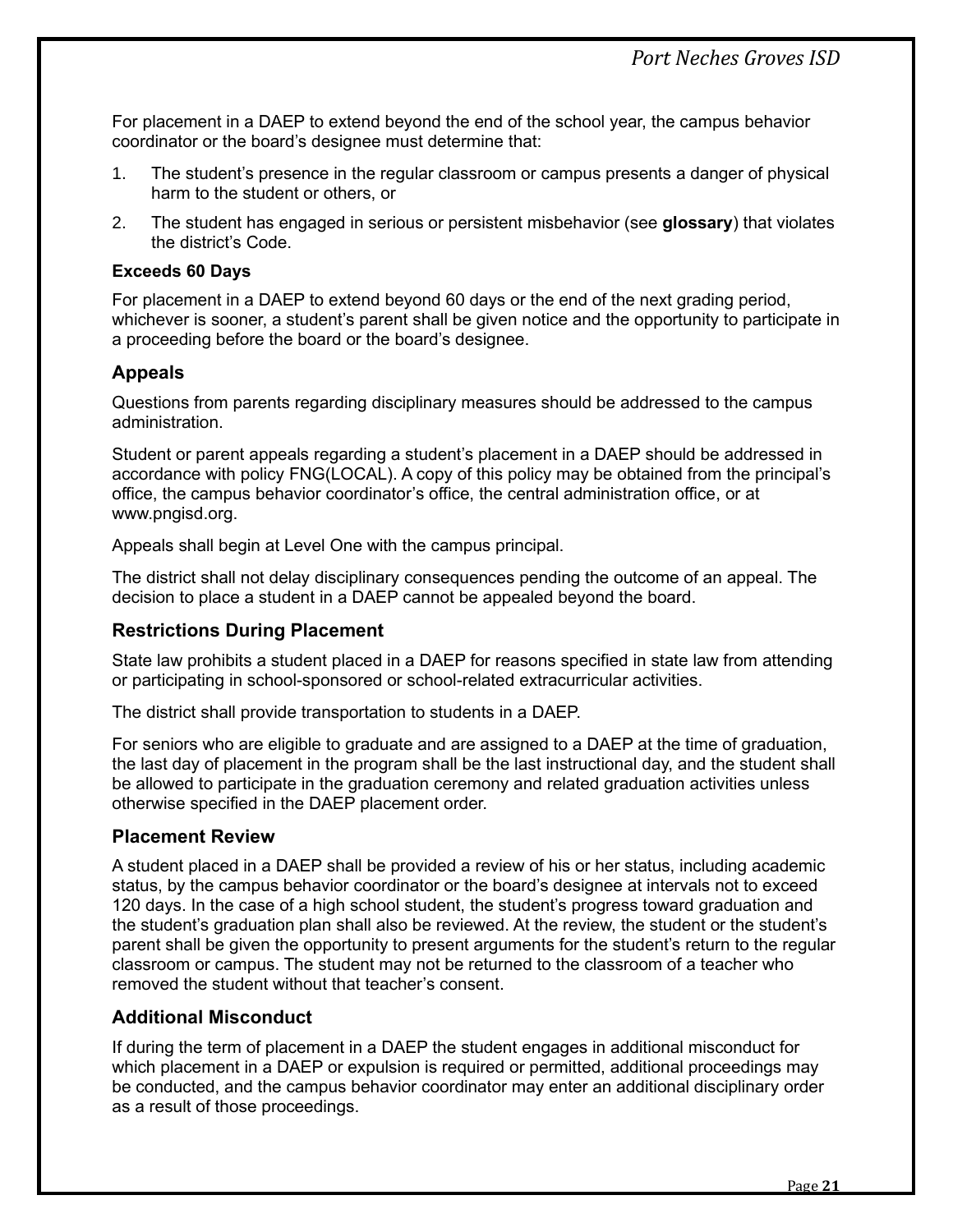# <span id="page-24-0"></span>**Notice of Criminal Proceedings**

When a student is placed in a DAEP for certain offenses, the office of the prosecuting attorney shall notify the district if:

- 1. Prosecution of a student's case was refused for lack of prosecutorial merit or insufficient evidence, and no formal proceedings, deferred adjudication (see **glossary**), or deferred prosecution will be initiated; or
- 2. The court or jury found a student not guilty or made a finding that the student did not engage in delinquent conduct or conduct indicating a need for supervision, and the case was dismissed with prejudice.

If a student was placed in a DAEP for such conduct, on receiving the notice from the prosecutor, the superintendent or designee shall review the student's placement and schedule a review with the student's parent not later than the third day after the superintendent or designee receives notice from the prosecutor. The student may not be returned to the regular classroom pending the review.

After reviewing the notice and receiving information from the student's parent, the superintendent or designee may continue the student's placement if there is reason to believe that the presence of the student in the regular classroom threatens the safety of other students or teachers.

The student or the student's parent may appeal the superintendent's decision to the board. The student may not be returned to the regular classroom pending the appeal. In the case of an appeal, the board shall, at the next scheduled meeting, review the notice from the prosecutor and receive information from the student, the student's parent, and the superintendent or designee, and confirm or reverse the decision of the superintendent or designee. The board shall make a record of the proceedings.

If the board confirms the decision of the superintendent or designee, the student and the student's parent may appeal to the Commissioner of Education. The student may not be returned to the regular classroom pending the appeal.

# <span id="page-24-1"></span>**Withdrawal During Process**

When a student violates the district's Code in a way that requires or permits the student to be placed in a DAEP and the student withdraws from the district before a placement order is completed, the campus behavior coordinator may complete the proceedings and issue a placement order. If the student then re-enrolls in the district during the same or a subsequent school year, the district may enforce the order at that time, less any period of the placement that has been served by the student during enrollment in another district. If the campus behavior coordinator or the board fails to issue a placement order after the student withdraws, the next district in which the student enrolls may complete the proceedings and issue a placement order.

#### <span id="page-24-2"></span>**Newly Enrolled Students**

The district shall continue the DAEP placement of a student who enrolls in the district and was assigned to a DAEP in an open-enrollment charter school or another district including a district in another state.

When a student enrolls in the district with a DAEP placement from a district in another state, the district has the right to place the student in DAEP to the same extent as any other newly enrolled student if the behavior committed is a reason for DAEP placement in the receiving district.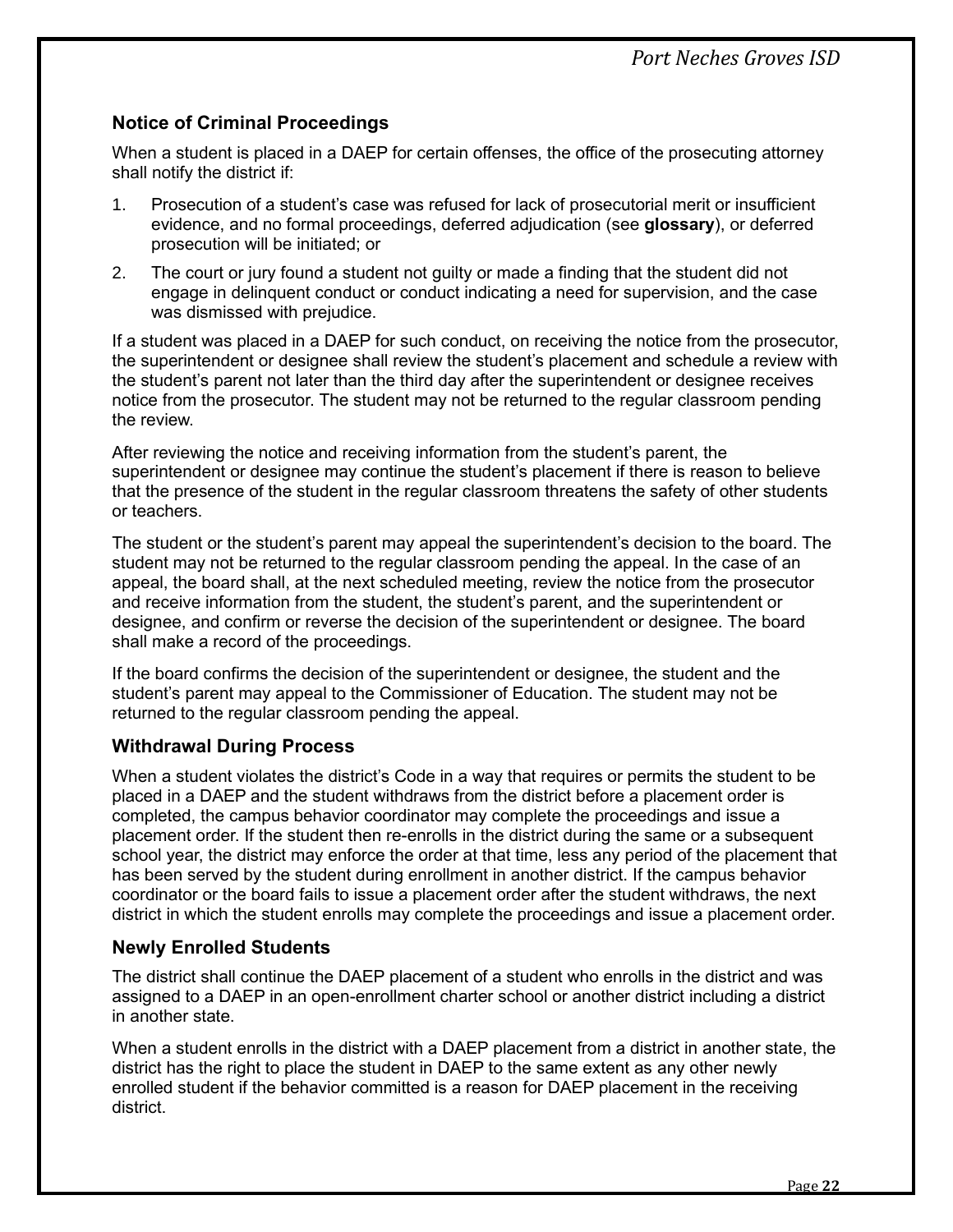State law requires the district to reduce a placement imposed by a district in another state that exceeds one year so that the total placement does not exceed one year. After a review, however, the placement may be extended beyond a year if the district determines that the student is a threat to the safety of other students or employees or the extended placement is in the best interest of the student.

## <span id="page-25-0"></span>**Emergency Placement Procedure**

When an emergency placement is necessary because the student's behavior is so unruly, disruptive, or abusive that it seriously interferes with classroom or school operations, the student shall be given oral notice of the reason for the action. Not later than the tenth day after the date of the placement, the student shall be given the appropriate conference required for assignment to a DAEP.

## <span id="page-25-1"></span>**Transition Services**

In accordance with law and district procedures, campus staff shall provide transition services to a student returning to the regular classroom from an alternative education program, including a DAEP. See policy FOCA(LEGAL) for more information.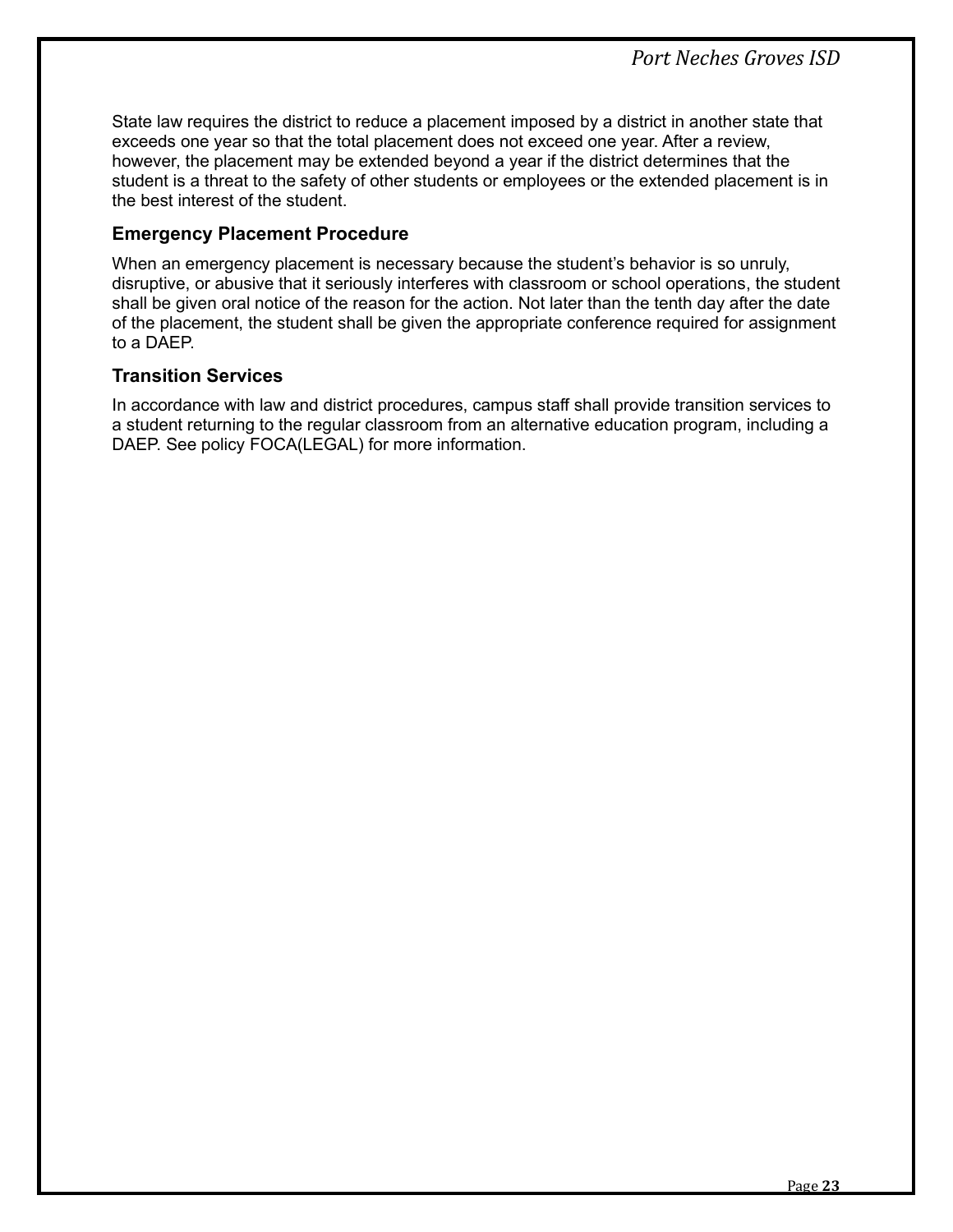# <span id="page-26-0"></span>**Placement and/or Expulsion for Certain Offenses**

This section includes two categories of offenses for which the Education Code provides unique procedures and specific consequences.

# <span id="page-26-1"></span>**Registered Sex Offenders**

Upon receiving notification in accordance with state law that a student is currently required to register as a sex offender, the district must remove the student from the regular classroom and determine appropriate placement unless the court orders JJAEP placement.

If the student is under any form of court supervision, including probation, community supervision, or parole, the student shall be placed in either DAEP or JJAEP for at least one semester.

If the student is not under any form of court supervision, the student may be placed in DAEP or JJAEP for one semester or placed in a regular classroom. The student may not be placed in the regular classroom if the board or its designee determines that the student's presence:

- 1. Threatens the safety of other students or teachers,
- 2. Will be detrimental to the educational process, or
- 3. Is not in the best interests of the district's students.

#### **Review Committee**

At the end of the first semester of a student's placement in an alternative educational setting and before the beginning of each school year for which the student remains in an alternative placement, the district shall convene a committee, in accordance with state law, to review the student's placement. The committee shall recommend whether the student should return to the regular classroom or remain in the placement. Absent a special finding, the board or its designee must follow the committee's recommendation.

The placement review of a student with a disability who receives special education services must be made by the ARD committee.

#### **Newly Enrolled Students**

If a student enrolls in the district during a mandatory placement as a registered sex offender, the district may count any time already spent by the student in a placement or may require an additional semester in an alternative placement without conducting a review of the placement.

#### **Appeal**

A student or the student's parent may appeal the placement by requesting a conference between the board or its designee, the student, and the student's parent. The conference is limited to the factual question of whether the student is required to register as a sex offender. Any decision of the board or its designee under this section is final and may not be appealed.

# <span id="page-26-2"></span>**Certain Felonies**

Regardless of whether placement or expulsion is required or permitted by one of the reasons in the DAEP Placement or Expulsion sections, in accordance with Education Code 37.0081, a student may be expelled and placed in either DAEP or JJAEP if the board or campus behavior coordinator makes certain findings and the following circumstances exist in relation to aggravated robbery or a felony offense under Title 5 (see **glossary**) of the Penal Code. The student must: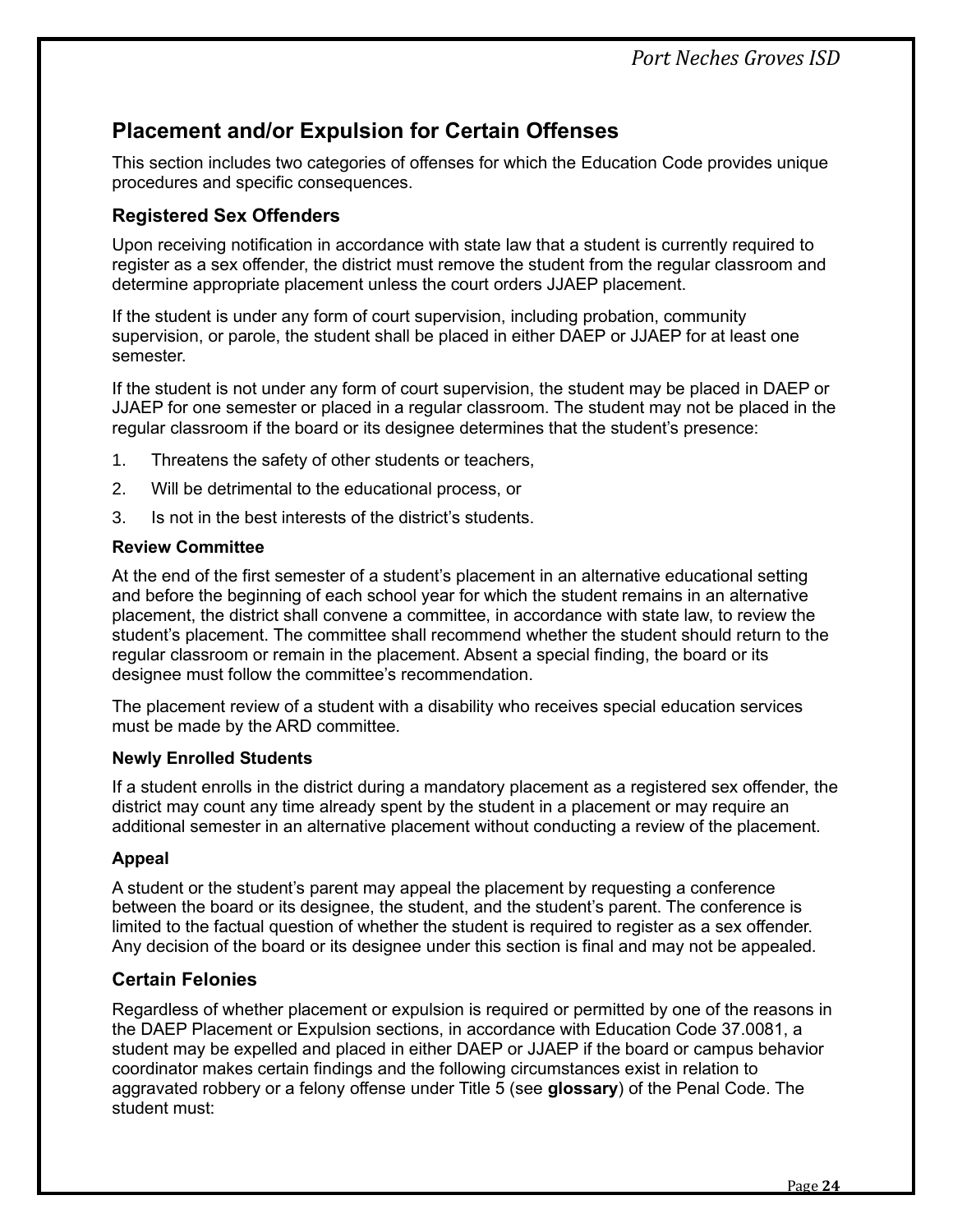- Have received deferred prosecution for conduct defined as aggravated robbery or a Title 5 felony offense;
- Have been found by a court or jury to have engaged in delinguent conduct for conduct defined as aggravated robbery or a Title 5 felony offense;
- Have been charged with engaging in conduct defined as aggravated robbery or a Title 5 felony offense;
- Have been referred to a juvenile court for allegedly engaging in delinquent conduct for conduct defined as aggravated robbery or a Title 5 felony offense; or
- Have received probation or deferred adjudication or have been arrested for, charged with, or convicted of aggravated robbery or a Title 5 felony offense.

The district may expel the student and order placement under these circumstances regardless of:

- 1. The date on which the student's conduct occurred,
- 2. The location at which the conduct occurred,
- 3. Whether the conduct occurred while the student was enrolled in the district, or
- 4. Whether the student has successfully completed any court disposition requirements imposed in connection with the conduct.

#### **Hearing and Required Findings**

The student must first have a hearing before the board or its designee, who must determine that in addition to the circumstances above that allow for the expulsion, the student's presence in the regular classroom:

- 1. Threatens the safety of other students or teachers,
- 2. Will be detrimental to the educational process, or
- 3. Is not in the best interest of the district's students.

Any decision of the board or the board's designee under this section is final and may not be appealed.

#### **Length of Placement**

The student is subject to the placement until:

- 1. The student graduates from high school,
- 2. The charges are dismissed or reduced to a misdemeanor offense, or
- 3. The student completes the term of the placement or is assigned to another program.

#### **Placement Review**

A student placed in a DAEP or JJAEP under this section is entitled to a review of his or her status, including academic status, by the campus behavior coordinator or board's designee at intervals not to exceed 120 days. In the case of a high school student, the student's progress toward graduation and the student's graduation plan shall also be reviewed. At the review, the student or the student's parent shall have the opportunity to present arguments for the student's return to the regular classroom or campus.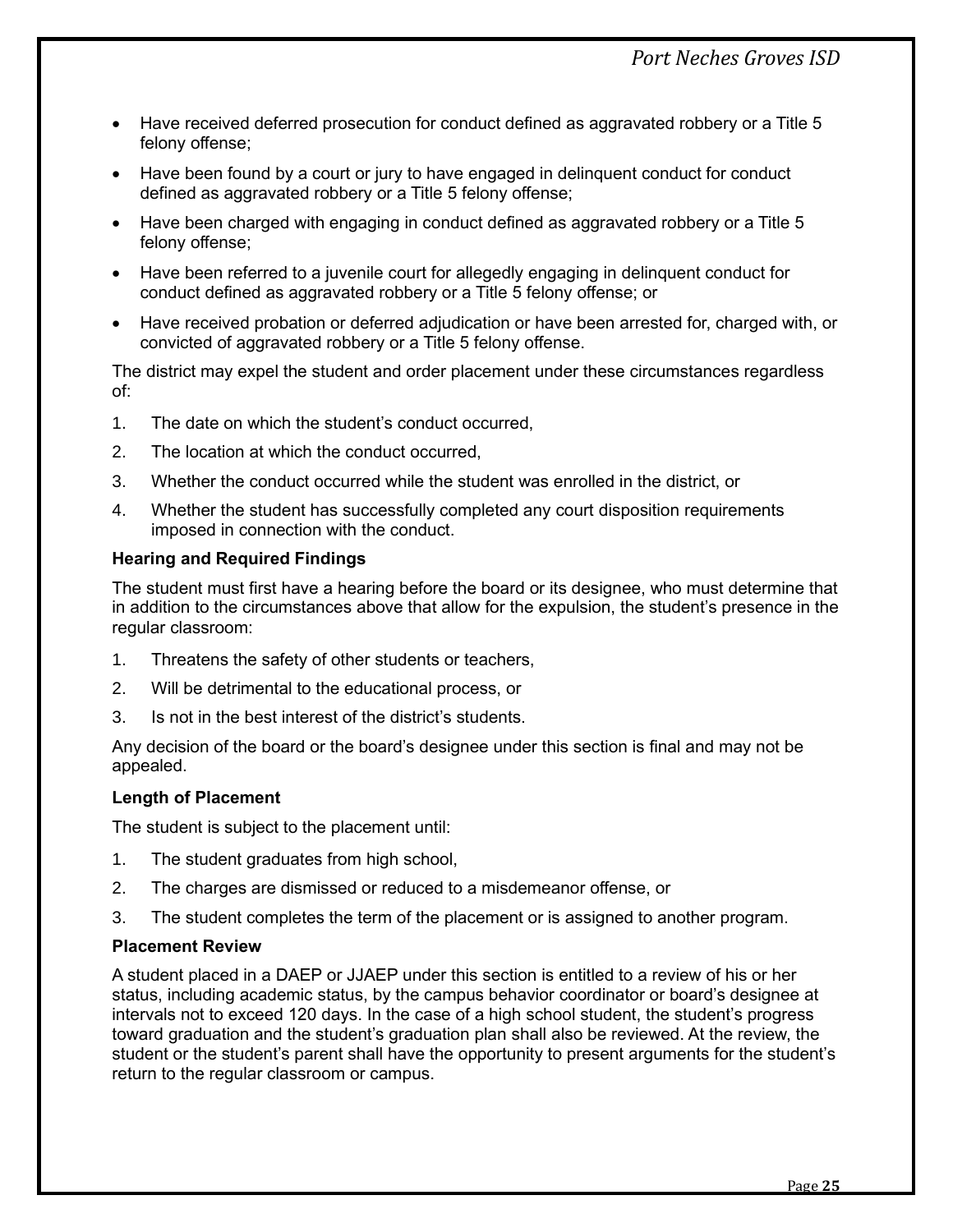# **Newly Enrolled Students**

A student who enrolls in the district before completing a placement under this section from another school district must complete the term of the placement.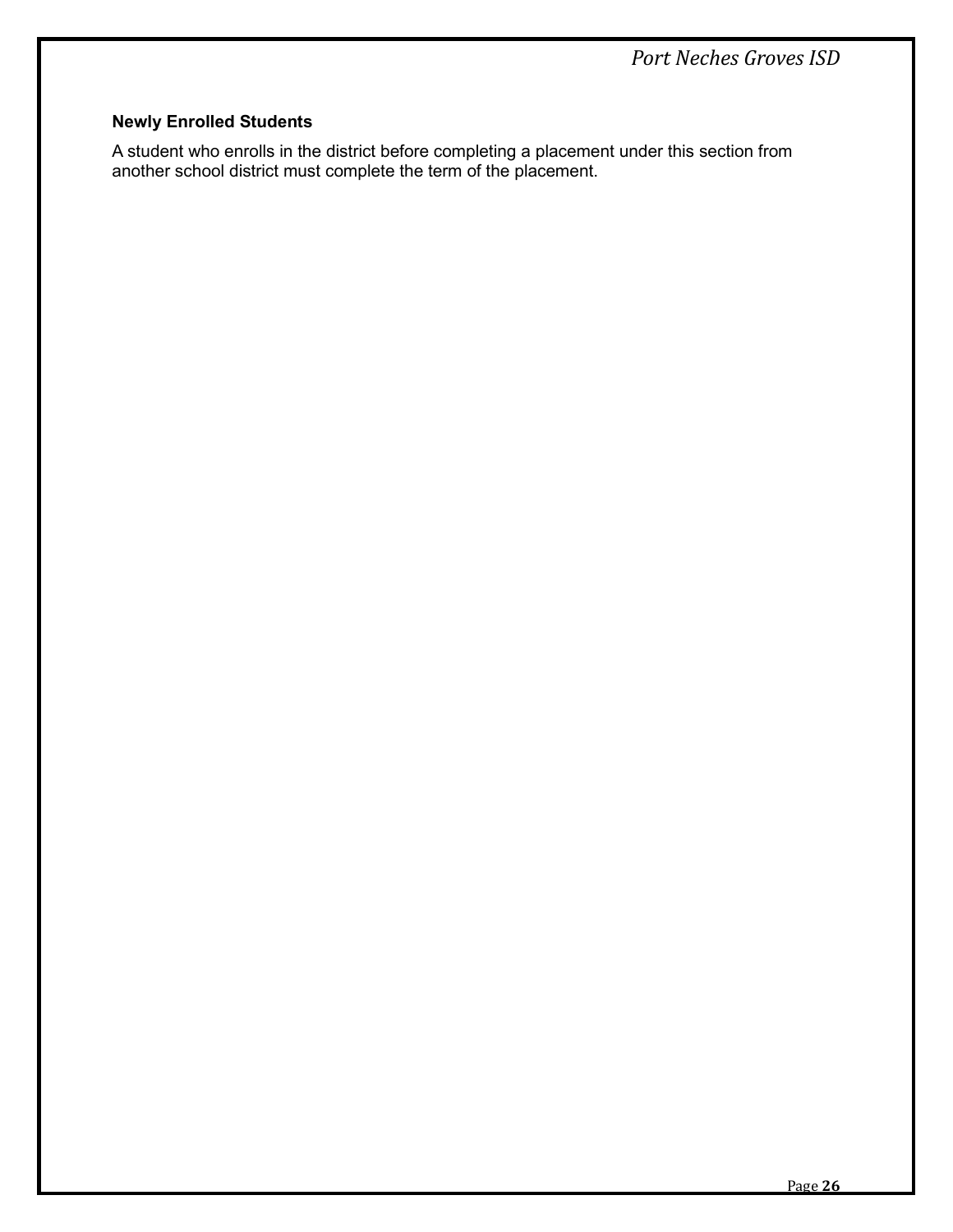# <span id="page-29-0"></span>**Expulsion**

In deciding whether to order expulsion, regardless of whether the action is mandatory or discretionary, the campus behavior coordinator shall take into consideration:

- 1. Self-defense (see **glossary**),
- 2. Intent or lack of intent at the time the student engaged in the conduct,
- 3. The student's disciplinary history,
- 4. A disability that substantially impairs the student's capacity to appreciate the wrongfulness of the student's conduct,
- 5. A student's status in the conservatorship of the Department of Family and Protective Services (foster care), or
- 6. A student's status as homeless.

# <span id="page-29-1"></span>**Discretionary Expulsion: Misconduct That May Result in Expulsion**

Some of the following types of misconduct may result in mandatory placement in a DAEP, whether or not a student is expelled. (See **DAEP Placement** on page [16.](#page-18-1))

## **Any Location**

A student **may** be expelled for:

- Engaging in bullying that encourages a student to commit or attempt to commit suicide.
- Inciting violence against a student through group bullying.
- Releasing or threatening to release intimate visual material of a minor or of a student who is 18 years of age or older without the student's consent.
- Conduct that contains the elements of assault under Penal Code 22.01(a)(1) in retaliation against a school employee or volunteer.
- Criminal mischief, if punishable as a felony.
- Engaging in conduct that contains the elements of one of the following offenses against another student:
	- Aggravated assault.
	- Sexual assault.
	- Aggravated sexual assault.
	- Murder.
	- Capital murder.
	- Criminal attempt to commit murder or capital murder.
	- Aggravated robbery.
- Breach of computer security. (See **glossary**.)
- Engaging in conduct relating to a false alarm or report (including a bomb threat) or a terroristic threat involving a public school.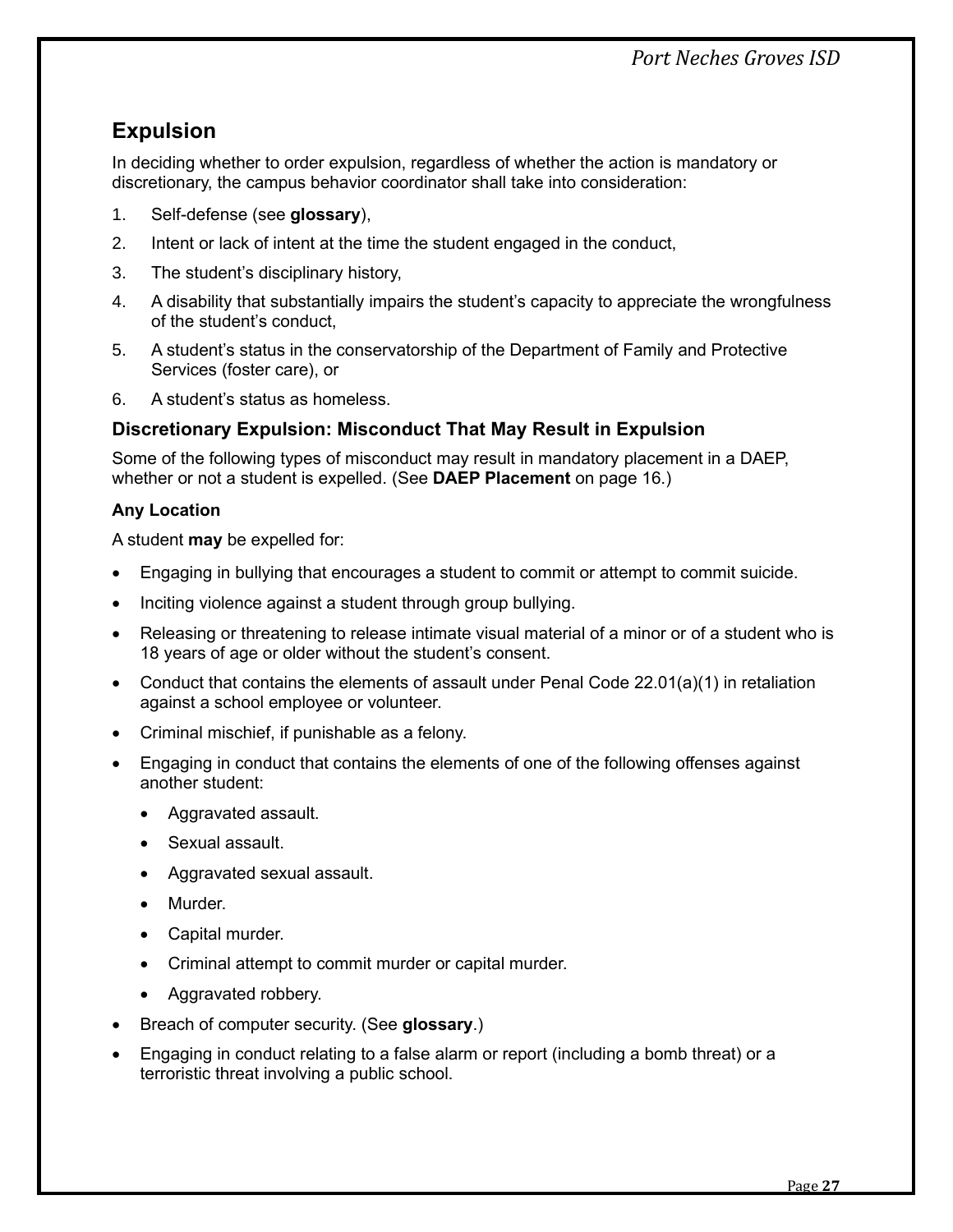## **At School, Within 300 Feet, or at a School Event**

A student **may** be expelled for committing any of the following offenses on or within 300 feet of school property, as measured from any point on the school's real property boundary line, or while attending a school-sponsored or school-related activity on or off school property:

- Selling, giving, or delivering to another person, or possessing, using, or being under the influence of marijuana, a controlled substance, or a dangerous drug, if the conduct is not punishable as a felony. A student with a valid prescription for low-THC cannabis as authorized by Chapter 487 of the Health and Safety Code does not violate this provision. (See **glossary** for "under the influence.")
- Selling, giving, or delivering another person, or possessing, using, or being under the influence of alcohol; or committing a serious act or offense while under the influence of alcohol, if the conduct is not punishable as a felony.
- Engaging in conduct that contains the elements of an offense relating to abusable volatile chemicals.
- Engaging in conduct that contains the elements of assault under Penal Code 22.01(a)(1) against an employee or a volunteer.
- Engaging in deadly conduct. (See **glossary**.)

#### **Within 300 Feet of School**

A student **may** be expelled for engaging in the following conduct while within 300 feet of school property, as measured from any point on the school's real property boundary line:

- Aggravated assault, sexual assault, or aggravated sexual assault.
- Arson. (See **glossary**.)
- Murder, capital murder, or criminal attempt to commit murder or capital murder.
- Indecency with a child.
- Aggravated kidnapping.
- Manslaughter.
- Criminally negligent homicide.
- Aggravated robbery.
- Continuous sexual abuse of a young child or disabled individual.
- Felony drug- or alcohol-related offense.
- Unlawfully carrying on or about the student's person a handgun or a location-restricted knife, as these terms are defined by state law. (See **glossary**.)
- Possessing, manufacturing, transporting, repairing, or selling a prohibited weapon, as defined by state law. (See **glossary**.)
- Possession of a firearm, as defined by federal law. (See **glossary**.)

#### **Property of Another District**

A student **may** be expelled for committing any offense that is a state-mandated expellable offense if the offense is committed on the property of another district in Texas or while the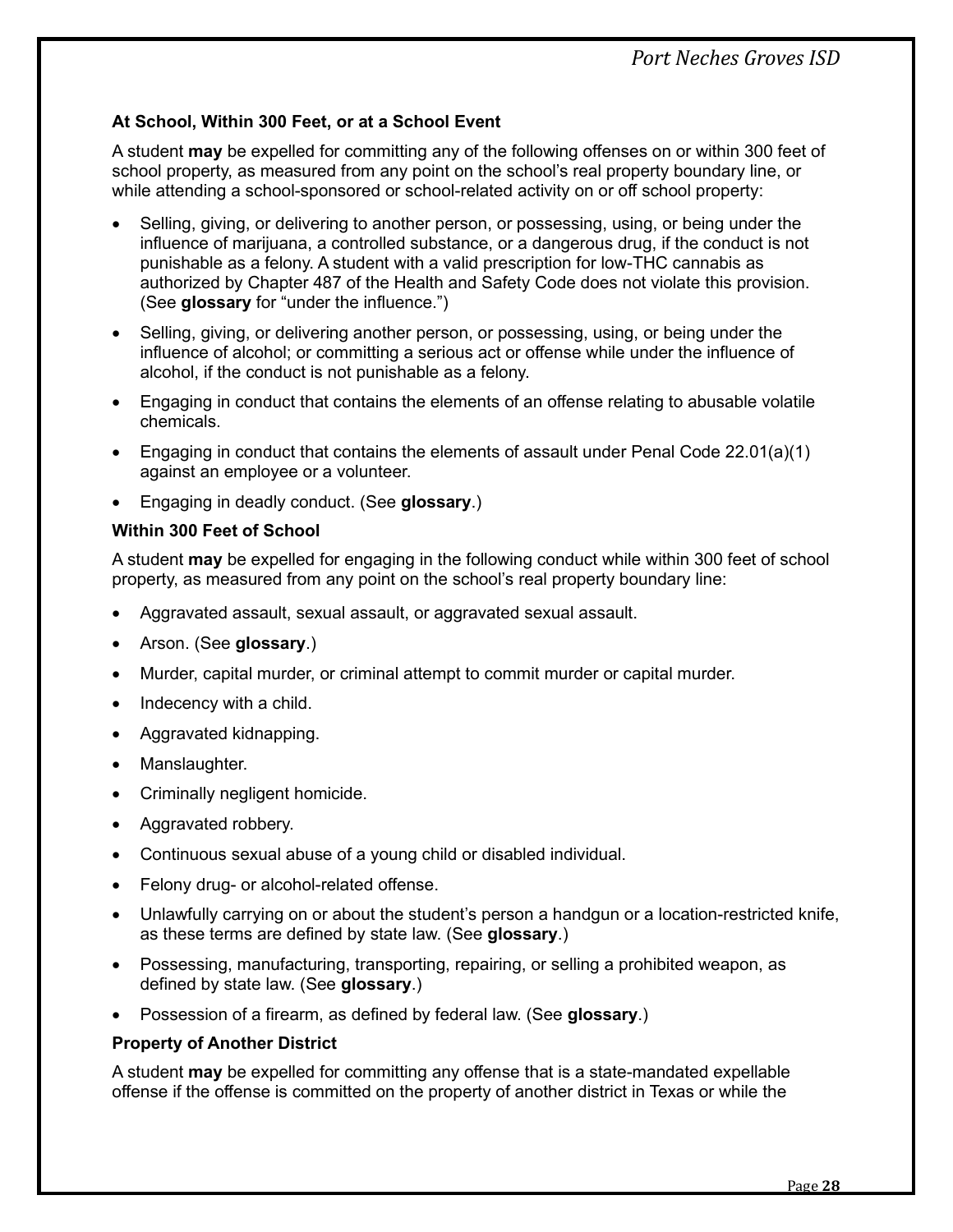student is attending a school-sponsored or school-related activity of a school in another district in Texas.

#### **While in a DAEP**

A student may be expelled for engaging in documented serious misbehavior that violates the district's Code, despite documented behavioral interventions while placed in a DAEP. For purposes of discretionary expulsion from a DAEP, serious misbehavior means:

- 1. Deliberate violent behavior that poses a direct threat to the health or safety of others;
- 2. Extortion, meaning the gaining of money or other property by force or threat;
- 3. Conduct that constitutes coercion, as defined by Penal Code 1.07; or
- 4. Conduct that constitutes the offense of:
	- a. Public lewdness under Penal Code 21.07;
	- b. Indecent exposure under Penal Code 21.08;
	- c. Criminal mischief under Penal Code 28.03;
	- d. Hazing under Education Code 37.152; or
	- e. Harassment under Penal Code 42.07(a)(1) of a student or district employee.

#### <span id="page-31-0"></span>**Mandatory Expulsion: Misconduct That Requires Expulsion**

A student **must** be expelled under federal or state law for any of the following offenses that occur on school property or while attending a school-sponsored or school-related activity on or off school property:

#### **Under Federal Law**

• Bringing to school or possessing at school, including any setting that is under the district's control or supervision for the purpose of a school activity, a firearm, as defined by federal law. (See **glossary**.)

**Note***:* Mandatory expulsion under the federal Gun Free Schools Act does not apply to a firearm that is lawfully stored inside a locked vehicle or to firearms used in activities approved and authorized by the district when the district has adopted appropriate safeguards to ensure student safety.

#### **Under the Penal Code**

- Unlawfully carrying on or about the student's person the following, in the manner prohibited by Penal Code 46.02:
	- A handgun, defined by state law as any firearm designed, made, or adapted to be used with one hand. (See **glossary**.) *Note*: A student may not be expelled solely on the basis of the student's use, exhibition, or possession of a firearm that occurs at an approved target range facility that is not located on a school campus; while participating in or preparing for a school-sponsored, shooting sports competition or a shooting sports educational activity that is sponsored or supported by the Parks and Wildlife Department; or a shooting sports sanctioning organization working with the department. [See policy FNCG(LEGAL).]
	- A location-restricted knife, as defined by state law. (See **glossary**.)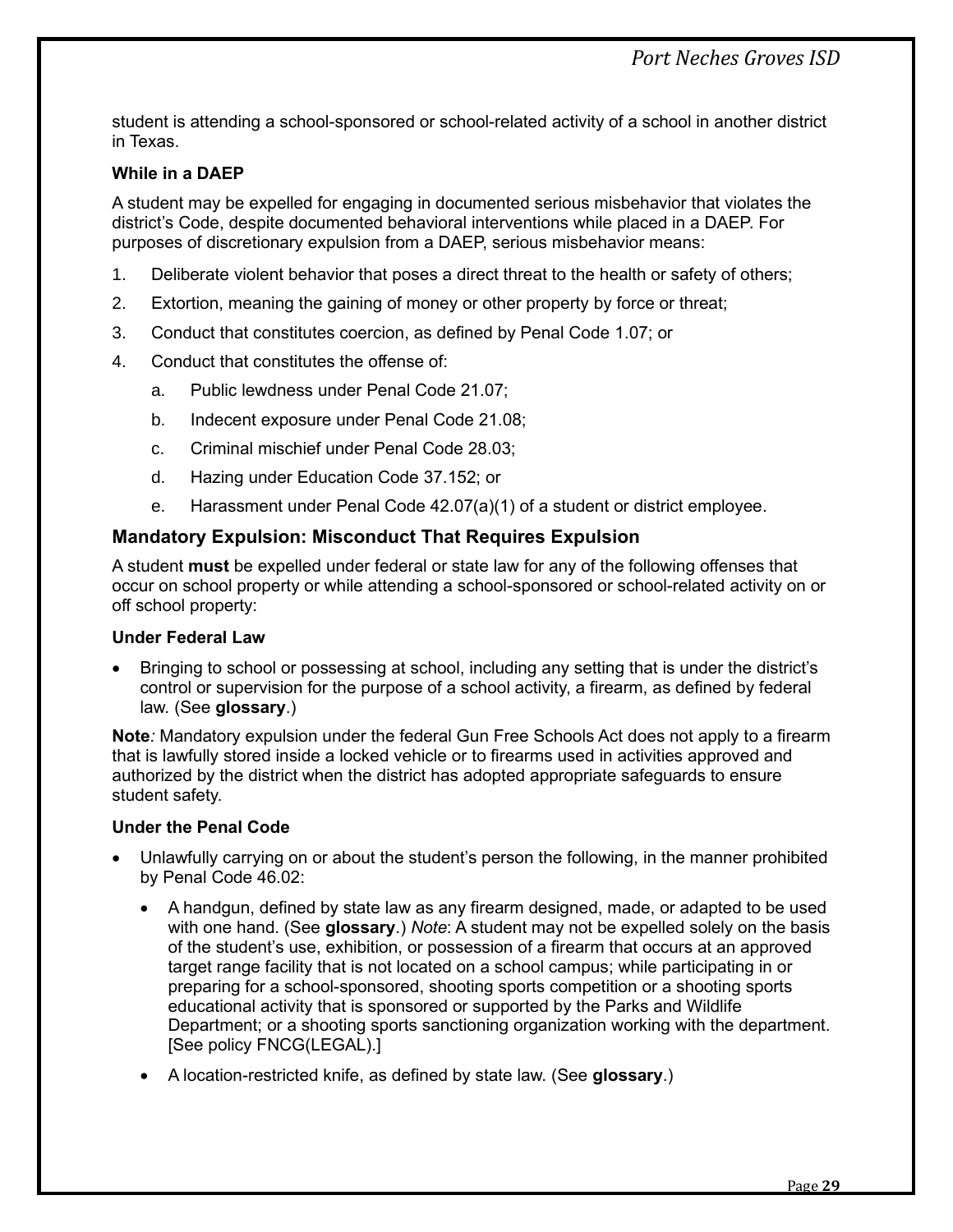- Possessing, manufacturing, transporting, repairing, or selling a prohibited weapon, as defined in state law. (See **glossary**.)
- Behaving in a manner that contains elements of the following offenses under the Penal Code:
	- Aggravated assault, sexual assault, or aggravated sexual assault.
	- Arson. (See **glossary**.)
	- Murder, capital murder, or criminal attempt to commit murder or capital murder.
	- Indecency with a child.
	- Aggravated kidnapping.
	- Aggravated robbery.
	- Manslaughter.
	- Criminally negligent homicide.
	- Continuous sexual abuse of a young child or disabled individual.
	- Behavior punishable as a felony that involves selling, giving, or delivering to another person or possessing, using, or being under the influence of marijuana, a controlled substance, a dangerous drug, or alcohol, or committing a serious act or offense while under the influence of alcohol.
- Engaging in retaliation against a school employee or volunteer combined with one of the above-listed mandatory expulsion offenses

# <span id="page-32-0"></span>**Under Age Ten**

When a student under the age of ten engages in behavior that is expellable behavior, the student shall not be expelled, but shall be placed in a DAEP. A student under age six shall not be placed in a DAEP unless the student commits a federal firearm offense.

# <span id="page-32-1"></span>**Process**

If a student is believed to have committed an expellable offense, the campus behavior coordinator or other appropriate administrator shall schedule a hearing within a reasonable time. The student's parent shall be invited in writing to attend the hearing.

Until a hearing can be held, the campus behavior coordinator or other administrator may place the student in:

- Another appropriate classroom.
- In-school suspension.
- Out-of-school suspension.
- DAEP.

#### **Hearing**

A student facing expulsion shall be given a hearing with appropriate due process. The student is entitled to:

1. Representation by the student's parent or another adult who can provide guidance to the student and who is not an employee of the district,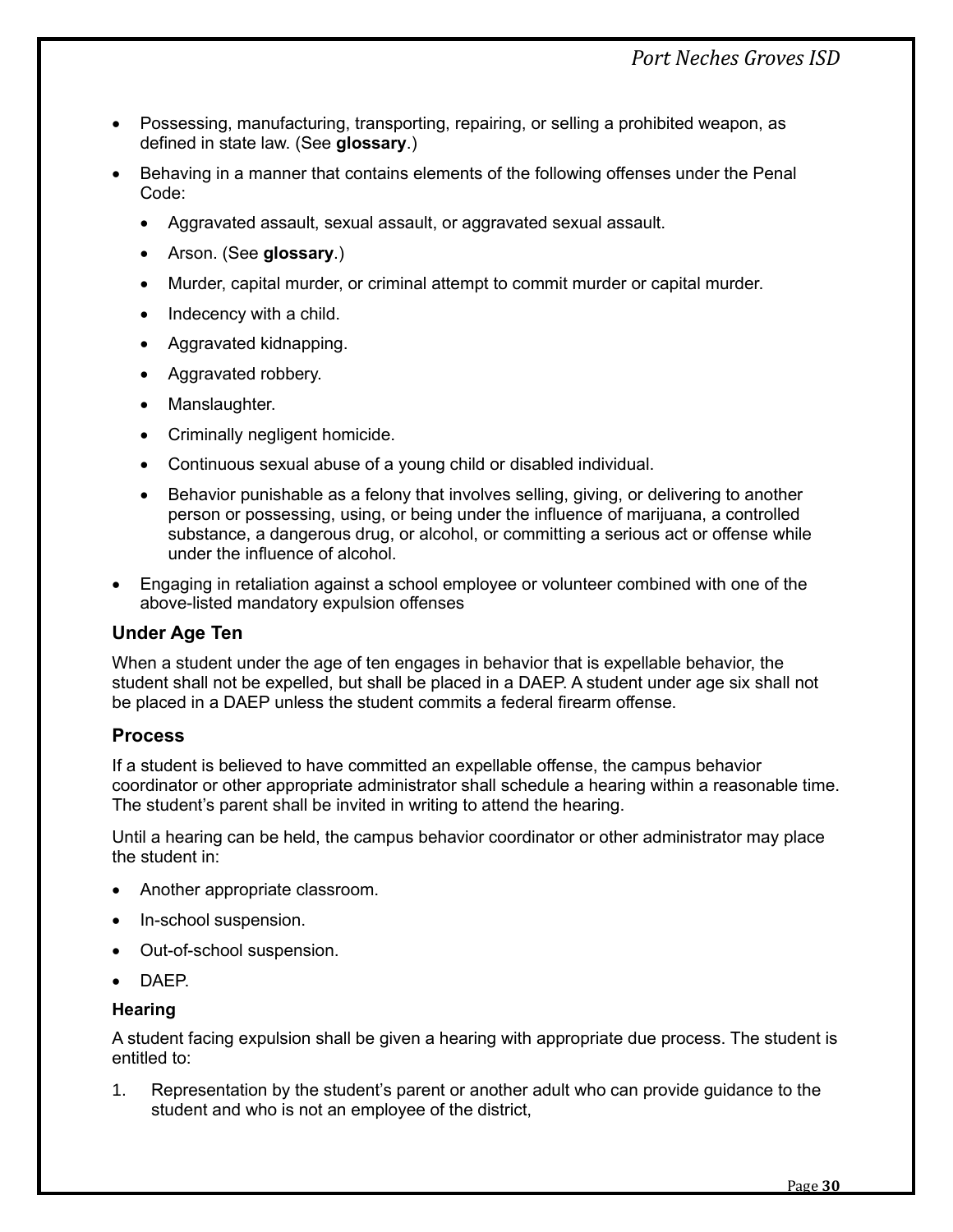- 2. An opportunity to testify and to present evidence and witnesses in the student's defense, and
- 3. An opportunity to question the witnesses called by the district at the hearing.

After providing notice to the student and parent of the hearing, the district may hold the hearing regardless of whether the student or the student's parent attends.

The board of trustees delegates to the Deputy Superintendent the authority to conduct hearings and expel students.

#### **Board Review of Expulsion**

After the due process hearing, the expelled student may request that the board review the expulsion decisions. The student or parent must submit a written request to the superintendent within seven days after receipt of the written decision. The superintendent must provide the student or parent written notice of the date, time, and place of the meeting at which the board will review the decision.

The board shall review the record of the expulsion hearing in a closed meeting unless the parent requests in writing that the matter be held in an open meeting. The board may also hear a statement from the student or parent and from the board's designee.

The board shall consider and base its decision on evidence reflected in the record and any statements made by the parties at the review. The board shall make and communicate its decision orally at the conclusion of the presentation. Consequences shall not be deferred pending the outcome of the hearing.

#### **Expulsion Order**

Before ordering the expulsion, the board or campus behavior coordinator shall take into consideration:

- 1. Self-defense (see **glossary**),
- 2. Intent or lack of intent at the time the student engaged in the conduct,
- 3. The student's disciplinary history,
- 4. A disability that substantially impairs the student's capacity to appreciate the wrongfulness of the student's conduct,
- 5. A student's status in the conservatorship of the Department of Family and Protective Services (foster care), or
- 6. A student's status as homeless.

If the student is expelled, the board or its designee shall deliver to the student and the student's parent a copy of the order expelling the student.

Not later than the second business day after the hearing, the Executive Director of Student Services shall deliver to the juvenile court a copy of the expulsion order and the information required by Section 52.04 of the Family Code.

If the length of the expulsion is inconsistent with the guidelines included in the Student Code of Conduct, the expulsion order shall give notice of the inconsistency.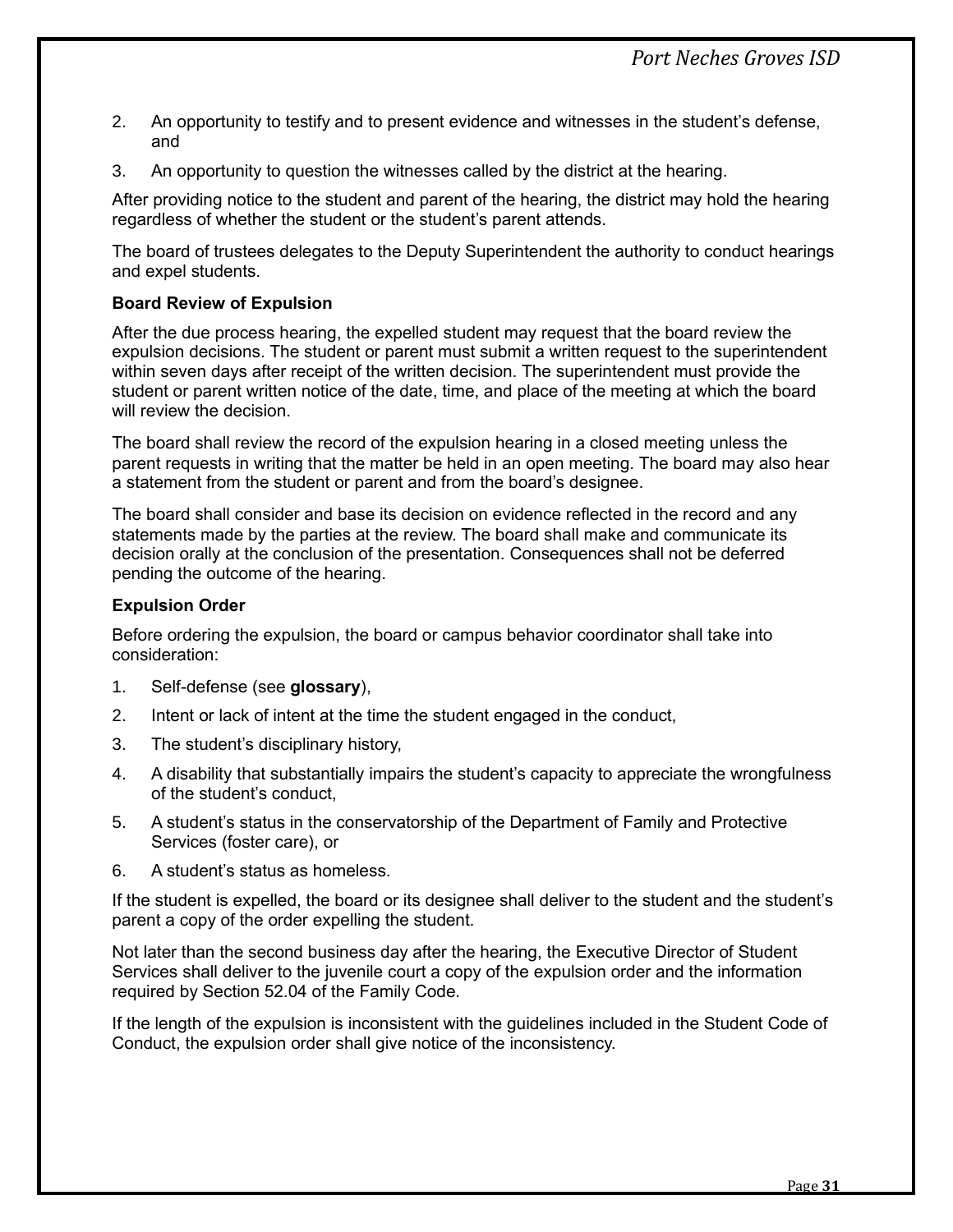# <span id="page-34-0"></span>**Length of Expulsion**

The length of an expulsion shall be based on the seriousness of the offense, the student's age and grade level, the frequency of misbehavior, the student's attitude, and statutory requirements.

The duration of a student's expulsion shall be determined on a case-by-case basis. The maximum period of expulsion is one calendar year, except as provided below.

An expulsion may not exceed one year unless, after review, the district determines that:

- 1. The student is a threat to the safety of other students or to district employees, or
- 2. Extended expulsion is in the best interest of the student.

State and federal law require a student to be expelled from the regular classroom for a period of at least one calendar year for bringing a firearm, as defined by federal law, to school. However, the superintendent may modify the length of the expulsion on a case-by-case basis.

Students who commit offenses that require expulsion at the end of one school year may be expelled into the next school year to complete the term of expulsion.

# <span id="page-34-1"></span>**Withdrawal During Process**

When a student's conduct requires or permits expulsion from the district and the student withdraws from the district before the expulsion hearing takes place, the district may conduct the hearing after sending written notice to the parent and student.

If the student then re-enrolls in the district during the same or subsequent school year, the district may enforce the expulsion order at that time, less any expulsion period that has been served by the student during enrollment in another district.

If the campus behavior coordinator or the board fails to issue an expulsion order after the student withdraws, the next district in which the student enrolls may complete the proceedings.

# <span id="page-34-2"></span>**Additional Misconduct**

If during the expulsion, the student engages in additional conduct for which placement in a DAEP or expulsion is required or permitted, additional proceedings may be conducted, and the campus behavior coordinator or the board may issue an additional disciplinary order as a result of those proceedings.

# <span id="page-34-3"></span>**Restrictions During Expulsion**

Expelled students are prohibited from being on school grounds or attending school-sponsored or school-related activities during the period of expulsion.

No district academic credit shall be earned for work missed during the period of expulsion unless the student is enrolled in a JJAEP or another district-approved program.

# <span id="page-34-4"></span>**Newly Enrolled Students**

The district shall continue the expulsion of any newly enrolled student expelled from another district or an open-enrollment charter school until the period of the expulsion is completed.

If a student expelled in another state enrolls in the district, the district may continue the expulsion under the terms of the expulsion order, may place the student in a DAEP for the period specified in the order, or may allow the student to attend regular classes if: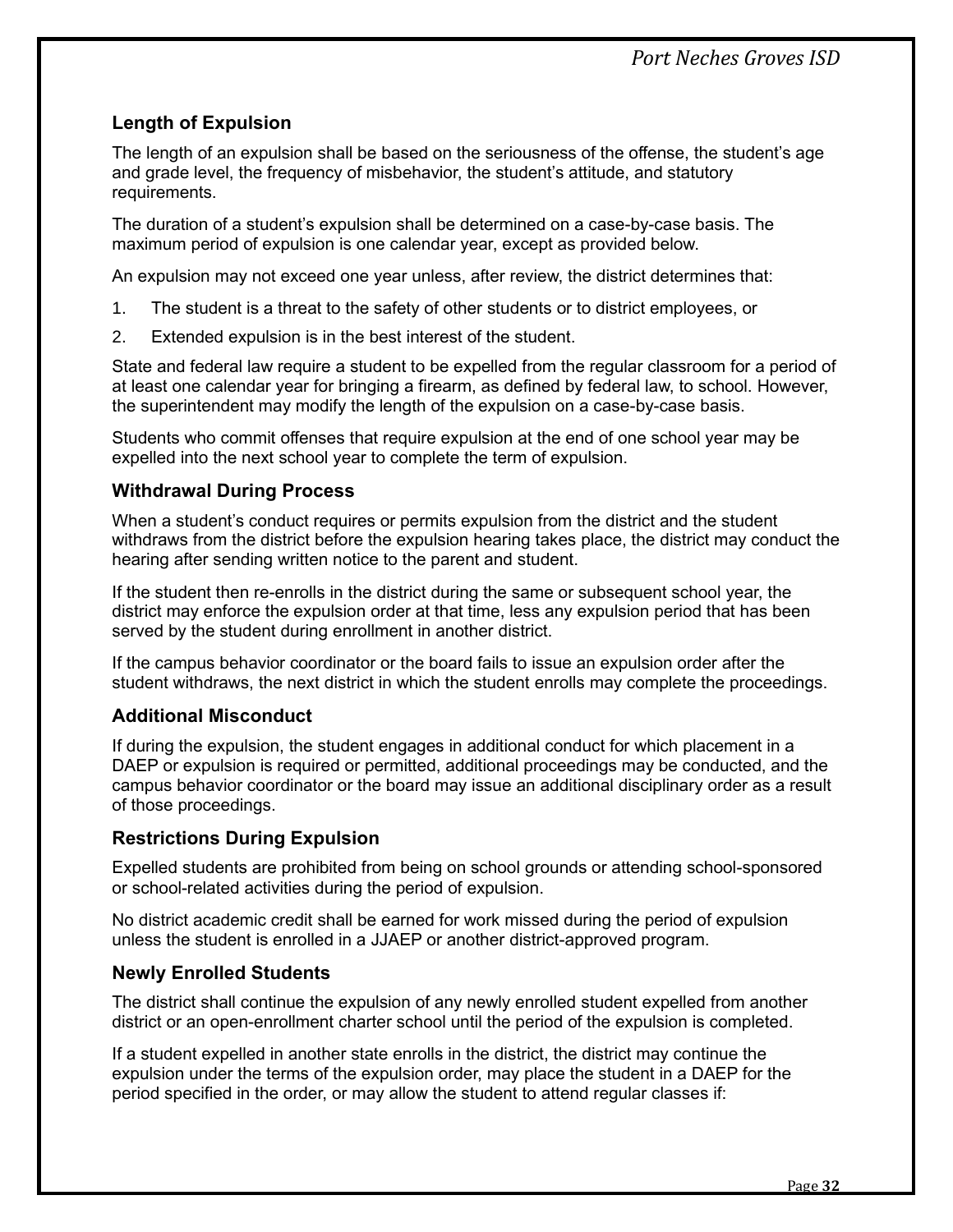- 1. The out-of-state district provides the district with a copy of the expulsion order, and
- 2. The offense resulting in the expulsion is also an expellable offense in the district in which the student is enrolling.

If a student is expelled by a district in another state for a period that exceeds one year and the district continues the expulsion or places the student in a DAEP, the district shall reduce the period of the expulsion or DAEP placement so that the entire period does not exceed one year, unless after a review it is determined that:

- 1. The student is a threat to the safety of other students or district employees, or
- 2. Extended placement is in the best interest of the student.

## <span id="page-35-0"></span>**Emergency Expulsion Procedures**

When an emergency expulsion is necessary to protect persons or property from imminent harm, the student shall be given verbal notice of the reason for the action. Within ten days after the date of the emergency expulsion, the student shall be given appropriate due process required for a student facing expulsion.

## <span id="page-35-1"></span>**DAEP Placement of Expelled Students**

The district may provide educational services to any expelled student in a DAEP; however, educational services in the DAEP must be provided if the student is less than ten years of age.

## <span id="page-35-2"></span>**Transition Services**

In accordance with law and district procedures, campus staff shall provide transition services for a student returning to the regular classroom from placement in an alternative education program, including a DAEP or JJAEP. See policies FOCA(LEGAL) and FODA(LEGAL) for more information.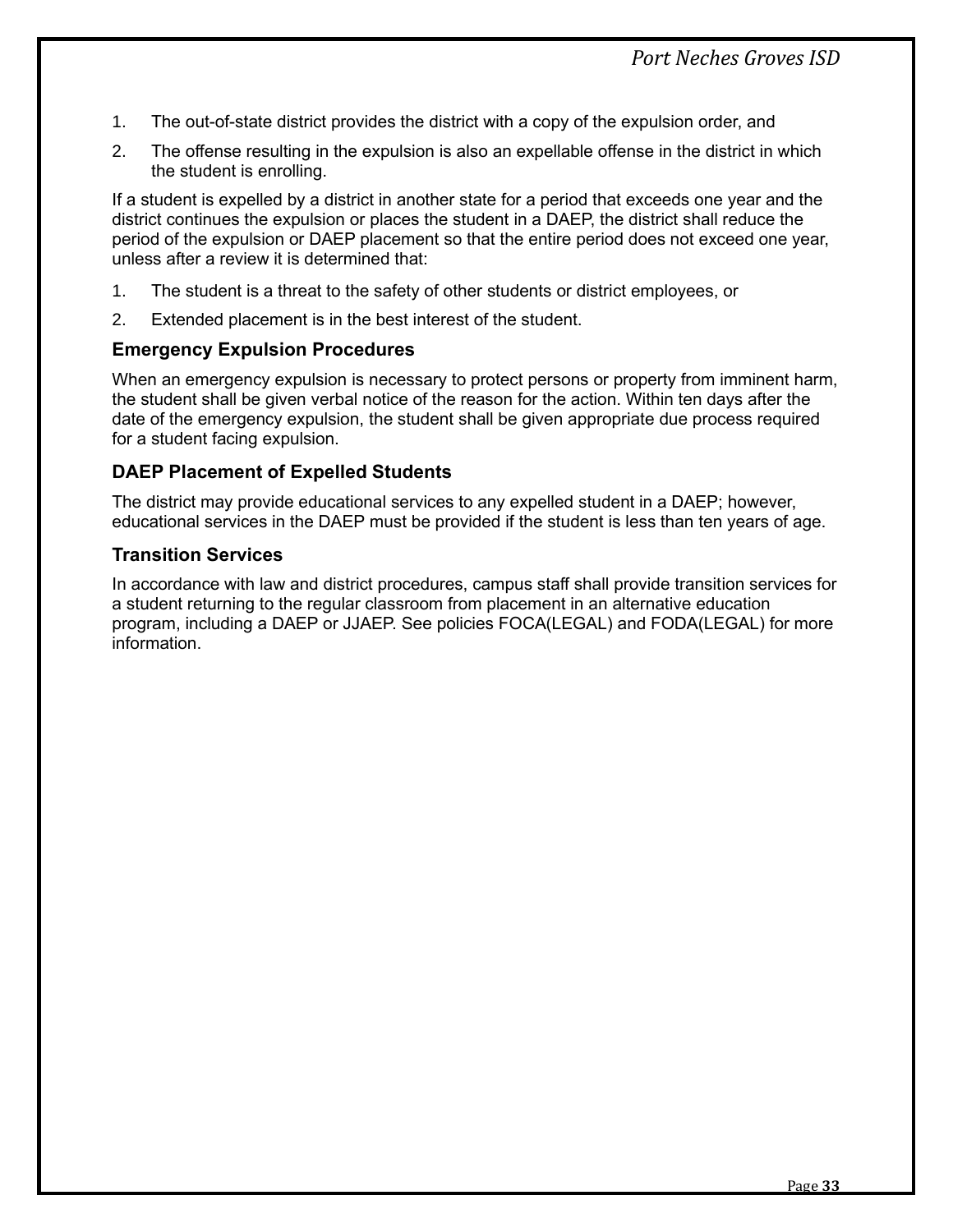# *Port Neches Groves ISD*

# <span id="page-36-0"></span>**Glossary**

**Abuse** is improper or excessive use.

**Aggravated robbery** is defined in part by Penal Code 29.03(a) as when a person commits robbery and:

- 1. Causes serious bodily injury to another;
- 2. Uses or exhibits a deadly weapon; or
- 3. Causes bodily injury to another person or threatens or places another person in fear of imminent bodily injury or death, if the other person is:
	- a. 65 years of age or older, or
	- b. A disabled person.

**Armor-piercing ammunition** is defined by Penal Code 46.01 as handgun ammunition used in pistols and revolvers and designed primarily for the purpose of penetrating metal or body armor.

**Arson** is defined in part by Penal Code 28.02 as a crime that involves:

- 1. Starting a fire or causing an explosion with intent to destroy or damage:
	- a. Any vegetation, fence, or structure on open-space land; or
	- b. Any building, habitation, or vehicle:
		- (1) Knowing that it is within the limits of an incorporated city or town,
		- (2) Knowing that it is insured against damage or destruction,
		- (3) Knowing that it is subject to a mortgage or other security interest,
		- (4) Knowing that it is located on property belonging to another,
		- (5) Knowing that it has located within it property belonging to another, or
		- (6) When the person starting the fire is reckless about whether the burning or explosion will endanger the life of some individual or the safety of the property of another.
- 2. Recklessly starting a fire or causing an explosion while manufacturing or attempting to manufacture a controlled substance if the fire or explosion damages any building, habitation, or vehicle; or
- 3. Intentionally starting a fire or causing an explosion and in so doing:
	- a. Recklessly damaging or destroying a building belonging to another, or
	- b. Recklessly causing another person to suffer bodily injury or death.

**Assault** is defined in part by Penal Code 22.01 as intentionally, knowingly, or recklessly causing bodily injury to another; intentionally or knowingly threatening another with imminent bodily injury; or intentionally or knowingly causing physical contact with another that can reasonably be regarded as offensive or provocative.

**Breach of computer security** includes knowingly accessing a computer, computer network, or computer system without the effective consent of the owner as defined in Penal Code 33.02, if the conduct involves accessing a computer, computer network, or computer system owned by or operated on behalf of a school district and the student knowingly alters, damages, or deletes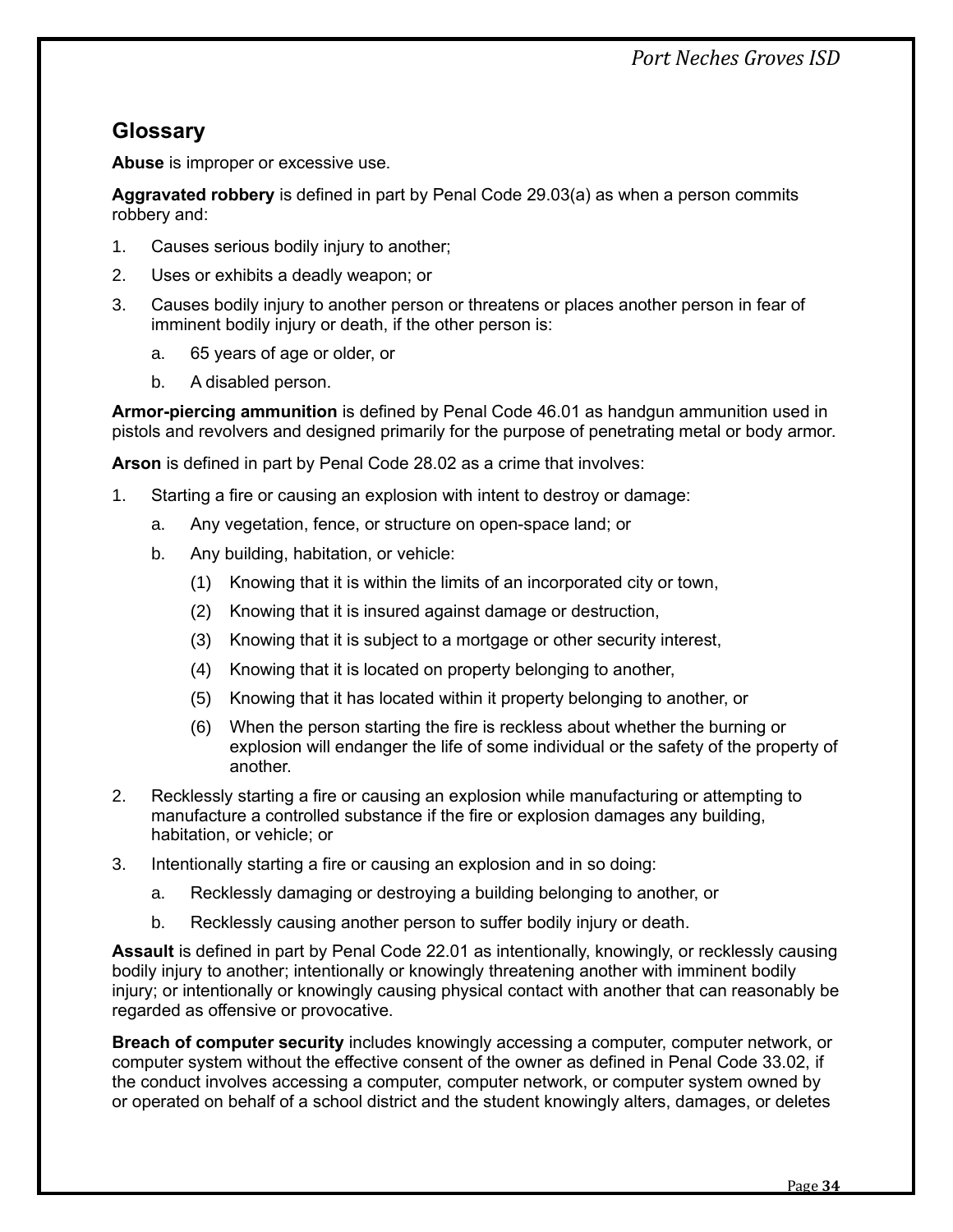school district property or information or commits a breach of any other computer, computer network, or computer system.

**Bullying** is defined as a single significant act or a pattern of acts by one or more students directed at another student that exploits an imbalance of power and involves engaging in written or verbal expression, expression through electronic means, or physical conduct that:

- 1. Has the effect or will have the effect of physically harming a student, damaging a student's property, or placing a student in reasonable fear of harm to the student's person or damage to the student's property;
- 2. Is sufficiently severe, persistent, or pervasive enough that the action or threat creates an intimidating, threatening, or abusive educational environment for a student;
- 3. Materially and substantially disrupts the educational process or the orderly operation of a classroom or school; or
- 4. Infringes on the rights of the victim at school.

Bullying includes cyberbullying. (See below.) This state law on bullying prevention applies to:

- 1. Bullying that occurs on or is delivered to school property or to the site of a schoolsponsored or school-related activity on or off school property;
- 2. Bullying that occurs on a publicly or privately owned school bus or vehicle being used for transportation of students to or from school or a school-sponsored or school-related activity; and
- 3. Cyberbullying that occurs off school property or outside of a school-sponsored or schoolrelated activity if the cyberbullying interferes with a student's educational opportunities or substantially disrupts the orderly operation of a classroom, school, or school-sponsored or school-related activity.

**Chemical dispensing device** is defined by Penal Code 46.01 as a device designed, made, or adapted for the purpose of dispensing a substance capable of causing an adverse psychological or physiological effect on a human being. A small chemical dispenser sold commercially for personal protection is not in this category.

**Club** is defined by Penal Code 46.01 as an instrument, specially designed, made, or adapted for the purpose of inflicting serious bodily injury or death by striking a person with the instrument, and includes but is not limited to a blackjack, nightstick, mace, and tomahawk

**Controlled substance** means a substance, including a drug, an adulterant, and a dilutant, listed in Schedules I through V or Penalty Group 1, 1-A, 1-B, 2, 2-A, 3, or 4 of the Texas Controlled Substances Act. The term includes the aggregate weight of any mixture, solution, or other substance containing a controlled substance. The term does not include hemp, as defined by Agriculture Code 121.001, or the tetrahydrocannabinols (THC) in hemp.

**Criminal street gang** is defined by Penal Code 71.01 as three or more persons having a common identifying sign or symbol or an identifiable leadership who continuously or regularly associate in the commission of criminal activities.

**Cyberbullying** is defined by Education Code 37.0832 as bullying that is done through the use of any electronic communication device, including through the use of a cellular or other type of telephone, a computer, a camera, electronic mail, instant messaging, text messaging, a social media application, an internet website, or any other internet-based communication tool.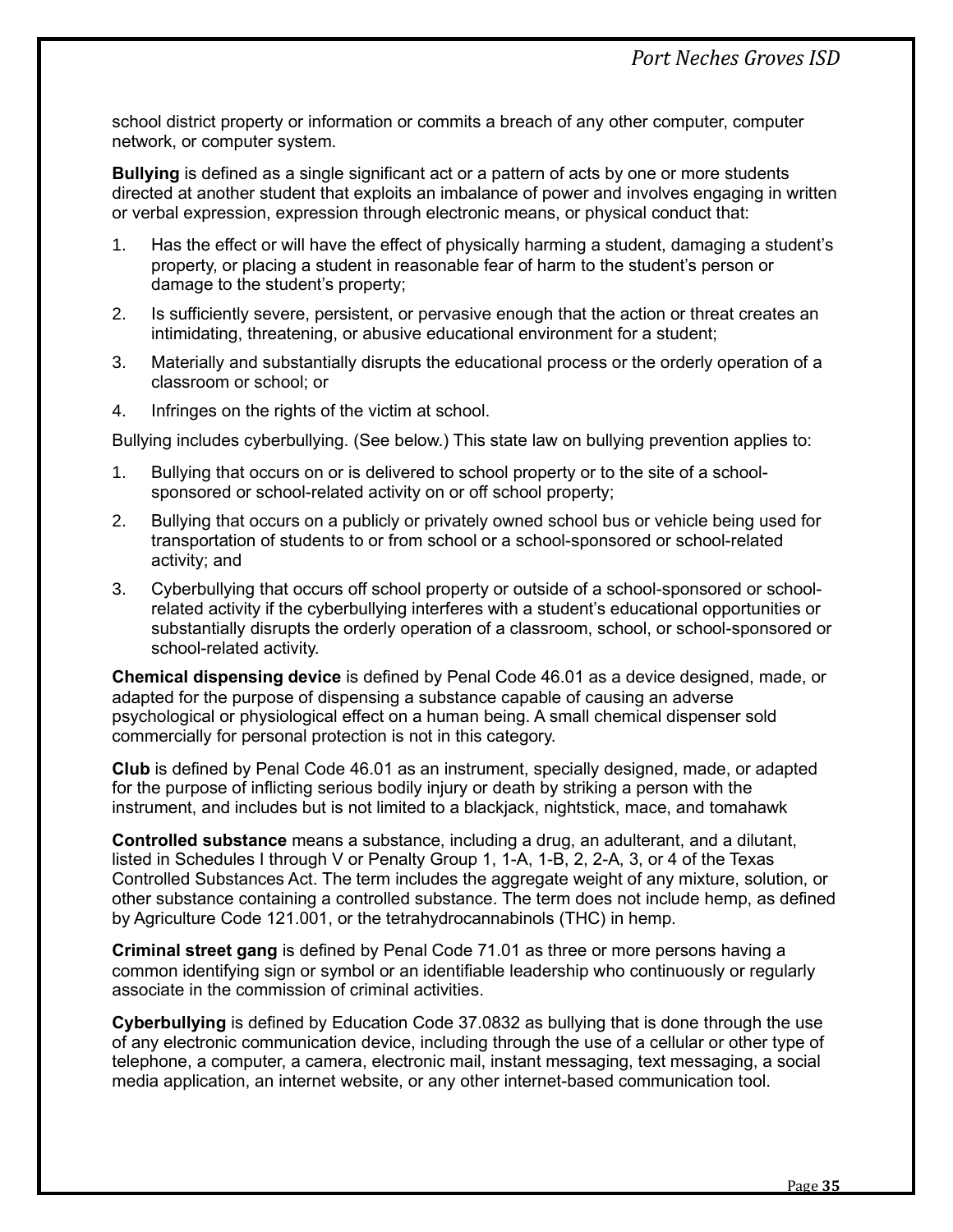**Dangerous drug** is defined by Health and Safety Code 483.001 as a device or a drug that is unsafe for self-medication and that is not included in Schedules I through V or Penalty Groups 1 through 4 of the Texas Controlled Substances Act. The term includes a device or drug that federal law prohibits dispensing without prescription or restricts to use by or on the order of a licensed veterinarian.

**Dating violence** occurs when a person in a current or past dating relationship uses physical, sexual, verbal, or emotional abuse to harm, threaten, intimidate, or control another person in the relationship. Dating violence also occurs when a person commits these acts against a person in a marriage or dating relationship with the individual who is or was once in a marriage or dating relationship with the person committing the offense, as defined by Section 71.0021 of the Family Code.

**Deadly conduct** under Penal Code 22.05 occurs when a person recklessly engages in conduct that places another in imminent danger of serious bodily injury, such as knowingly discharging a firearm in the direction of an individual, habitation, building, or vehicle.

**Deferred adjudication** is an alternative to seeking a conviction in court that may be offered to a juvenile for delinquent conduct or conduct indicating a need for supervision.

**Deferred prosecution** may be offered to a juvenile as an alternative to seeking a conviction in court for delinquent conduct or conduct indicating a need for supervision.

**Delinquent conduct** is conduct that violates either state or federal law and is punishable by imprisonment or confinement in jail. It includes conduct that violates certain juvenile court orders, including probation orders, but does not include violations of traffic laws.

**Discretionary** means that something is left to or regulated by a local decision maker.

**E-cigarette** means an electronic cigarette or any other device that simulates smoking by using a mechanical heating element, battery, or electronic circuit to deliver nicotine or other substances to the individual inhaling from the device or a consumable liquid solution or other material aerosolized or vaporized during the use of an electronic cigarette or other device described by this provision. The term includes any device that is manufactured, distributed, or sold as an e-cigarette, e-cigar, or e-pipe or under another product name or description and a component, part, or accessory for the device, regardless of whether the component, part, or accessory is sold separately from the device.

**Explosive weapon** is defined by Penal Code 46.01 as any explosive or incendiary bomb, grenade, rocket, or mine and its delivery mechanism that is designed, made, or adapted for the purpose of inflicting serious bodily injury, death, or substantial property damage, or for the principal purpose of causing such a loud report as to cause undue public alarm or terror.

**False alarm or report** under Penal Code 42.06 occurs when a person knowingly initiates, communicates, or circulates a report of a present, past, or future bombing, fire, offense, or other emergency that he or she knows is false or baseless and that would ordinarily:

- 1. Cause action by an official or volunteer agency organized to deal with emergencies;
- 2. Place a person in fear of imminent serious bodily injury; or
- 3. Prevent or interrupt the occupation of a building, room, or place of assembly.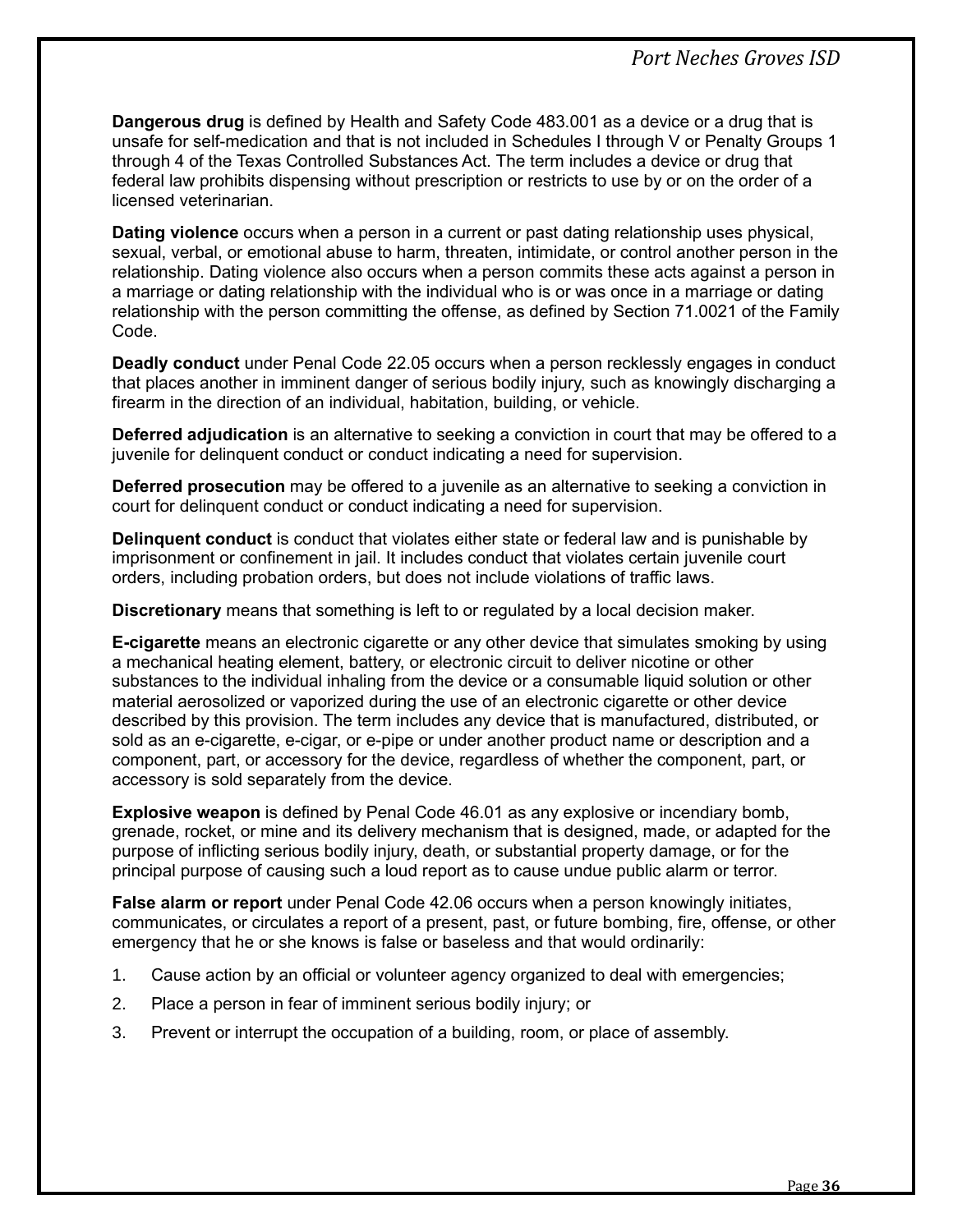**Firearm** is defined by federal law (18 U.S.C. 921(a)) as:

- 1. Any weapon (including a starter gun) that will, is designed to, or may readily be converted to expel a projectile by the action of an explosive;
- 2. The frame or receiver of any such weapon;
- 3. Any firearm muffler or firearm silencer, defined as any device for silencing, muffling, or diminishing the report of a portable [firearm;](https://www.law.cornell.edu/definitions/uscode.php?width=840&height=800&iframe=true&def_id=18-USC-849457050-943489799&term_occur=999&term_src=title:18:part:I:chapter:44:section:921) or
- 4. Any destructive device, such as any explosive, incendiary or poison gas bomb, or grenade.

Such term does not include an antique firearm.

**Graffiti** includes markings with paint, an indelible pen or marker, or an etching or engraving device on tangible property without the effective consent of the owner. The markings may include inscriptions, slogans, drawings, or paintings.

**Handgun** is defined by Penal Code 46.01 as any firearm that is designed, made, or adapted to be fired with one hand.

#### **Harassment** includes:

- 1. Conduct that meets the definition established in district policies DIA(LOCAL) and FFH(LOCAL);
- 2. Conduct that threatens to cause harm or bodily injury to another person, including a district student, employee, board member, or volunteer; is sexually intimidating; causes physical damage to the property of another student; subjects another student to physical confinement or restraint; or maliciously and substantially harms another student's physical or emotional health or safety, as defined in Education Code 37.001(b)(2); or
- 3. Conduct that is punishable as a crime under Penal Code 42.07, including the following types of conduct if carried out with the intent to harass, annoy, alarm, abuse, torment, or embarrass another:
	- a. Initiating communication and, in the course of the communication, making a comment, request, suggestion, or proposal that is obscene, as defined by law;
	- b. Threatening, in a manner reasonably likely to alarm the person receiving the threat, to inflict bodily injury on the person or to commit a felony against the person, a member of the person's family or household, or the person's property;
	- c. Conveying, in a manner reasonably likely to alarm the person receiving the report, a false report, which is known by the conveyor to be false, that another person has suffered death or serious bodily injury;
	- d. Sending repeated electronic communications in a manner reasonably likely to harass, annoy, alarm, abuse, torment, embarrass, or offend another; and
	- e. Publishing on an internet website, including a social media platform, repeated electronic communications in a manner reasonably likely to cause emotional distress, abuse, or torment to another person, unless the communications are made in connection with a matter of public concern, as defined by law.

**Hazing** is defined by Education Code 37.151 as an intentional, knowing, or reckless act, on or off campus, by one person alone or acting with others, directed against a student for the purpose of pledging, initiation into, affiliation with, holding office in, or maintaining membership in a student organization if the act meets the elements in Education Code 37.151, including: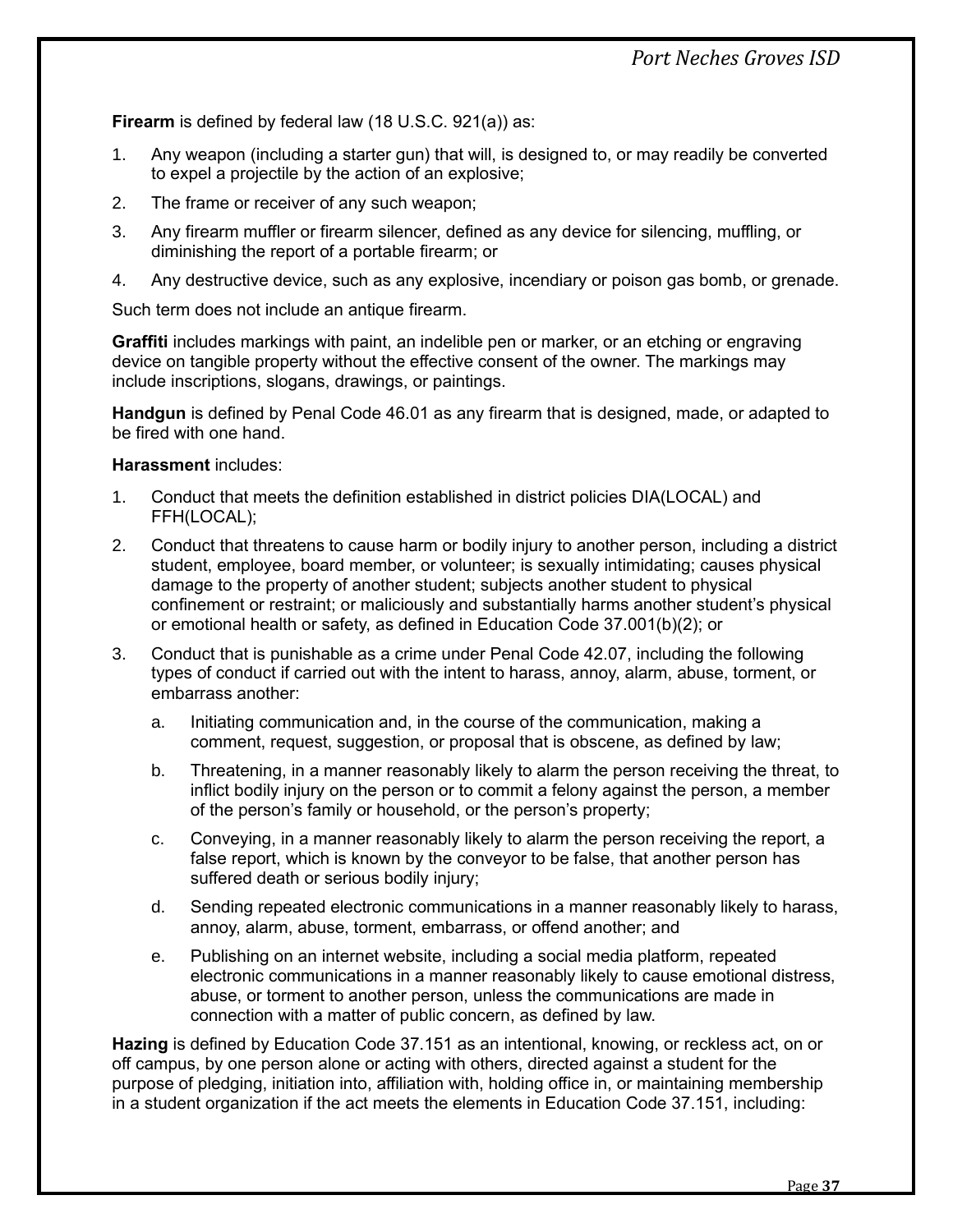- 1. Any type of physical brutality;
- 2. An activity that subjects the student to an unreasonable risk of harm or that adversely affects the student's mental or physical health, such as sleep deprivation, exposure to the elements, confinement to small spaces, calisthenics, or consumption of food, liquids, drugs, or other substances;
- 3. An activity that induces, causes, or requires the student to perform a duty or task that violates the Penal Code; or
- 4. Coercing a student to consume a drug or alcoholic beverage in an amount that would lead a reasonable person to believe the student is intoxicated. **Hit list** is defined in Education Code 37.001(b)(3) as a list of people targeted to be harmed, using a firearm, a knife, or any other object to be used with intent to cause bodily harm.

**Improvised explosive device** is defined by Penal Code 46.01 as a completed and operational bomb designed to cause serious bodily injury, death, or substantial property damage that is fabricated in an improvised manner using nonmilitary components.

**Indecent exposure** is defined by Penal Code 21.08 as an offense that occurs when a person exposes the person's anus or any part of the person's genitals with intent to arouse or gratify the sexual desire of any person, and is reckless about whether another is present who will be offended or alarmed by the act.

**Intimate visual material** is defined by Civil Practices and Remedies Code 98B.001 and Penal Code 21.16 as visual material that depicts a person with the person's intimate parts exposed or engaged in sexual conduct. "Visual material" means any film, photograph, video tape, negative, or slide of any photographic reproduction or any other physical medium that allows an image to be displayed on a computer or other video screen and any image transmitted to a computer or other video screen.

**Location-restricted knife** is defined by Penal Code 46.01 as a knife with a blade over five and one-half inches.

**Knuckles** means any instrument consisting of finger rings or guards made of a hard substance and designed or adapted for inflicting serious bodily injury or death by striking a person with a fist enclosed in the knuckles.

**Look-alike weapon** means an item that resembles a weapon but is not intended to be used to cause serious bodily injury.

**Machine gun** as defined by Penal Code 46.01 is any firearm that is capable of shooting more than two shots automatically, without manual reloading, by a single function of the trigger.

**Mandatory** means that something is obligatory or required because of an authority.

**Paraphernalia** are devices that can be used for inhaling, ingesting, injecting, or otherwise introducing a controlled substance into a human body.

**Possession** means to have an item on one's person or in one's personal property, including, but not limited to:

- 1. Clothing, purse, or backpack;
- 2. A private vehicle used for transportation to or from school or school-related activities, including, but not limited to, an automobile, truck, motorcycle, or bicycle;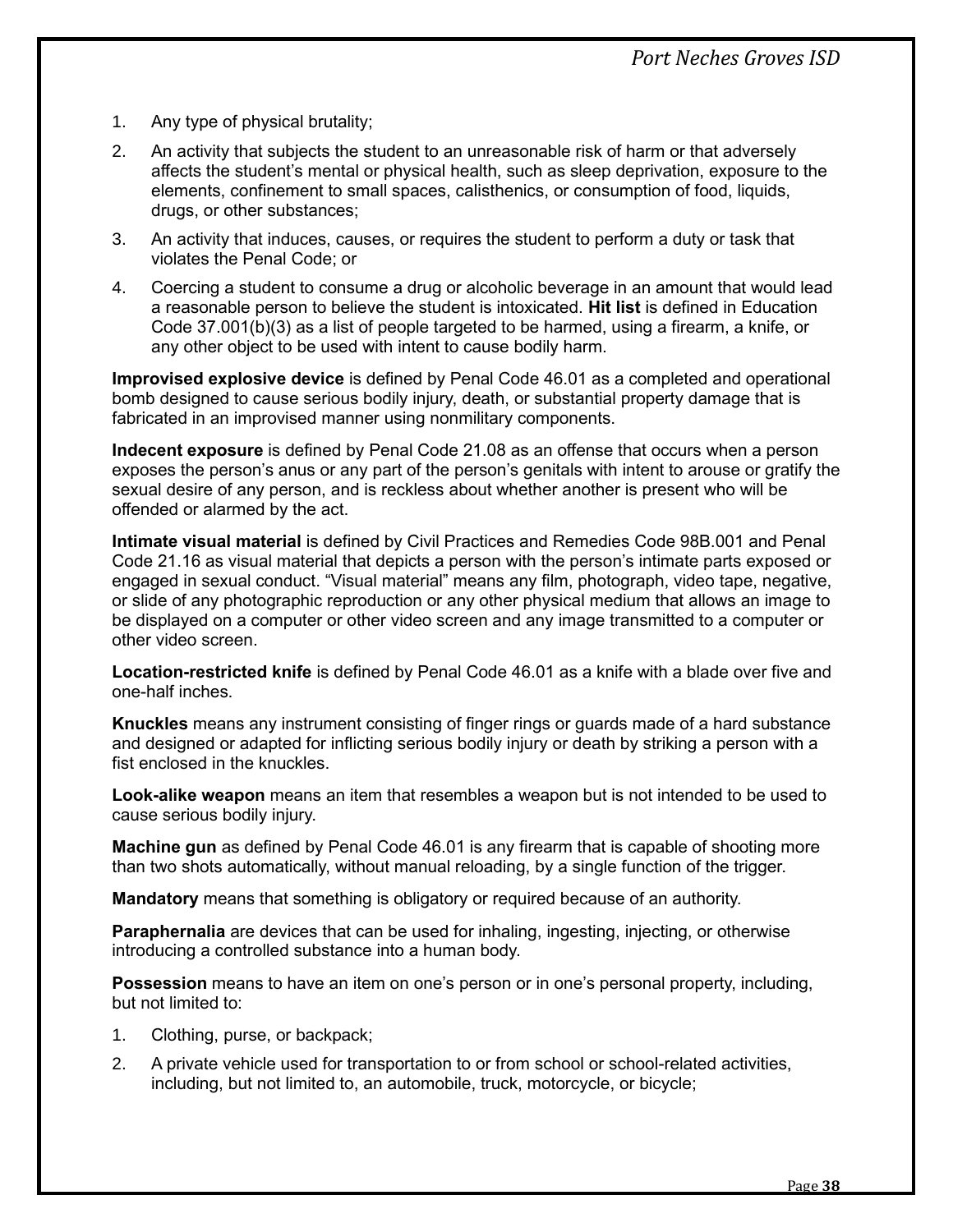*Port Neches Groves ISD*

- 3. Telecommunications or electronic devices; or
- 4. Any school property used by the student, including, but not limited to, a locker or desk.

**Prohibited weapon** under Penal Code 46.05(a) means:

- 1. The following items, unless registered with the U.S. Bureau of Alcohol, Tobacco, Firearms, and Explosives or otherwise not subject to that registration requirement or unless the item is classified as a curio or relic by the U.S. Department of Justice: An explosive weapon;
	- a. A machine gun;
	- b. A short-barrel firearm;
- 2. Armor-piercing ammunition;
- 3. A chemical dispensing device;
- 4. A zip gun;
- 5. A tire deflation device; or
- 6. An improvised explosive device.

**Public Lewdness** is defined by Penal Code 21.07 as an offense that occurs when a person knowingly engages in an act of sexual intercourse, deviate sexual intercourse, or sexual contact in a public place or, if not in a public place, when the person is reckless about whether another is present who will be offended or alarmed by the act.

**Public school fraternity, sorority, secret society, or gang** means an organization composed wholly or in part of students that seeks to perpetuate itself by taking additional members from the students enrolled in school based on a decision of its membership rather than on the free choice of a qualified student. Educational organizations listed in Education Code 37.121(d) are excepted from this definition.

**Reasonable belief** is that which an ordinary person of average intelligence and sound mind would believe. Chapter 37 requires certain disciplinary decisions when the superintendent or designee has a reasonable belief that a student engaged in conduct punishable as a felony offense. In forming such a reasonable belief, the superintendent or designee may use all available information, including the notice of a student's arrest under Code of Criminal Procedure Article 15.27.

**Self-defense** is the use of force against another to the degree a person reasonably believes is immediately necessary to protect himself or herself.

#### **Serious misbehavior** means:

- 1. Deliberate violent behavior that poses a direct threat to the health or safety of others;
- 2. Extortion, meaning the gaining of money or other property by force or threat;
- 3. Conduct that constitutes coercion, as defined by Section 1.07, Penal Code; or
- 4. Conduct that constitutes the offense of:
	- a. Public lewdness under Penal Code 21.07;
	- b. Indecent exposure under Penal Code 21.08;
	- c. Criminal mischief under Penal Code 28.03;
	- d. Hazing under Education Code 37.152; or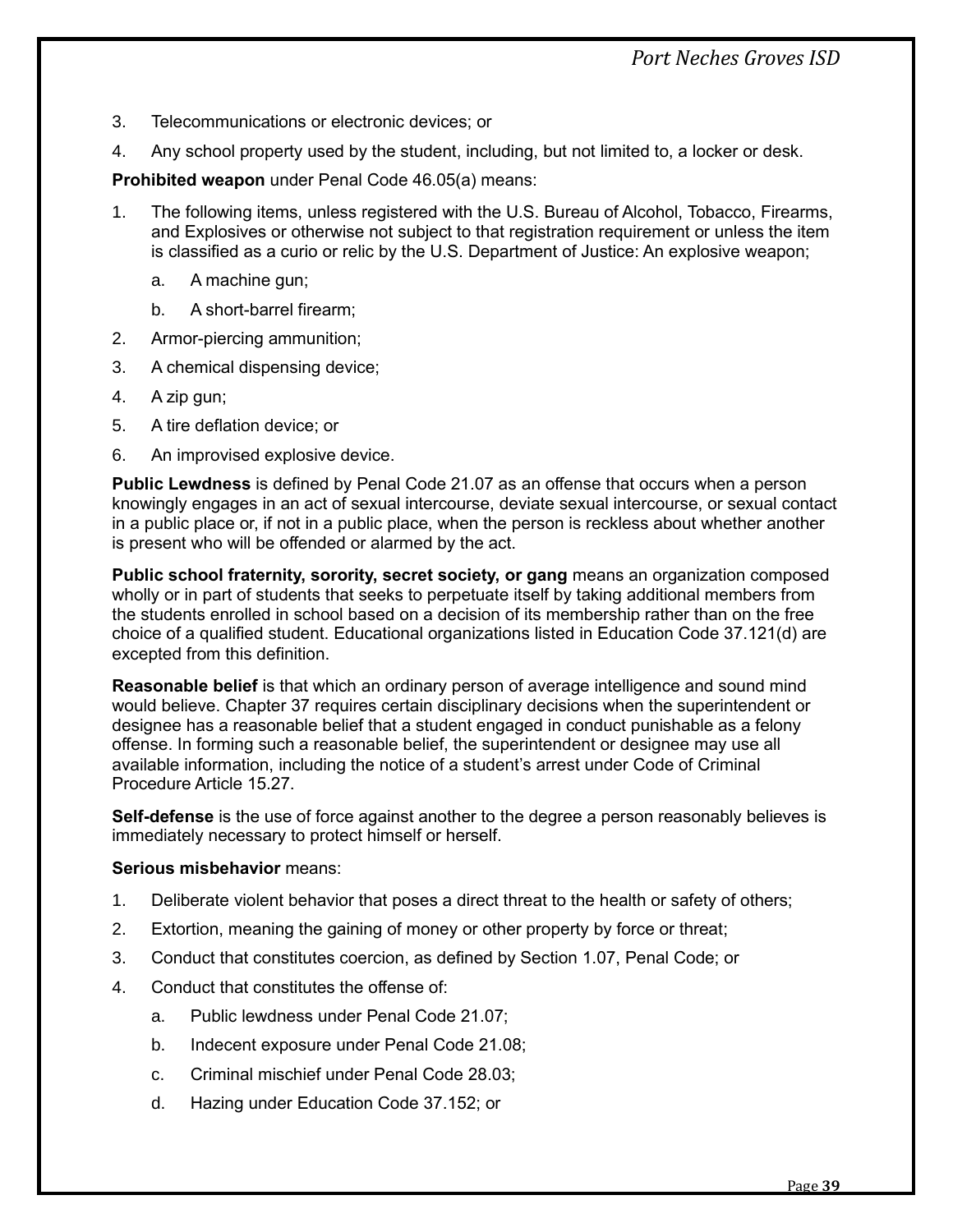e. Harassment under Penal Code 42.07(a)(1) of a student or district employee.

**Serious or persistent misbehavio**r includes, but is not limited to:

- Behavior that is grounds for permissible expulsion or mandatory DAEP placement.
- Behavior identified by the district as grounds for discretionary DAEP placement.
- Actions or demonstrations that substantially disrupt or materially interfere with school activities.
- Refusal to attempt or complete schoolwork as assigned.
- Insubordination.
- Profanity, vulgar language, or obscene gestures.
- Leaving school grounds without permission.
- Falsification of records, passes, or other school-related documents.
- Refusal to accept discipline assigned by the teacher or principal.

**Short-barrel firearm** is defined by Penal Code 46.01 as a rifle with a barrel length of less than 16 inches or a shotgun with a barrel length of less than 18 inches, or any weapon made from a rifle or shotgun that, as altered, has an overall length of less than 26 inches.

**Terroristic threat** is defined by Penal Code 22.07 as a threat of violence to any person or property with intent to:

- 1. Cause a reaction of any type by an official or volunteer agency organized to deal with emergencies;
- 2. Place any person in fear of imminent serious bodily injury;
- 3. Prevent or interrupt the occupation or use of a building; room, place of assembly, or place to which the public has access; place of employment or occupation; aircraft, automobile, or other form of conveyance; or other public place;
- 4. Cause impairment or interruption of public communications; public transportation; public water, gas, or power supply; or other public service;
- 5. Place the public or a substantial group of the public in fear of serious bodily injury; or
- 6. Influence the conduct or activities of a branch or agency of the federal government, the state, or a political subdivision of the state (including the district).

**Tire deflation device** is defined in part by Penal Code 46.01 as a device, including a caltrop or spike strip, that, when driven over, impedes or stops the movement of a wheeled vehicle by puncturing one or more of the vehicle's tires.

**Title 5 felonies** are those crimes listed in Title 5 of the Penal Code that typically involve injury to a person and may include:

- Murder, manslaughter, or homicide under Sections 19.02–.05;
- Kidnapping under Section 20.03;
- Trafficking of persons under Section 20A.02;
- Smuggling or continuous smuggling of persons under Sections 20.05–.06;